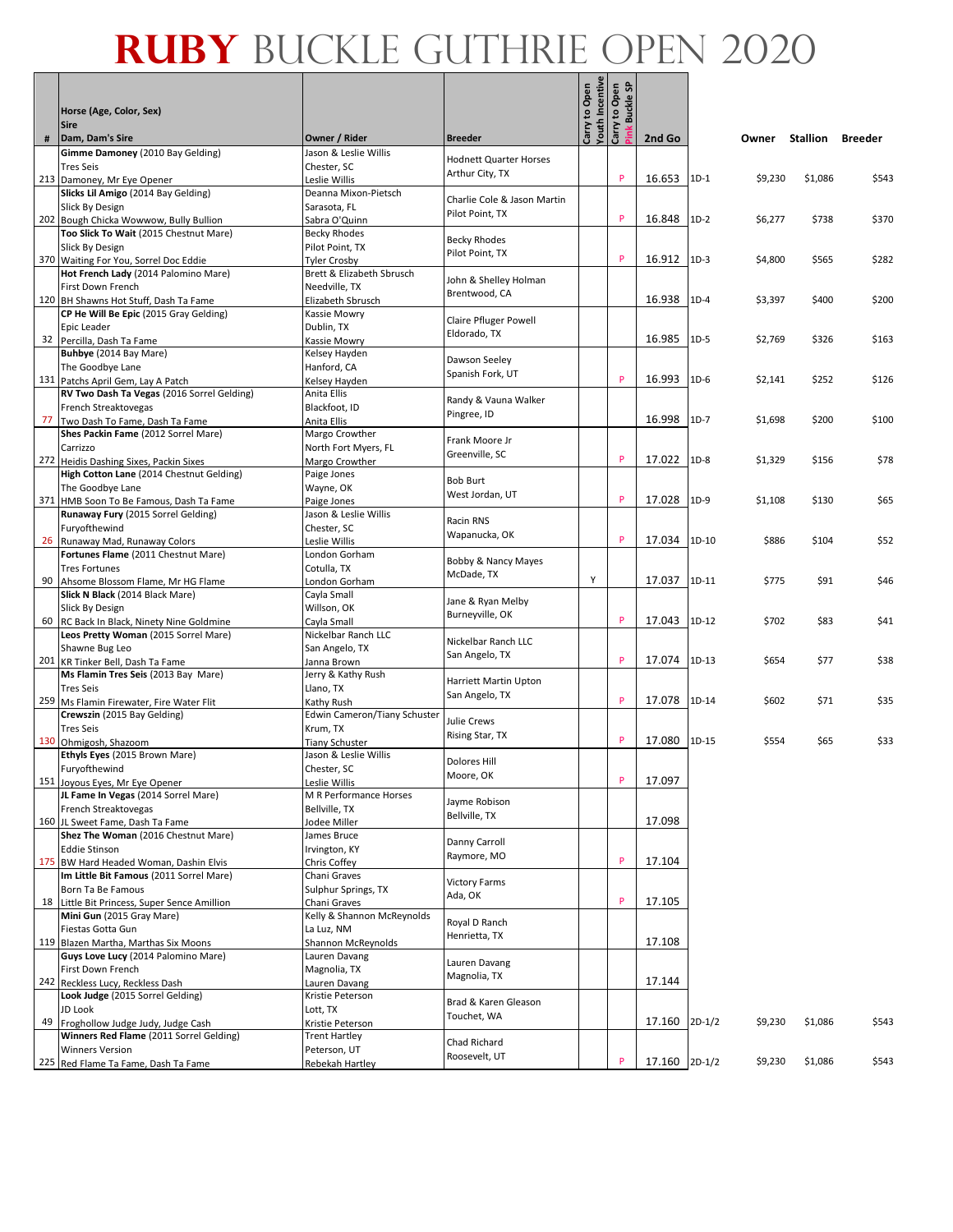|    | Horse (Age, Color, Sex)                                                           |                                            |                                | Carry to Open<br>Youth Incentive<br>Carry to Open | ិ<br>ទ<br>Buckle: |               |         |         |          |                |
|----|-----------------------------------------------------------------------------------|--------------------------------------------|--------------------------------|---------------------------------------------------|-------------------|---------------|---------|---------|----------|----------------|
|    | <b>Sire</b>                                                                       |                                            | <b>Breeder</b>                 |                                                   |                   |               |         |         |          |                |
| #  | Dam, Dam's Sire<br>Sudden Hero (2015 Brown Gelding)                               | Owner / Rider<br>Dale Snow                 |                                |                                                   |                   | 2nd Go        |         | Owner   | Stallion | <b>Breeder</b> |
|    | <b>Valiant Hero</b>                                                               | Nocona. TX                                 | Webb Ranch LLC                 |                                                   |                   |               |         |         |          |                |
|    | 84 Vanilas Sudden Fame, Dash Ta Fame                                              | Charli Snow                                | Isabel, SD                     | Y                                                 |                   | 17.171 2D-3   |         | \$4,800 | \$565    | \$282          |
|    | VF Eysa Famous (2015 Sorrel Mare)                                                 | Sarah Rose Waguespack                      | <b>Victory Farms</b>           |                                                   |                   |               |         |         |          |                |
|    | <b>Eddie Stinson</b><br>405 VF Eyesa Red Design, Designer Red                     | Gomules, LA                                | Ada, OK                        |                                                   | P                 | 17.179        | $2D-4$  | \$3,397 | \$400    | \$200          |
|    | Positively Streakin (2014 Bay Roan Mare)                                          | Sarah Rose Waguespack<br>Joe & Carla Spitz |                                |                                                   |                   |               |         |         |          |                |
|    | <b>Streakin Boon Dox</b>                                                          | Lamar, CO                                  | Joe & Carla Spitz              |                                                   |                   |               |         |         |          |                |
|    | 113 Positively A Coyote, Coyote Colonel                                           | Ivy Saebens                                | Lamar, CO                      |                                                   | P                 | 17.194 2D-5/6 |         | \$2,769 | \$326    | \$163          |
|    | KB Epic Angel (2015 Sorrel Mare)                                                  | Kay Blandford                              | Kay Blandford                  |                                                   |                   |               |         |         |          |                |
|    | Epic Leader                                                                       | Sutherland Springs, TX                     | Sutherland Springs, TX         |                                                   |                   |               |         |         |          |                |
|    | 71 Talents Dark Angel, Flaming Talent<br>The Goodbye Bars (2013 Chestnut Gelding) | Kay Blandford<br>Kim Schulze               |                                |                                                   |                   | 17.194 2D-5/6 |         | \$2,769 | \$326    | \$163          |
|    | The Goodbye Lane                                                                  | Larkspur, CO                               | Lacy Morse                     |                                                   |                   |               |         |         |          |                |
|    | 127 Bam Bam Bars, Macho Jake                                                      | Kim Schulze                                | Randolph, UT                   |                                                   |                   | 17.203        | $2D-7$  | \$1,698 | \$200    | \$100          |
|    | Sheez Strait Stinson (2014 Sorrel Mare)                                           | Kayla Jones                                | Hallie Bradford                |                                                   |                   |               |         |         |          |                |
|    | <b>Eddie Stinson</b>                                                              | Watkins, CO                                | Kountze, TX                    |                                                   |                   |               |         |         |          |                |
|    | 364 Sheeza Hank Baby, Letta Hank Do It                                            | Kayla Jones                                |                                |                                                   | P                 | 17.205        | $2D-8$  | \$1,329 | \$156    | \$78           |
|    | Makana (2015 Sorrel Mare)<br><b>Slick By Design</b>                               | Michele McLeod<br>Ontario, OR              | Jason Martin & Charlie Cole    |                                                   |                   |               |         |         |          |                |
|    | 208 Rods Last Ladybug, Sharp Rodney                                               | Michele McLeod                             | Pilot Point, TX                |                                                   | P                 | 17.210        | $2D-9$  | \$1,108 | \$130    | \$65           |
|    | Slick Lane Ta Fame (2015 Black Mare)                                              | Nancy Adkins                               |                                |                                                   |                   |               |         |         |          |                |
|    | Slick By Design                                                                   | Marengo, OH                                | Mike & Jill Petty              |                                                   |                   |               |         |         |          |                |
|    | 88 Short Lane Ta Fame, Dash Ta Fame                                               | Will Lear                                  | Merkel, TX                     |                                                   | P                 | 17.211        | $2D-10$ | \$886   | \$104    | \$52           |
|    | SR Pistol Packinanne (2014 Sorrel Mare)                                           | Erika Boucher                              | Leeann & Larry Kay Rafferty    |                                                   |                   |               |         |         |          |                |
|    | A Streak Of Fling                                                                 | Galion, OH                                 | Joaquin, TX                    |                                                   |                   | 17.213        | 2D-11   | \$775   | \$91     | \$46           |
|    | 99 LK Watch ME Rock, Firewateronetherocks<br>Our First Goodbye (2013 Brown Mare)  | Kelly Bowser<br>Mark & Linda Jarvis        |                                |                                                   |                   |               |         |         |          |                |
|    | The Goodbye Lane                                                                  | Spanish Fork, UT                           | Mark & Linda Jarvis            |                                                   |                   |               |         |         |          |                |
|    | 251 Jessie Jane Agent, Jesse James Jr                                             | Marcie Wilson                              | Spanish Fork, UT               |                                                   | P                 | 17.216 2D-12  |         | \$702   | \$83     | \$41           |
|    | Seis Caress (2012 Bay Mare)                                                       | Michelle Alley                             | Robert Jenkins                 |                                                   |                   |               |         |         |          |                |
|    | <b>Tres Seis</b>                                                                  | Madisonville, TX                           | Alice, TX                      |                                                   |                   |               |         |         |          |                |
|    | 357 GW Money Talks, First Caress<br>Goodness And Mercy (2014 Gray Mare)           | Michelle Alley                             |                                |                                                   | P                 | 17.218 2D-13  |         | \$654   | \$77     | \$38           |
|    | Ivory James                                                                       | Jerimie Harrell<br>Merryhill, NC           | Mercy Hinklin                  |                                                   |                   |               |         |         |          |                |
|    | 299 Royally Streak, Royal Quick Dash                                              | Jordan Harrell                             | Livingston, TX                 |                                                   |                   | 17.224        | 2D-14   | \$602   | \$71     | \$35           |
|    | Feel The Sting* (2013 Chestnut Stallion)                                          | Jason Martin & Charlie Cole                | Sherry Cervi & Mel O Potter    |                                                   |                   |               |         |         |          |                |
|    | Dash Ta Fame                                                                      | Pilot Point, TX                            | Marana, AZ                     |                                                   |                   |               |         |         |          |                |
|    | 103 MP Meter My Hay, PC Frenchmans Hayday                                         | Ryann Pedone                               |                                |                                                   | P                 | 17.230        | 2D-15   | \$554   | \$65     | \$33           |
|    | My Little Valiant V (2015 Mare)<br><b>Valiant Hero</b>                            | Joseph Mayers<br>Laredo, TX                | Michael Pohl                   |                                                   |                   |               |         |         |          |                |
|    | 53 Little Kool Barbie, Mr Jess Perry                                              | <b>Brooke Ward</b>                         | Montgomery, TX                 |                                                   |                   | 17.232        |         |         |          |                |
|    | Bullseye Bullion* (2010 Sorrel Stallion)                                          | Whitmire Ranch/Shari Taggart               |                                |                                                   |                   |               |         |         |          |                |
|    | <b>Bully Bullion</b>                                                              | Sallisaw, OK                               | Alexia Willis<br>Maysville, OK |                                                   |                   |               |         |         |          |                |
|    | 21 Top Shawne, Shawne Bug                                                         | Lauren Whitmire                            |                                |                                                   | P                 | 17.239        |         |         |          |                |
|    | Datsa Lita Playmate (2009 Sorrel Mare)                                            | Wayne & Kim Smith                          | Bryan & Amy McHale             |                                                   |                   |               |         |         |          |                |
|    | Dats A Frenchman                                                                  | Touchet, WA<br>Saige Smith                 | Long Beach, WA                 |                                                   | P                 | 17.243        |         |         |          |                |
|    | 1 Little Bit Hollywood, Colonel JBL<br>Ittys Valiant Eagle (2009 Sorrel Gelding)  | Sarah Kieckhefer                           |                                |                                                   |                   |               |         |         |          |                |
|    | Valiant Hero                                                                      | Prescott, AR                               | Jud Little                     |                                                   |                   |               |         |         |          |                |
|    | 311 Ittys Sis, Eagles Reason                                                      | Sarah Kieckhefer                           | Ardmore, OK                    |                                                   |                   | 17.244        |         |         |          |                |
|    | Jet Fuel Only (2016 Bay Gelding)                                                  | <b>Busby Quarterhorse LLC</b>              | <b>Busby Quarterhorse LLC</b>  |                                                   |                   |               |         |         |          |                |
|    | Blazin Jetolena                                                                   | Millsap, TX                                | Millsap, TX                    |                                                   | P                 | 17.261        |         |         |          |                |
|    | 101 KR Famous Pearls, Dash Ta Fame<br>Traffic Kat (2013 Black Gelding)            | Jolene Montgomery<br>Dawn & Jimmie Smith   |                                |                                                   |                   |               |         |         |          |                |
|    | <b>Traffic Guy</b>                                                                | McDade, TX                                 | Michael Sanchez                |                                                   |                   |               |         |         |          |                |
|    | 162 Blue Berry Kitty Kat, RF Bob Cat                                              | Jimmie Smith                               | Mc Dade, TX                    |                                                   | P                 | 17.265        |         |         |          |                |
|    | Jets Top Gun (2015 Sorrel Gelding)                                                | <b>Busby Quarterhorse LLC</b>              | <b>Busby Quarterhorse LLC</b>  |                                                   |                   |               |         |         |          |                |
|    | Blazin Jetolena                                                                   | Millsap, TX                                | Millsap, TX                    |                                                   | P                 |               |         |         |          |                |
|    | 174 GL Famous First Lady, Dash Ta Fame<br>Grandiose Guy (2013 Chestnut Gelding)   | Janna Brown<br>Margo Crowther              |                                |                                                   |                   | 17.266        |         |         |          |                |
|    | <b>BHR Frenchies Socks</b>                                                        | North Fort Myers, FL                       | Crystal Nichole Shumate        |                                                   |                   |               |         |         |          |                |
|    | 210 For The Fame, Dash Ta Fame                                                    | Margo Crowther                             | Micanopy, FL                   |                                                   | P                 | 17.273        |         |         |          |                |
|    | Hillbilly Bombshell (2014 Brown Mare)                                             | Steiner Ranch                              | Kyle Edwards & Sue Smith       |                                                   |                   |               |         |         |          |                |
|    | Frenchmans Guy                                                                    | Weatherford, TX                            | Black Foot, ID                 |                                                   |                   |               |         |         |          |                |
|    | 74 Daisy Duke Dash, Dash Ta Fame                                                  | <b>Steely Steiner</b>                      |                                |                                                   |                   | 17.279        |         |         |          |                |
|    | An Act Of Aggression (2015 Sorrel Mare)<br><b>Tres Seis</b>                       | Greg Torgerson                             | <b>JMH Racing LLC</b>          |                                                   |                   |               |         |         |          |                |
| 49 | Subtly Aggresive, Separatist                                                      | Richfield, UT<br><b>Hailey Humphries</b>   | Riverside, CA                  |                                                   | P                 | 17.281        |         |         |          |                |
|    | Dynamic Lady Duo (2015 Red Roan Mare)                                             | Monica McClung                             |                                |                                                   |                   |               |         |         |          |                |
|    | Dashin Dynamo                                                                     | May, OK                                    | Monica McClung<br>May, OK      |                                                   |                   |               |         |         |          |                |
|    | 115 Lady Bug Biankus, Our Hush Money                                              | Chaley Hext                                |                                |                                                   | p                 | 17.284        |         |         |          |                |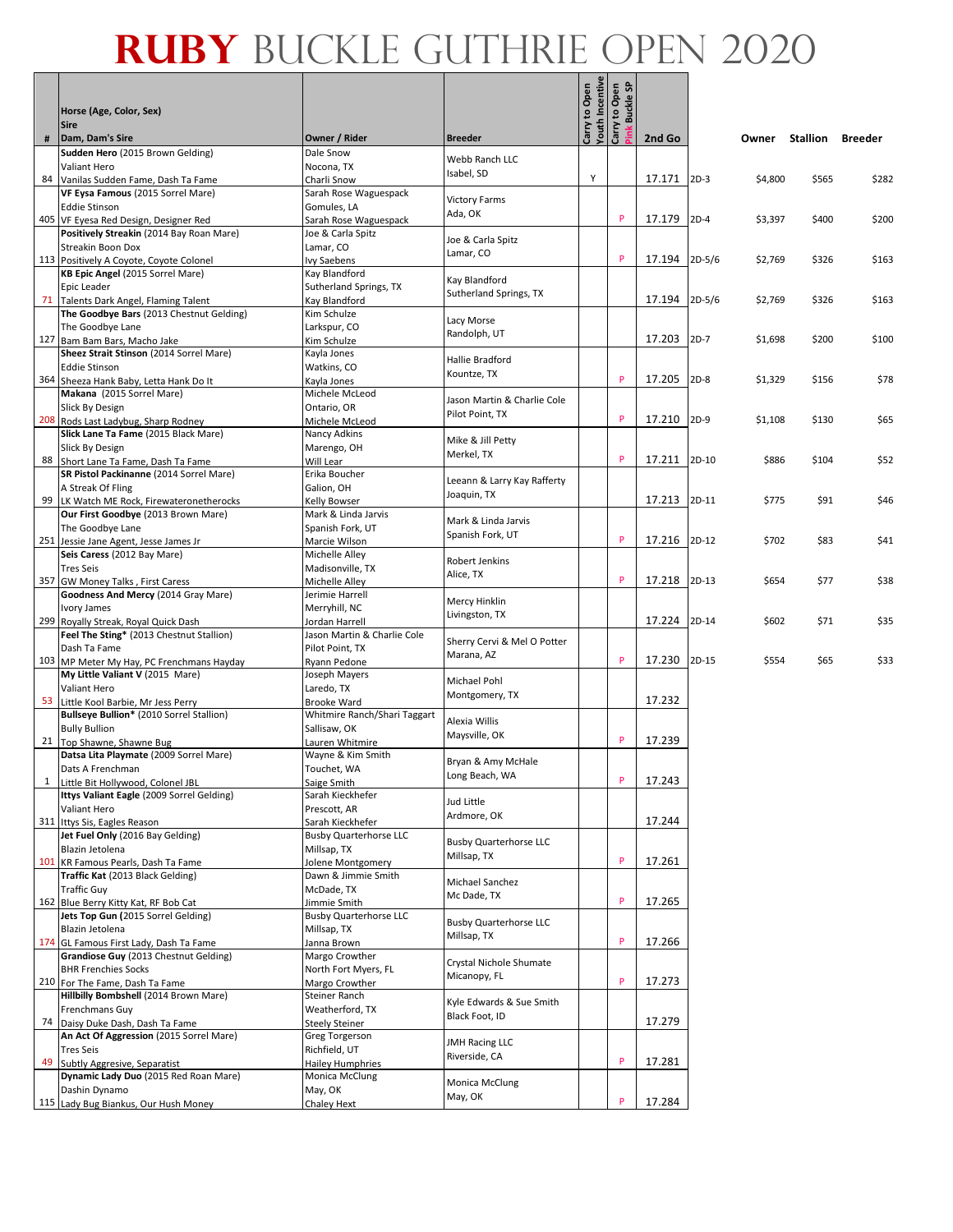|    |                                                                                 |                                                  |                                             | Youth Incentive<br>Carry to Open | <b>Buckle SP</b><br>Carry to Open |        |
|----|---------------------------------------------------------------------------------|--------------------------------------------------|---------------------------------------------|----------------------------------|-----------------------------------|--------|
|    | Horse (Age, Color, Sex)<br><b>Sire</b>                                          |                                                  |                                             |                                  | ink                               |        |
| #  | Dam, Dam's Sire                                                                 | Owner / Rider<br>Lisa Nicholas                   | <b>Breeder</b>                              |                                  |                                   | 2nd Go |
|    | Stoli My Guy (2009 Buckskin Mare)<br><b>Traffic Guy</b>                         | Briggs, TX                                       | Charles & Kristie Peterson                  |                                  |                                   |        |
|    | 252 Sixes Future, Stoli                                                         | Lisa Nicholas                                    | Peyton, CO                                  |                                  | P                                 | 17.289 |
|    | Blazing With My Dude (2015 Sorrel Mare)                                         | <b>Busby Quarterhorse LLC</b>                    | <b>Busby Quarterhorse LLC</b>               |                                  |                                   |        |
|    | Blazin Jetolena                                                                 | Millsap, TX                                      | Millsap, TX                                 |                                  |                                   |        |
|    | 34 Dasher Dude, Texas High Dasher<br>TY Blazin To Win (2016 Sorrel Mare)        | Sue Smith                                        |                                             |                                  | P                                 | 17.289 |
|    | Blazin Jetolena                                                                 | Bob & Tracy Haberlandt<br>Okeechobee, FL         | Tara Young                                  |                                  |                                   |        |
|    | 112 Sallyes Dash Towin, Dash For Perks                                          | Kristin Hanchey                                  | Monterey, TN                                |                                  | P                                 | 17.291 |
|    | KN Born Alil French (2016 Sorrel Mare)                                          | Kimi Nichols                                     | Kimi Ann Nichols                            |                                  |                                   |        |
|    | French Streaktovegas                                                            | Brownwood, TX                                    | Brownwood, TX                               |                                  |                                   |        |
|    | 167 KN Born This Way, Born Ta Be Famous<br>French Me Cr Else (2014 Sorrel Mare) | Dustin Angelle<br>Kim Schulze                    |                                             |                                  |                                   | 17.303 |
|    | First Down French                                                               | Larkspur, CO                                     | <b>Brittany Tonozzi</b>                     |                                  |                                   |        |
|    | 64 Willow Wispmoon, Runnerelse                                                  | Kim Schulze                                      | Lampassas, TX                               |                                  |                                   | 17.304 |
|    | Lotodaflo (2015 Sorrel Mare)                                                    | Fallon Taylor                                    | Dian Taylor                                 |                                  |                                   |        |
|    | Blazin Jetolena                                                                 | Collinsville, TX                                 | Collinsville, TX                            |                                  |                                   |        |
|    | 287 Flos Heiress, Dr Nick Bar<br>Famous Mic Guy Ver (2015 Gray Gelding)         | Joao Ferraz Leao<br>Edwin Cameron/Tiany Schuster |                                             |                                  |                                   | 17.304 |
|    | Frenchmans Guy                                                                  | Krum. TX                                         | Bill & Debbie Myers                         |                                  |                                   |        |
|    | 429 Disarray, Dash Ta Fame                                                      | <b>Tiany Schuster</b>                            | Saint Onge, SD                              |                                  |                                   | 17.317 |
|    | JL Tularosa (2014 Chestnut Mare)                                                | Don Young                                        | <b>Jill Lane Quarter Horses</b>             |                                  |                                   |        |
|    | JL Sirocco                                                                      | Ronildo Filho                                    | Fort Benton, MT                             |                                  |                                   |        |
|    | 50 BF Silver Charm, Takin On The Cash<br>Epic Guy (2015 Gray Gelding)           | Kristen Williams                                 |                                             |                                  |                                   | 17.322 |
|    | Epic Leader                                                                     | Frierson, LA                                     | Kristen Williams                            |                                  |                                   |        |
|    | 98 Frenchilicious, Frenchmans Guy                                               | Kassie Mowry                                     | Frierson. LA                                |                                  |                                   | 17.322 |
|    | Blurry Bug Leo (2014 Brown Gelding)                                             | Andrea Cline & Todd Matte                        | Sheila Hill                                 |                                  |                                   |        |
| 81 | Shawne Bug Leo                                                                  | Springtown, TX                                   | Saint Anthony, ID                           |                                  | P                                 | 17.323 |
|    | CP Murrtal, Dash Ta Fame<br>Green Ivory (2012 Brown Gelding)                    | Andrea Cline<br>Cindy Reynolds                   |                                             |                                  |                                   |        |
|    | Ivory James                                                                     | Douglas, WY                                      | Kelly/Yearsley Equine LLC                   |                                  |                                   |        |
|    | 125 Three Green Leaves, Tres Seis                                               | Cindy Reynolds                                   | Culver City, CA                             |                                  |                                   | 17.323 |
|    | Shawnee Ta Fame (2015 Bay Stallion)                                             | <b>Scott Andrews</b>                             | <b>Scott Andrews</b>                        |                                  |                                   |        |
|    | Shawne Bug Leo                                                                  | Winnsborro, TX                                   | Winnsborro, TX                              |                                  | P                                 | 17.325 |
|    | 235 Loreals Star Ta Fame, Dash Ta Fame<br>Twaynas Guy (2014 Palomino Gelding)   | <b>Emily Efurd</b><br>Ty & Stevi Hillman         |                                             |                                  |                                   |        |
|    | Frenchmans Guy                                                                  | Weatherford, TX                                  | Deborah V McDonald                          |                                  |                                   |        |
|    | 414 HQH Miz Congeniality, Twaynas Dash                                          | Stevi Hillman                                    | Uvalde, TX                                  |                                  |                                   | 17.341 |
|    | AMR Jumpin Dry Fire (2008 Gray Mare)                                            | Mick & Kelsie Miller                             | Aspen Meadow Ranch                          |                                  |                                   |        |
|    | PG Dry Fire<br>55 Ms Jumpin Jack Spratt, Docs Jack Spratt                       | Riley, OR                                        | Park City, UT                               |                                  | P                                 | 17.343 |
|    | CRR Red Hot Design (2006 Sorrel Gelding)                                        | Kelsie Miller<br>Sharon Davis                    |                                             |                                  |                                   |        |
|    | Designer Red                                                                    | Blanchard, OK                                    | Stacy & Jaime Smitherman<br>Centerville, TX |                                  |                                   |        |
|    | 444 I like It Hot, Ronas Ryon                                                   | Sharon Davis                                     |                                             |                                  | P                                 | 17.345 |
|    | Frenchmans Assassin (2009 Sorrel Gelding)                                       | London Gorham                                    | Jordon Briggs                               |                                  |                                   |        |
|    | <b>Frenchmans Guy</b><br>152 Huggys Spitfire, With Great Ease                   | Cotulla. TX<br>London Gorham                     | Chilton, TX                                 | Υ                                |                                   | 17.347 |
|    | Little Honory Streak (2007 Red Roan Gelding)                                    | Wayne R Davis                                    |                                             |                                  |                                   |        |
|    | A Streak Of Fling                                                               | Warrenton, MO                                    | Carol & Charles Weddle<br>Edmond, OK        |                                  |                                   |        |
|    | 92 Lucky Honor, Jet Of Honor                                                    | Dalene Schobee                                   |                                             |                                  |                                   | 17.349 |
|    | Mobetta Fame (2014 Palomino Gelding)<br>A Smooth Guy                            | Brad & Karen Gleason<br>Touchet, WA              | Brad & Karen Gleason                        |                                  |                                   |        |
|    | 217 Daves Jet Ta Fame, Dash Ta Fame                                             | Karen Gleason                                    | Touchet, WA                                 |                                  | P                                 | 17.351 |
|    | Mr Sassy Frenchman* (2013 Palomino Stallion)                                    | Bill or Deb Myers                                | Speed LLC                                   |                                  |                                   |        |
|    | Frenchmans Guy                                                                  | St Onge, SD                                      | Riverton, UT                                |                                  |                                   |        |
|    | 123 Jess Sass Me, Mr Jess Perry                                                 | <b>Brooke Howell</b>                             |                                             |                                  | P                                 | 17.356 |
|    | One First Class Lady (2015 Sorrel Mare)<br>Blazin Jetolena                      | Jordon Briggs<br>Chilton, TX                     | <b>Busby Quarterhorse LLC</b>               |                                  |                                   |        |
|    | 314 GL Famous First Lady, Dash Ta Fame                                          | Jordon Briggs                                    | Millsap, TX                                 |                                  | P                                 | 17.356 |
|    | First Famous Chic (2016 Mare)                                                   | Tesha Fredericks                                 | Jennifer Ruzga                              |                                  |                                   |        |
|    | Epic Leader                                                                     | Weatherford, TX                                  | Selby, SD                                   |                                  |                                   |        |
| 95 | Imarealtreasure, Dash Ta Fame                                                   | Molli Montgomery                                 |                                             |                                  |                                   | 17.356 |
|    | FL Forget Me Not (2008 Sorrel Gelding)<br>Blazin Jetolena                       | Sara Boies<br>Indianola, IA                      | Jerry Adamson                               |                                  |                                   |        |
|    | 415 RJ Frenchmans Blonde, Frenchmans Guy                                        | Sara Boies                                       | Cody, NE                                    |                                  | P                                 | 17.357 |
|    | Bogie Stinson (2015 Sorrel Gelding)                                             | John & Melissa Wilks                             | Danny Carroll                               |                                  |                                   |        |
|    | <b>Eddie Stinson</b>                                                            | Boaz, AL                                         | Raymore, MO                                 |                                  |                                   |        |
|    | 181 BW Hard Headed Woman, Dashin Elvis                                          | Chris Coffey                                     |                                             |                                  | P                                 | 17.359 |
|    | High Valor (2009 Gelding Gelding)<br>Valiant Hero                               | Dona Kay Rule<br>Minco, OK                       | Lana Merrick                                |                                  |                                   |        |
|    | 165 Rare High, Rare Form                                                        | Dona Kay Rule                                    | Norman, OK                                  |                                  |                                   | 17.368 |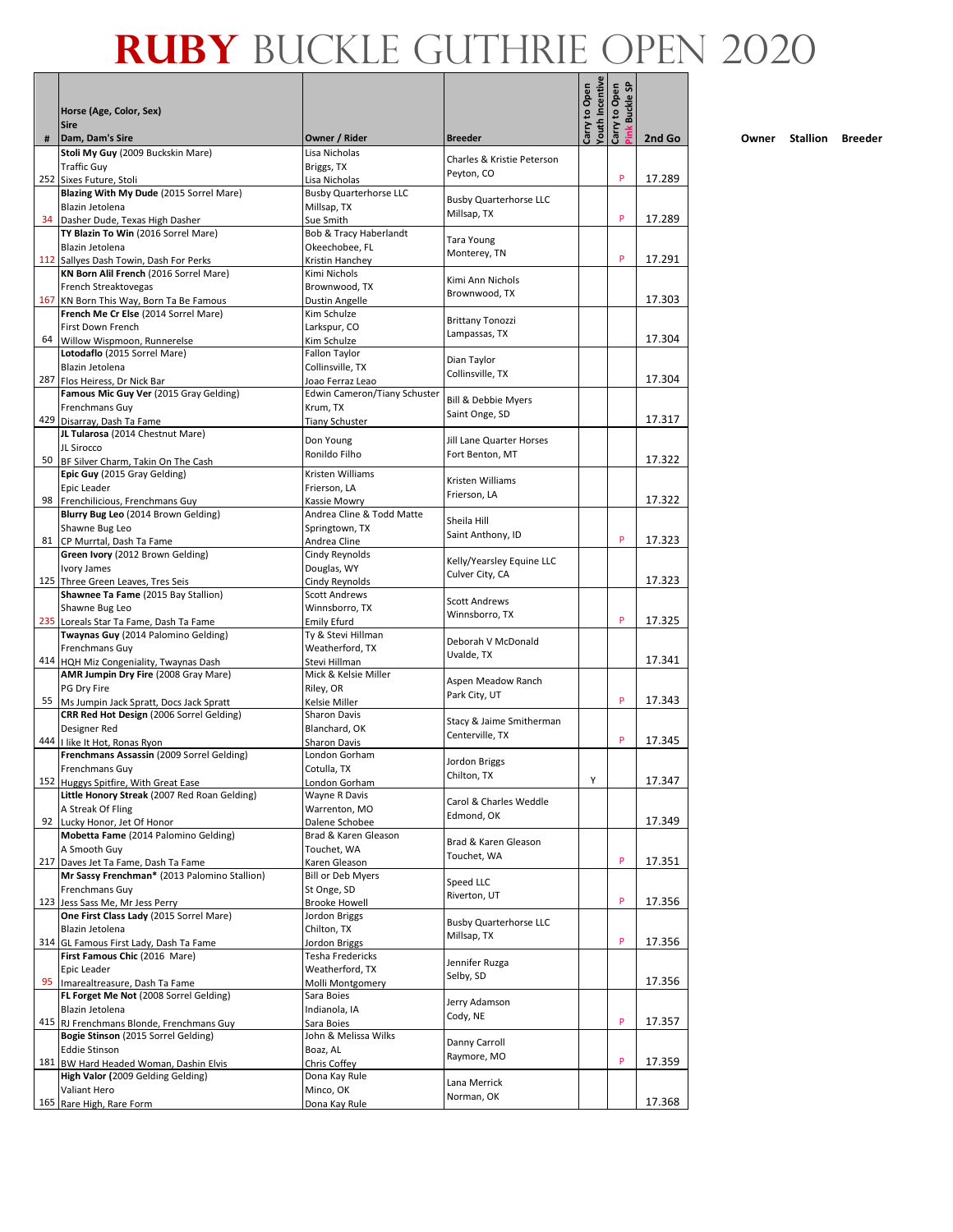|     |                                                                                 |                                              |                                            | Youth Incentive |                                   |        |
|-----|---------------------------------------------------------------------------------|----------------------------------------------|--------------------------------------------|-----------------|-----------------------------------|--------|
|     | Horse (Age, Color, Sex)                                                         |                                              |                                            | Carry to Open   | <b>Buckle SP</b><br>Carry to Open |        |
| #   | <b>Sire</b><br>Dam, Dam's Sire                                                  | Owner / Rider                                | <b>Breeder</b>                             |                 |                                   | 2nd Go |
|     | Hold My Vodka (2016 Sorrel Gelding)                                             | Cody & Luann Johnson                         | <b>Whitney Godinez</b>                     |                 |                                   |        |
|     | Triple Vodka<br>113 Fireflitsandrockets, Fire Water Flit                        | Dublin, TX<br><b>Whitney Godinez</b>         | Dublin, TX                                 |                 |                                   | 17.368 |
|     | Shawne Streakin Jet (2015 Bay Roan Stallion)                                    | Shawne Streakin Jet LLC                      |                                            |                 |                                   |        |
|     | A Streak Of Fling                                                               | Buhl, ID                                     | Lisa Fulton<br>Valentine, NE               |                 |                                   |        |
|     | 137 Wild Shawne Lace, Shawne Bug                                                | Timi Lickley                                 |                                            |                 |                                   | 17.376 |
|     | Famously Painted (2014 Sorrel Gelding)<br>JB Proud N Famous                     | <b>Tracy Page</b><br>Bluffdale, UT           | M Jones                                    |                 |                                   |        |
|     | 134 Sadies Lady, Mr Robin Boy                                                   | <b>Brandon Stokes</b>                        | Joseph, UT                                 |                 |                                   | 17.378 |
|     | Jet N For Karats (2015 Chestnut Gelding)<br>Blazin Jetolena                     | <b>Busby Quarterhorse LLC</b><br>Millsap, TX | <b>Busby Quarterhorse LLC</b>              |                 |                                   |        |
| 91  | Cadillacs N Karats, Whose Dat Bunny                                             | Sabra O'Quinn                                | Millsap, TX                                |                 | P                                 | 17.378 |
|     | Digarun (2012 Chestnut Gelding)                                                 | <b>Kelly Neisius</b>                         | <b>Billy W Jones</b>                       |                 |                                   |        |
|     | <b>Tres Seis</b>                                                                | Okmulgee, OK                                 | Donie, TX                                  | Y               |                                   | 17.380 |
|     | 11 Diggin Snow, Royal Evening Snow<br>Design In Red (2016 Sorrel Mare)          | Cale Neisius<br>Jane Melby                   |                                            |                 |                                   |        |
|     | Slick By Design                                                                 | Willson, OK                                  | Jane & Ryan Melby<br>Burneyville, OK       |                 |                                   |        |
|     | 100 RC Back In Black, Ninety Nine Goldmine<br>Seis N Frost (2016 Bay Mare)      | Cayla Small<br>Monica McClung                |                                            |                 | P                                 | 17.387 |
|     | <b>Tres Seis</b>                                                                | May, OK                                      | Tracy & Marlie Trask                       |                 |                                   |        |
|     | 179 PC Decadent Frost, Sun Frost                                                | Chaley Hext                                  | Wall, SD                                   |                 | P                                 | 17.393 |
|     | Designed To Gab (2016 Black Mare)                                               | Kathy Donegan                                | Kathy Donegan                              |                 |                                   |        |
|     | Slick By Design<br>210 BA Tee It Up Ta Fame, Dash Ta Fame                       | Bluff Dale, TX<br>Lacey Harmon               | Bluff Dale, TX                             |                 |                                   | 17.394 |
|     | Red Bull Look (2013 Sorrel Gelding)                                             | Brad & Karen Gleason                         | Brad & Karen Gleason                       |                 |                                   |        |
|     | <b>JD Look</b>                                                                  | Touchet, WA                                  | Touchet, WA                                |                 |                                   | 17.395 |
|     | 283 Daves Jet Ta Fame, Dash Ta Fame<br>Flingin Roses (2016 Stallion)            | Karen Gleason<br>Rosemary Harrison           |                                            |                 |                                   |        |
|     | A Streak Of Fling                                                               | Maysville, OK                                | <b>Bo Hill</b><br>Dodge City, KS           |                 |                                   |        |
| 60  | Dancing Rose Lady, Disco Jerry                                                  | <b>Tyler Rivette</b>                         |                                            |                 |                                   | 17.397 |
|     | VF Cream Rises (2016 Sorrel Mare)<br><b>Eddie Stinson</b>                       | Ademir Jose Rorato<br>Lexington, OK          | <b>Victory Farms</b>                       |                 |                                   |        |
|     | 155 Curiocity Corners, Silver Lucky Buck                                        | Kelsey Lutjen-Treharne                       | Ada, OK                                    |                 | P                                 | 17.407 |
|     | My Boy Lollipop (2015 Bay Gelding)                                              | <b>Todd Trask</b>                            | Tracy Trask                                |                 |                                   |        |
|     | <b>Tres Fortunes</b><br>269 RR French Valentine, Frenchmans Guy                 | Wasta, SD<br>Lacey Harmon                    | Wall, SD                                   |                 |                                   | 17.413 |
|     | Frenchies Bad Girl (2008 Palomino Mare)                                         | Kallyn Davang                                | Kella Figueroa                             |                 |                                   |        |
|     | Frenchmans Guy                                                                  | Wharton, TX                                  | Bandera, TX                                |                 |                                   | 17.414 |
|     | 358 Shesa Bucket, Buckeye Bar Joe<br>Firen On Water (2011 Palomino Gelding)     | Kallyn Davang<br>Dusty & Lacey Morse         |                                            |                 |                                   |        |
|     | A Firewater Twist RB                                                            | Randolph, UT                                 | Barry & Marry Ann Munkers<br>Lexington, OR |                 |                                   |        |
|     | 105 Bam Bam Bars, Macho Jake<br>JLR One Slick Guy (2013 Brown Gelding)          | Dottie Morse                                 |                                            | Υ               |                                   | 17.417 |
|     | Slick By Design                                                                 | Jana L Riley<br>Paige, TX                    | Jana L Riley                               |                 |                                   |        |
|     | 250 Famous French Lady, Frenchmans Guy                                          | Jana L Riley                                 | Paige, TX                                  |                 | P                                 | 17.423 |
|     | PRSun Smooth (2012 Palomino Gelding)                                            | Painter Ranch<br>Buffalo, SD                 | <b>Bill &amp; Debbie Myers</b>             |                 |                                   |        |
|     | A Smooth Guy<br>281 Misty Moon Lite, Rare Jet                                   | Joey Williams                                | St Onge, SD                                |                 | P                                 | 17.424 |
|     | Midnight Look (2008 Brown Gelding)                                              | Kohr Quarter Horses                          | Karen & Brad Bleason                       |                 |                                   |        |
|     | JD Look<br>438 Daves Jet Ta Fame, Dash Ta Fame                                  | Gillette, WY<br>Sage Kohr                    | Touchet, WA                                |                 |                                   | 17.429 |
|     | Rock O Blazin Fame (2013 Chestnut Gelding)                                      | Briena Nicole Wells                          |                                            |                 |                                   |        |
|     | Blazin Jetolena                                                                 | Weatherford, TX                              | <b>Scott Martin</b><br>Elgin, AZ           |                 |                                   |        |
| 227 | Bebes Hat Trick, Dash Ta Fame<br>RR TooSlick Eye Mist (2015 Sorrel Gelding)     | Briena Wells<br>Charlie Cole & Jason Martin  |                                            |                 |                                   | 17.430 |
|     | Slick By Design                                                                 | Pilot Point, TX                              | Robin Weaver                               |                 |                                   |        |
|     | 304 KN Fabs Mist of Fame, Frenchmans Fabulous                                   | Emma Abbott                                  | Mahaffey, PN                               |                 | P                                 | 17.436 |
|     | Sling Shot Lane (2013 Bay Mare)<br>The Goodbye Lane                             | Mark & Linda Jarvis<br>Spanish Fork, UT      | Mark & Linda Jarvis                        |                 |                                   |        |
|     | 354 SKS Running Faucet, Diamond Faucet                                          | Morgan Beckstrom                             | Spanish Fork, UT                           | Y               | P                                 | 17.436 |
|     | NDS Fly N Goodbye (2014 Bay Mare)                                               | Nathan & Denise Staker                       | Denise Staker                              |                 |                                   |        |
| 284 | The Goodbye Lane<br>Casady Easy, Swift Goodbye                                  | Taylor, AZ<br>Teigan Adams                   | Taylor, AZ                                 |                 | P                                 | 17.437 |
|     | The Right Version (2015 Gray Mare)                                              | Joe Hadley                                   |                                            |                 |                                   |        |
|     | <b>Winners Version</b>                                                          | Plain City, UT                               | Joe Hadley<br>Plain City, UT               |                 |                                   |        |
|     | 114 The Right Life, Dash To Chivato<br>Firin To Be A Hero (2010 Sorrel Gelding) | McKinlee Kellett<br>Dusty Lynch              |                                            |                 | P                                 | 17.437 |
|     | Valiant Hero                                                                    | Crawford, TX                                 | Jud Little                                 |                 |                                   |        |
|     | 260 Shebe Firin For Cash, Cash Not Credit                                       | Patton Ann Lynch                             | Adrmore, OK                                | Υ               |                                   | 17.440 |
|     | Trump This Jet (2016 Sorrel Mare)<br>Blazin Jetolena                            | Emily Efurd<br>Clements, MO                  | <b>Busby Quarter Horses</b>                |                 |                                   |        |
| 98  | GL Famous First Lady, Dash Ta Fame                                              | <b>Brandon Cullins</b>                       | Millsap. TX                                |                 | P                                 | 17.444 |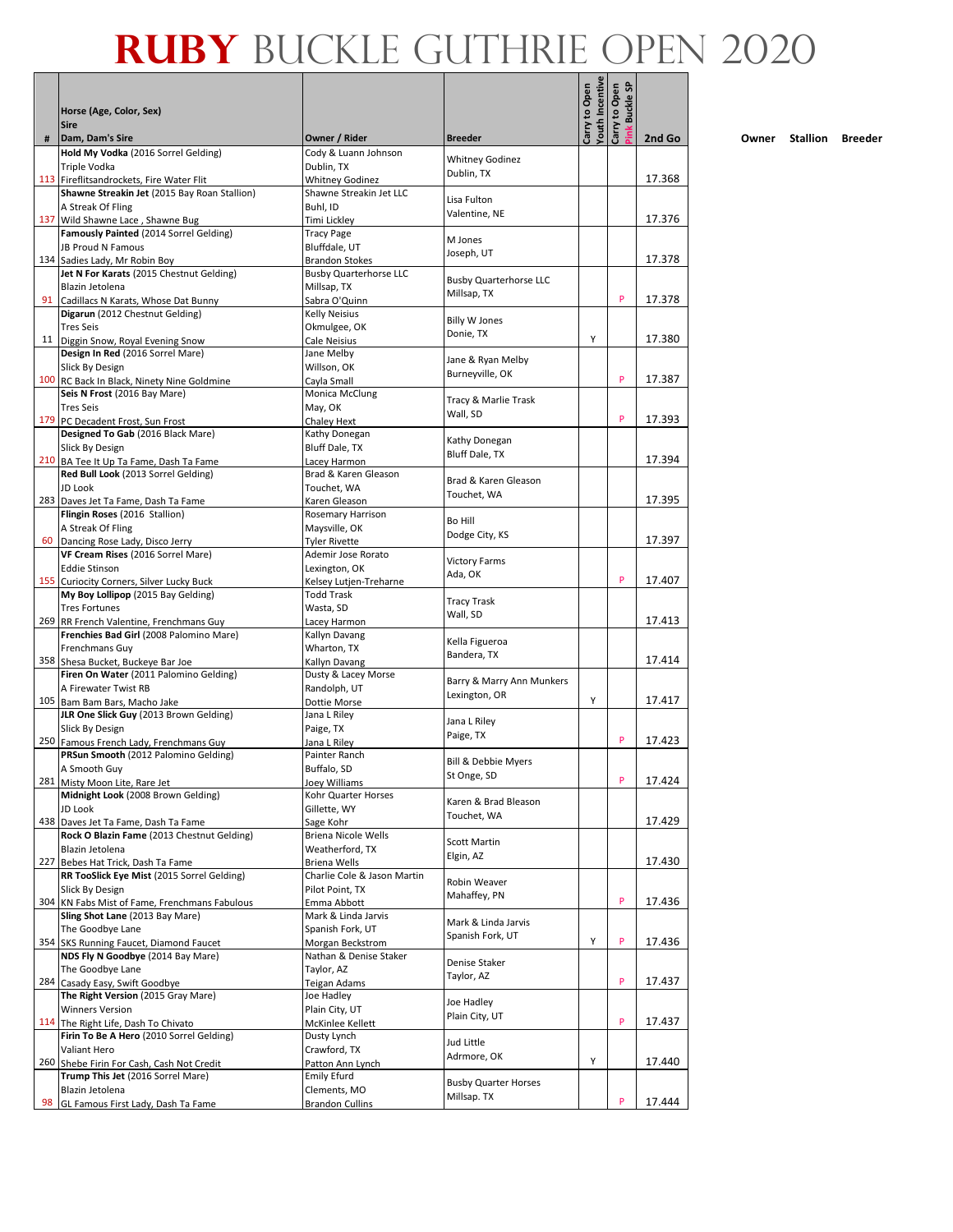|    |                                                                              |                                         |                                    |                                  | <u>ទ</u>                  |        |
|----|------------------------------------------------------------------------------|-----------------------------------------|------------------------------------|----------------------------------|---------------------------|--------|
|    | Horse (Age, Color, Sex)<br><b>Sire</b>                                       |                                         |                                    | Youth Incentive<br>Carry to Open | Carry to Open<br>Buckle ! |        |
| #  | Dam, Dam's Sire                                                              | Owner / Rider                           | <b>Breeder</b>                     |                                  |                           | 2nd Go |
|    | Assuredly Slick (2016 Sorrel Gelding)                                        | <b>Kim Squires</b>                      | Kim Squires                        |                                  |                           |        |
| 40 | Slick By Design                                                              | Carnegie, OK                            | Carnegie, OK                       |                                  |                           | 17.448 |
|    | Nothing Assured, Honors A Bounding<br>Im Dun Smokin Bugs (2016 Red Dun Mare) | Kim Squires<br>Shawn Jenkins            |                                    |                                  |                           |        |
|    | Shawne Bug Leo                                                               | McCook, NE                              | Shawn Jenkins                      |                                  |                           |        |
|    | 35 Miss Smokin Annie, Fols Smoke                                             | Hayden Todd                             | Mc Cook, NE                        |                                  | P                         | 17.454 |
|    | Traffics Vegas Trip (2015 Bay Gelding)                                       | Jimmie Smith                            |                                    |                                  |                           |        |
|    | <b>Traffic Guy</b>                                                           | McDale, TX                              | Dana Lynn Darnell<br>Weimar, TX    |                                  |                           |        |
|    | 442 Touche Touche, Oklahoma Fuel                                             | Jimmie Smith                            |                                    |                                  | P                         | 17.457 |
|    | Teasin Dat Guy (2016 Palomino Mare)                                          | Katie Lindahl                           | Katie Lindahl                      |                                  |                           |        |
|    | Frenchmans Guy<br>207 Teasin Jetolena, Blazin Jetolena                       | Cannon Falls, MN                        | Cannon Falls, MN                   |                                  |                           | 17.462 |
|    | MTS Mister Brilliant (2010 Brown Gelding)                                    | Molly Otto<br>Sharee Stamper            |                                    |                                  |                           |        |
|    | Ivory James                                                                  | Lindsay, OK                             | Michael Samples                    |                                  |                           |        |
|    | 393 Addietakesall, Takin On The Cash                                         | Sharee Stamper                          | Abilene, TX                        |                                  |                           | 17.463 |
|    | My Epic Miracle (2015 Sorrel Mare)                                           | Laney Fowler                            | Schiller Ranch LLC                 |                                  |                           |        |
|    | Epic Leader                                                                  | Grandview, TX                           | College Station, TX                |                                  |                           |        |
|    | 182 LRH Ali Mane, Miracle Streak                                             | Laney Fowler                            |                                    |                                  |                           | 17.465 |
|    | SizzlinPressure OnMe (2016 Sorrel Gelding)                                   | Trey Honeycutt & Amber Hall             | Trey Honeycutt & Amber Hall        |                                  |                           |        |
|    | No Pressure On Me<br>105 Sweet Sizzlin Chick, SC Chiseled In Stone           | Lancaster, OH<br>Craig Brooks           | Lancaster, SC                      |                                  | P                         | 17.471 |
|    | Eddies Lil Cat (2013 Sorrel Mare)                                            | Aubrey Smith                            |                                    |                                  |                           |        |
|    | <b>Eddie Stinson</b>                                                         | Binghamton, NY                          | <b>Victory Farms</b>               |                                  |                           |        |
|    | 267 Longshot Lover, Little Cat Olena                                         | Aubrey Smith                            | Ada, OK                            |                                  | P                         | 17.473 |
|    | Jesswatchmestreak (2016 Bay Roan Mare)                                       | Dave & Lori Zabel                       | Shawna Letcher                     |                                  |                           |        |
|    | French Streakin Jess                                                         | Horace, ND                              | Rapid City, SD                     |                                  |                           |        |
|    | 38 Jerrys TP Seepai BB, Jerrys Disco Moon                                    | Hallie Hanssen<br>Donna Workman         |                                    |                                  |                           | 17.473 |
|    | Famous By Design (2015 Brown Mare)<br>Slick By Design                        | Katy, TX                                | Nichole Logan                      |                                  |                           |        |
|    | 208 Nick Of Guy, Frenchmans Guy                                              | Brielle Workman                         | Rapid City, SD                     |                                  | P                         | 17.476 |
|    | Guys Dashing Girl (2006 Sorrel Mare)                                         | Craig & Pam Nelson                      |                                    |                                  |                           |        |
|    | Frenchmans Guy                                                               | Hermosa, SD                             | Bill & Debbie Myers<br>St Onge, SD |                                  |                           |        |
| 67 | Marys Dash Ta Fame, Dash Ta Fame                                             | Pam Nelson                              |                                    |                                  |                           | 17.479 |
|    | Famous Sierra*(2015 Brown Stallion)                                          | Jolene Montgomery & Lynne               | Jud Little Ranch LLC               |                                  |                           |        |
|    | JL Dash Ta Heaven<br>56 Sierras Cashin In, Cash Not Credit                   | Layman, Purdon, TX<br>Jolene Montgomery | Ardmore, OK                        |                                  |                           | 17.480 |
|    | Guys Six Pack To Go (2005 Gray Gelding)                                      | Christine Laughlin DeRenzo              |                                    |                                  |                           |        |
|    | Frenchmans Guy                                                               | Reddick, FL                             | Shannon Renee Akerstorm            |                                  |                           |        |
|    | 171 Scatter The Stars, Packin Sixes                                          | Christine Laughlin DeRenzo              | Potter Valley, CA                  |                                  |                           | 17.482 |
|    | Famous Lemon Drop (2016 Palomino Mare)                                       | Dunn Ranch                              | Shannon Renee Akerstorm            |                                  |                           |        |
| 76 | First Down French                                                            | Wynnewood, OK                           | Potter Valley, CA                  |                                  |                           | 17.485 |
|    | A Famous Lady, Dash Ta Fame<br>KN Famous Ever After (2011 Palomino Gelding)  | Dacota Monk<br>Teneille Angland         |                                    |                                  |                           |        |
|    | Born Ta Be Famous                                                            | Grover, CO                              | Kimi Ann Nichols                   |                                  |                           |        |
|    | 417 Katelyns Sixes, Streakin Six                                             | Teneille Angland                        | Brownwood, TX                      |                                  |                           | 17.486 |
|    | Jets Famous Lady (2012 Sorrel Mare)                                          | <b>Busby Quarterhorse LLC</b>           | <b>Busby Quarterhorse LLC</b>      |                                  |                           |        |
|    | Blazin Jetolena                                                              | Millsap, TX                             | Millsap, TX                        |                                  |                           |        |
|    | 137 GL Famous First Lady, Dash Ta Fame<br>Zipang (2015 Bay Mare)             | Sabra O'Quinn<br><b>Bob Burt</b>        |                                    |                                  | P                         | 17.489 |
|    | Frenchmans Guy                                                               | West Jordan, UT                         | Eaves Horses Family Ltd Part       |                                  |                           |        |
| 58 | Our Genuine Delight, Dash Ta Fame                                            | Craig Stritzke                          | Edmond, OK                         |                                  |                           | 17.491 |
|    | Promise Me A Jet (2014 Sorrel Mare)                                          | SouthWestern Farms                      | <b>Busby Quarterhorse LLC</b>      |                                  |                           |        |
|    | Blazin Jetolena                                                              | Kirbyville, TX                          | Millsap, TX                        |                                  |                           |        |
|    | 384 GL Famous First Lady, Dash Ta Fame                                       | Savannah Palmore                        |                                    |                                  | P                         | 17.494 |
|    | JL Chanel (2015 Bay Mare)<br>Ivory James                                     | Jill Lane<br>Fort Benton, MT            | Jill Lane Quarter Horses           |                                  |                           |        |
|    | 202 JL Cyan, Red                                                             | Taylor Hildreth                         | Fort Benton, MT                    |                                  |                           | 17.494 |
|    | Freighttrain C (2014 Brown Gelding)                                          | Erika Ashley                            |                                    |                                  |                           |        |
|    | Freighttrain B                                                               | Krum, TX                                | Chelsea Kroes<br>Loveland, OK      |                                  |                           |        |
|    | 121 Darlin EJ, Dash For Perks                                                | Erika Ashley                            |                                    |                                  |                           | 17.506 |
|    | RV Minion (2015 Bay Gelding)                                                 | Gregg & Shana Gibson                    | Randy & Vauna Walker               |                                  |                           |        |
|    | The Goodbye Lane<br>263 Two Fools Gold, Frenchmans Guy                       | Ogden, UT<br>Shana Gibson               | Pingree, ID                        |                                  | P                         | 17.508 |
|    | Toast Your Socks Off (2016 Sorrel Mare)                                      | Tesha Fredericks                        |                                    |                                  |                           |        |
|    | <b>BHR Frenchies Socks</b>                                                   | Weatherford, TX                         | Lyndsey Myers                      |                                  |                           |        |
|    | 43 Toast Your Bug, Raise Your Glass                                          | Molli Montgomery                        | Tolar, TX                          |                                  | P                         | 17.513 |
|    | Smooth Ruby Jean (2013 Bay Mare)                                             | <b>Barlow Livestock</b>                 | <b>Barlow Livestock</b>            |                                  |                           |        |
|    | A Smooth Guy                                                                 | Gillette, WY                            | Gillette, WY                       |                                  | P                         |        |
|    | 106 Fame Ta Throw, Dash Ta Fame<br>Bamberg (2011 Bay Gelding)                | Cindy Wright<br>Mandy Amos              |                                    |                                  |                           | 17.520 |
|    | Valiant Hero                                                                 | Ocala, FL                               | Ronald Magnon James                |                                  |                           |        |
|    | 224 Fashion Lover 99, Friendly Lover 88                                      | Mandy Amos                              | Ocala, FL                          |                                  |                           | 17.522 |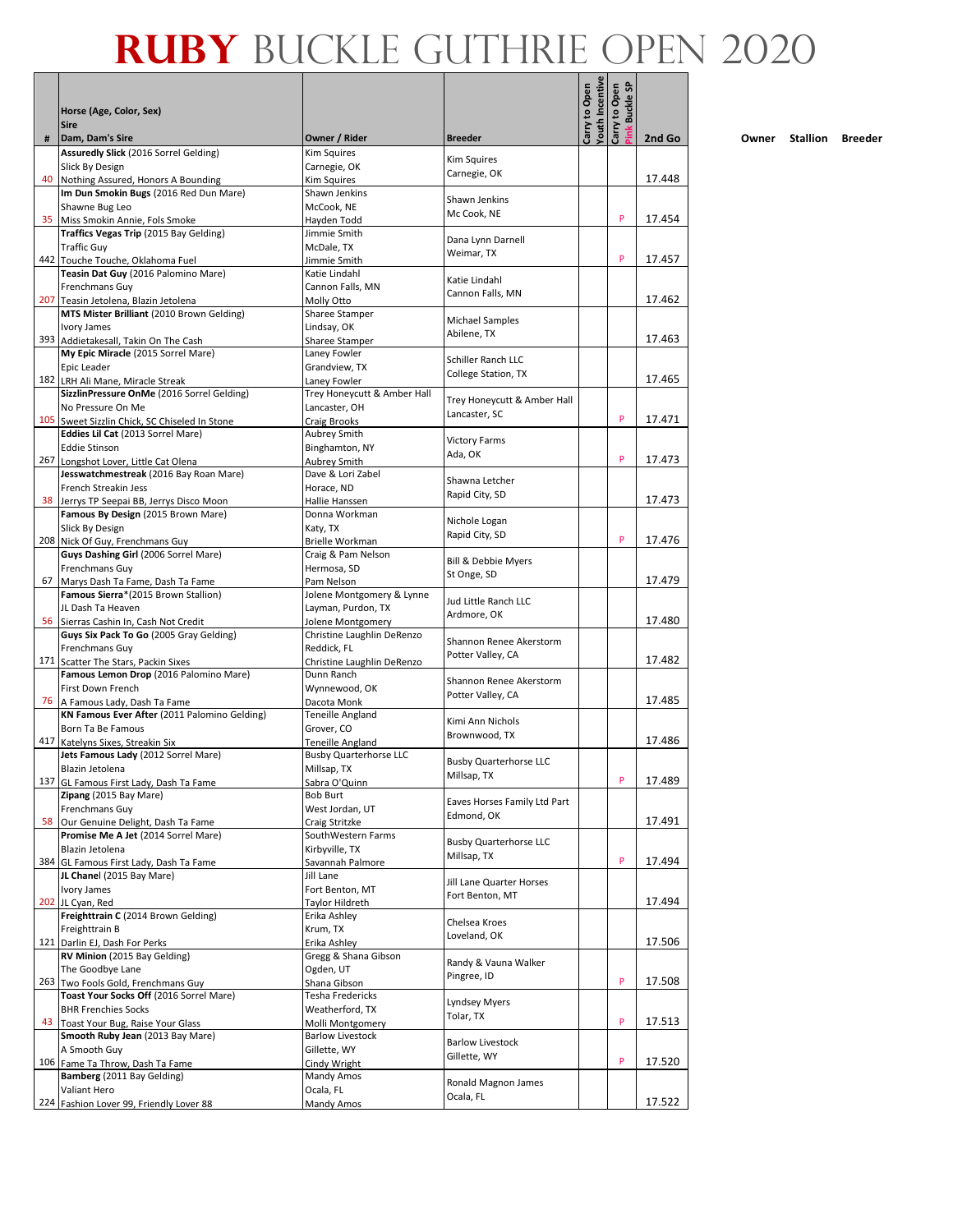|     |                                                                                            |                                                  |                                       |                                  | <b>Buckle SP</b>   |        |
|-----|--------------------------------------------------------------------------------------------|--------------------------------------------------|---------------------------------------|----------------------------------|--------------------|--------|
|     | Horse (Age, Color, Sex)<br><b>Sire</b>                                                     |                                                  |                                       | Youth Incentive<br>Carry to Open | Carry to Open<br>Ě |        |
| #   | Dam, Dam's Sire                                                                            | Owner / Rider                                    | <b>Breeder</b>                        |                                  |                    | 2nd Go |
|     | AsGoodAsPeachGets (2011 Palomino Mare)<br>As Good As Nick Gets                             | Lindsey Netterville<br>Woodville, MS             | Stephanie Wheeler & Carisa<br>Shearer |                                  |                    |        |
|     | 338 SX Frenchmans Peach, Frenchmans Guy                                                    | <b>Blaise Bercegeav</b>                          | Hattiesburg, MS                       |                                  | P                  | 17.523 |
|     | CBC Speeding Goodbye (2016 Sorrel Gelding)                                                 | Rubylee F Walker                                 |                                       |                                  |                    |        |
|     | The Goodbye Lane                                                                           | Pingree, ID                                      | Claude B Crozier<br>Neola, UT         |                                  |                    |        |
|     | 24 Speeding Streaker, Mitbea Streaker                                                      | Vauna Walker                                     |                                       |                                  | P                  | 17.531 |
|     | Paddys Whiskey Guy (2013 Red Roan Gelding)                                                 | Hank & Stephanie Williams                        | Lisa Fulton                           |                                  |                    |        |
|     | A Streak Of Fling                                                                          | Norwood, CO                                      | Valentine, NE                         |                                  |                    | 17.537 |
|     | 169 Paddys Lena Whiskey, Paddys Irish Whiskey<br>Jets Heart N Soul (2014 Chestnut Gelding) | Harlie Williams<br><b>Busby Quarterhorse LLC</b> |                                       |                                  |                    |        |
|     | Blazin Jetolena                                                                            | Millsap, TX                                      | Joe & Dee Lynn Braman                 |                                  |                    |        |
| 17  | Mistys Dash Of Fame, Dash Ta Fame                                                          | Andrea Busby                                     | Refugio, TX                           |                                  | P                  | 17.541 |
|     | Blue Pogonip Society (2013 Brown Gelding)                                                  | Tonia Davis & Rick Adams                         |                                       |                                  |                    |        |
|     | Sparkys Blue Road                                                                          | Ogden, UT                                        | 7B Perfomance Horses<br>Bliss, ID     |                                  |                    |        |
|     | 156 Ms Pico Society, Sweet Society Road                                                    | Tonia Davis                                      |                                       |                                  |                    | 17.543 |
|     | SR Blazin Catalena (2013 Black Gelding)                                                    | Jeanette Johnson                                 | Marci Sowko                           |                                  |                    |        |
|     | Blazin Jetolena                                                                            | Axtell, NE                                       | Johnstown, CO                         |                                  | P                  | 17.548 |
|     | 279 Beau Koo Jaz, Rare Bar<br>GM Splashing Proud (2013 Sorrel Gelding)                     | Jeanette Johnson<br>Wade & Ruth Christensen      |                                       |                                  |                    |        |
|     | JB Proud N Famous                                                                          | Erda, UT                                         | Gloria J Martineau                    |                                  |                    |        |
|     | 193 Splashing Sally, Striking Distance                                                     | Jamie Wade Christensen                           | Salt Lake City, UT                    |                                  |                    | 17.559 |
|     | Chips Ahoy (2014 Sorrel Gelding)                                                           | Wes Kellett                                      |                                       |                                  |                    |        |
|     | The Goodbye Lane                                                                           | Plain City, UT                                   | Dawson Seeley                         |                                  |                    |        |
|     | 307 PH Jazzy Judy, Tuff Buddy Cash                                                         | McKinlee Kellett                                 | Spanish Fork, UT                      |                                  | P                  | 17.564 |
|     | Jets Blazin Fame (2010 Chestnut Mare)                                                      | Cathy Morgan                                     | Cathy Morgan                          |                                  |                    |        |
|     | Blazin Jetolena                                                                            | Menan, ID                                        | Menan, ID                             |                                  |                    |        |
|     | 234 Annies Das, Dash Ta Fame                                                               | Cathy Morgan                                     |                                       |                                  | P                  | 17.565 |
|     | Eye Want It All (2016 Sorrel Mare)<br>No Pressure On Me                                    | SouthWestern Farms<br>Kirbyville, TX             | Ryann Pedone                          |                                  |                    |        |
| 15  | Cause For A Kiss, Cause Its Money                                                          | Jolene Montgomery                                | Sunset, TX                            |                                  | P                  | 17.571 |
|     | Guys Im A Bunny Cat (2016 Bay Gelding)                                                     | Jimmie Smith                                     |                                       |                                  |                    |        |
|     | <b>Traffic Guy</b>                                                                         | McDade, TX                                       | Jimmie Smith                          |                                  |                    |        |
|     | 214 Firewater Scat Cat, Alive N Firen                                                      | Jimmie Smith                                     | Mc Dade, TX                           |                                  | P                  | 17.575 |
|     | Bar B Arabella Bug (2014 Chestnut Mare)                                                    | <b>Hopson Quarter Horses</b>                     | Rattlesnake Ranch                     |                                  |                    |        |
|     | Shawne Bug Leo                                                                             | Mound, TX                                        | Lufkin, TX                            |                                  |                    |        |
|     | 355 Yella Izabella, Frenchmans Guy                                                         | Jacque Woolman                                   |                                       |                                  | P                  | 17.576 |
|     | She Pays the Piper (2015 Sorrel Mare)<br>Irish Pay                                         | Thomas & Lainee Sampson<br>Interior, SD          | Lainee Sampson                        |                                  |                    |        |
| 30  | NF French Kizz, Frenchmans Guy                                                             | Lainee Sampson                                   | Interior, SD                          |                                  | P                  | 17.582 |
|     | KB Honky Tonk Angel (2015 Brown Mare)                                                      | Kay Blandford                                    |                                       |                                  |                    |        |
|     | <b>Eddie Stinson</b>                                                                       | Sutherland Springs, TX                           | Kay Blandford                         |                                  |                    |        |
|     | 317 Talents Dark Angel, Flaming Talent                                                     | Kay Blandford                                    | Sutherland Springs, TX                |                                  | P                  | 17.585 |
|     | Dashing Nick Bar (2011 Sorrel Mare)                                                        | Angie & Brant Moore                              | Courtney Cantrell                     |                                  |                    |        |
|     | As Good As Nick Gets                                                                       | Canyon, TX                                       | Goliad, TX                            |                                  |                    |        |
| 19  | Dashing Barre, Mr Eye Opener                                                               | Angie Moore                                      |                                       |                                  | P                  | 17.591 |
|     | Gems StreaktoVegas (2014 Sorrel Gelding)<br>French Streaktovegas                           | Korrina & Allan Hughes<br>Glenwood, IA           | Samantha Flannery                     |                                  |                    |        |
|     | 244 Miss Geminy Oak, Doc Oak                                                               | Korrina Lynn Hughes                              | Mission, SD                           |                                  |                    | 17.591 |
|     | Return A Fortune (2012 Bay Gelding)                                                        | Arbie & Betty Miller                             |                                       |                                  |                    |        |
|     | <b>Tres Fortunes</b>                                                                       | Hico, TX                                         | David Smith Graham                    |                                  |                    |        |
|     | 416 SC Rapid Return, Casady Casanova                                                       | Jacque Woolman                                   | Elgin, TX                             |                                  |                    | 17.592 |
|     | Princess Stinson (2013 Palomino Mare)                                                      | Janett Dykes                                     | Danny K Carrol                        |                                  |                    |        |
|     | <b>Eddie Stinson</b>                                                                       | Raymore, MO                                      | Raymore, MO                           |                                  |                    |        |
|     | 168 Oro Rose, Man In The Money<br>Traffic Flo (2014 Bay Gelding)                           | Janett Dykes<br>Fallon Taylor                    |                                       |                                  |                    | 17.598 |
|     | <b>Traffic Guy</b>                                                                         | Collinsville, TX                                 | Dian Taylor                           |                                  |                    |        |
|     | 349 Flos Nick Nack, Dr Nick Bar                                                            | Joao Ferraz Leao                                 | Collinsville, TX                      |                                  | P                  | 17.599 |
|     | Blazins Last Cowgirl (2012 Bay Mare)                                                       | Four Taylors Ranch LLC                           |                                       |                                  |                    |        |
|     | Blazin Jetolena                                                                            | Neola, UT                                        | Susan Rist<br>Tucson, AZ              |                                  |                    |        |
|     | 321 Ronas Cowgirl, Ronas Ryon                                                              | Melissa Taylor                                   |                                       |                                  | P                  | 17.600 |
|     | Flashy French Kirk (2010 Chestnut Mare)                                                    | Dani Buhler                                      | Bob & Gary Johnson                    |                                  |                    |        |
|     | Frenchmans Guy                                                                             | Aledo, TX                                        | Lemmon, SD                            |                                  |                    | 17.609 |
| 187 | JRS Miss Kirk, Dr Kirk<br>Favorite Version (2015 Sorrel Mare)                              | Dani Buhler<br>Kelli Thouvenell                  |                                       |                                  |                    |        |
|     | <b>Winners Version</b>                                                                     | Hooper, UT                                       | Andy & Mary Atkinson                  |                                  |                    |        |
|     | 166 Babes Gray Gal, Striking Distance                                                      | Kelli Thouvenell                                 | Pocatello, ID                         |                                  | P                  | 17.613 |
|     | Morning Traffic (2011 Palomino Mare)                                                       | Michelle Darling                                 | Lance Robinson & Max                  |                                  |                    |        |
|     | Frenchmans Guy                                                                             | Medford, OK                                      | Anderson                              |                                  |                    |        |
| 389 | Evening Traffic, Dash Thru Traffic                                                         | Michelle Darling                                 | Spanish Fork, UT                      |                                  |                    | 17.614 |
|     | RV Ebony Design (2015 Black Gelding)                                                       | Randy & Vauna Walker                             | Randy & Vauna Walker                  |                                  |                    |        |
|     | Slick By Design                                                                            | Pingree, ID                                      | Pingree, ID                           |                                  | P                  | 17.620 |
|     | 188 Two Dash To Fame, Dash Ta Fame                                                         | Vauna Walker                                     |                                       |                                  |                    |        |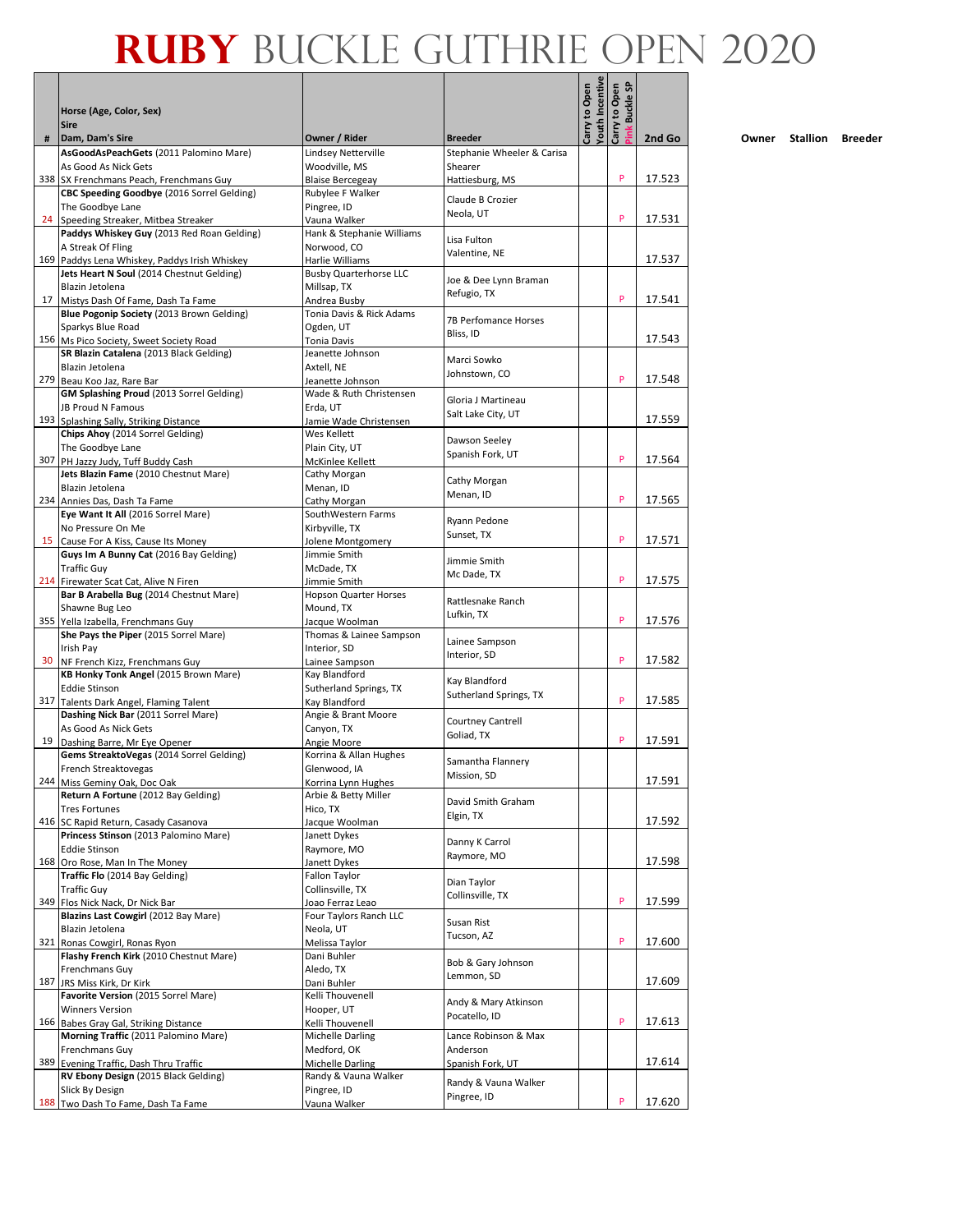|    | Horse (Age, Color, Sex)                                                           |                                            |                                               | Carry to Open<br>Youth Incentive<br>Carry to Open | Buckle SP |             |          |         |                  |       |
|----|-----------------------------------------------------------------------------------|--------------------------------------------|-----------------------------------------------|---------------------------------------------------|-----------|-------------|----------|---------|------------------|-------|
|    | <b>Sire</b>                                                                       |                                            |                                               |                                                   | ink       |             |          |         |                  |       |
| #  | Dam, Dam's Sire<br>No Pressure On Me* (2006 Sorrel Stallion)                      | Owner / Rider<br>Martha Reeves             | <b>Breeder</b>                                |                                                   |           | 2nd Go      |          | Owner   | Stallion Breeder |       |
|    | Leo Nick Bar                                                                      | Weatherford, TX                            | Harry & Vivian Blackwell                      |                                                   |           |             |          |         |                  |       |
|    | 52 SX Frenchmans Vanila, Frenchmans Guy                                           | Ryann Pedone                               | Naylor, MO                                    |                                                   | P         | 17.622      |          |         |                  |       |
|    | Tres Of Fame (2013 Bay Gelding)                                                   | Kelly Drosihn                              | Kyle & Sue                                    |                                                   |           |             |          |         |                  |       |
|    | As Good As Nick Gets<br>233 Long Live Cowgirls, Tres Seis                         | Novato, CA<br>Kaitlyn Drosihn              | <b>Edwards Smith</b>                          |                                                   | P         | 17.625      |          |         |                  |       |
|    | Hush Money Girl (2016 Bay Mare)                                                   | Fallon Taylor                              | Dian Taylor                                   |                                                   |           |             |          |         |                  |       |
|    | Slick By Design                                                                   | Collinsville, TX                           | Collinsville, TX                              |                                                   |           |             |          |         |                  |       |
|    | 42 Flos Herress, Dr Nick Bar<br>Vikingson La Jolla (2013 Brown Gelding)           | loao Ferraz Leao<br>Katie Church           |                                               |                                                   |           | 17.627      |          |         |                  |       |
|    | <b>Winners Version</b>                                                            | Salina, UT                                 | Bennard & Barbara Rowland                     |                                                   |           |             |          |         |                  |       |
|    | 312 Miss Streakin Viking, Streakin La Jolla                                       | Shay Walchli                               | Raymondville. TX                              |                                                   | P         | 17.630      |          |         |                  |       |
|    | Blazin Matilda (2016 Sorrel Mare)                                                 | Jennifer Cook                              | Jennifer Cook                                 |                                                   |           |             |          |         |                  |       |
| 6  | Blazin Jetolena<br>Cartel Cowgirl, Dash Ta Fame                                   | Alvarado, TX<br>Hallie Hanssen             | Alvarado, TX                                  |                                                   | P         | 17.631      |          |         |                  |       |
|    | Magnolia Moonshine (2016 Chestnut Mare)                                           | <b>Bobbie Heller</b>                       |                                               |                                                   |           |             |          |         |                  |       |
|    | A Guy With Proof                                                                  | Victoria, TX                               | <b>Brittany Tonozzi</b><br>Campasas, TX       |                                                   |           |             |          |         |                  |       |
|    | 171 Willow Wisp Moon, Runnerelse<br>Blazin Boss (2016 Sorrel Stallion)            | <b>Brittany Tonozzi</b><br>Hayle Gibson    |                                               |                                                   |           | 17.632      |          |         |                  |       |
|    | Blazin Jetolena                                                                   | Redcrest, CA                               | Amy Williams                                  |                                                   |           |             |          |         |                  |       |
| 64 | Famous Moonlight, Dash Ta Fame                                                    | <b>Troy Crumrine</b>                       | Sandia, TX                                    |                                                   | P         | 17.632      |          |         |                  |       |
|    | UKnowMyDaddyIsSlick (2015 Bay Gelding)                                            | Julee Daulton                              | <b>Terry Vogel</b>                            |                                                   |           |             |          |         |                  |       |
|    | Slick By Design<br>150 Fiery Contender, Title Contender                           | Jamestown, ND<br>Molly Otto                | Gainesville, TX                               |                                                   |           | 17.653      | $3D-1$   | \$9,230 | \$1,086          | \$543 |
|    | MCM Drop Your Socks (2016 Gray Mare)                                              | Dunn Ranch                                 | Matt & Bendi Dunn                             |                                                   |           |             |          |         |                  |       |
|    | <b>BHR Frenchies Socks</b>                                                        | Wynnewood, OK                              | Bismark, MO                                   |                                                   | P         |             |          |         |                  |       |
|    | 203 Mulberry Canyon Moon, Marthas Six Moons<br>CoCo Bongo (2014 Buckskin Mare)    | Jolene Montgomery<br><b>Aubrey Smith</b>   |                                               |                                                   |           | 17.657      | $3D-2$   | \$6,277 | \$738            | \$370 |
|    | A Smooth Guy                                                                      | Binghamton, NY                             | <b>Brittany Pozzi Tonozzi</b><br>Victoria, TX |                                                   |           |             |          |         |                  |       |
|    | 205 Steele Magnolias, Magnolia Bar Jet                                            | <b>Aubrey Smith</b>                        |                                               |                                                   | P         | 17.663      | $3D-3$   | \$4,800 | \$565            | \$282 |
|    | BoonStreakinColours (2015 Bay Roan Gelding)<br>Streakin Boon Dox                  | Wade Lewis<br>Hereford, TX                 | Joe & Carla Spitz                             |                                                   |           |             |          |         |                  |       |
|    | 12 Frenchmans Colours, Hot Colours                                                | Ashley Schafer                             | Lamar, CO                                     |                                                   | P         | 17.664      | $3D-4$   | \$3,397 | \$400            | \$200 |
|    | Classic Ivory (2009 Brown Gelding)                                                | Courtney Moose                             | <b>Bullard Farms</b>                          |                                                   |           |             |          |         |                  |       |
|    | Ivory James<br>200 Classic Angle, Kiptys Charger                                  | Midland, TX<br><b>Courtney Moose</b>       | Weatherford, TX                               |                                                   |           | 17.669      | $3D-5$   | \$2,769 | \$326            | \$163 |
|    | KN This Guys Streakin (2016 Buckskin Gelding)                                     | Kimi Nichols                               |                                               |                                                   |           |             |          |         |                  |       |
|    | A Streak Of Fling                                                                 | Brownwood, TX                              | Kimi Ann Nichols<br>Brownwood, TX             |                                                   |           |             |          |         |                  |       |
|    | 159 Vanishing Frenchgirl, Frenchmans Guy<br>Amos Mozes (2014 Sorrel Stallion)     | Jolene Montgomery<br>Alexia Willis         |                                               |                                                   |           | 17.675      | $3D-6$   | \$2,141 | \$252            | \$126 |
|    | <b>Eddie Stinson</b>                                                              | Maysville, OK                              | Alexia Willis                                 |                                                   |           |             |          |         |                  |       |
|    | 190 Royal Chick Three, Shawne Bug                                                 | Morgan Anderson                            | Maysville, OK                                 |                                                   | P         | 17.676      | $3D-7$   | \$1,698 | \$200            | \$100 |
|    | Sway Cool (2012 Sorrel Mare)<br>Blazin Jetolena                                   | Four Taylors Ranch LLC<br>Neola, UT        | <b>Bob Burt</b>                               |                                                   |           |             |          |         |                  |       |
|    | 385 Bear River Comet, Lanes Leinster                                              | Melissa Taylor                             | West Jordan, UT                               |                                                   | P         | 17.678      | $3D-8$   | \$1,329 | \$156            | \$78  |
|    | KG Blazin Nineolena (2016 Sorrel Mare)                                            | Kayla Jones                                | Kathy Grimes                                  |                                                   |           |             |          |         |                  |       |
|    | Blazin Jetolena<br>189 Do It For Beau, Beaus Sleep Of Sun                         | Watkins, CO<br>Kayla Jones                 | Medical Lake, WA                              |                                                   | P         | 17.694 3D-9 |          | \$1,108 | \$130            | \$65  |
|    | Ima Friendly Guy (2010 Bay Gelding)                                               | Jayme Robison                              |                                               |                                                   |           |             |          |         |                  |       |
|    | A Smooth Guy                                                                      | Bellville, TX                              | Bill & Debbie Myers<br>Saint Onge, SD         |                                                   |           |             |          |         |                  |       |
|    | 96 Dash of Hot Colours, Dashing Val<br>Guys Special Effort (2007 Palomino Mare)   | lodee Miller<br>Cabrina Vickers            |                                               |                                                   | P         | 17.695      | 3D-10/11 | \$886   | \$104            | \$52  |
|    | Frenchmans Guy                                                                    | Flagstaff, AZ                              | Tyrell R Moody                                |                                                   |           |             |          |         |                  |       |
|    | 100 Some Kinda Keeper, Special Effort                                             | Cabrina Vickers                            | Letcher, SD                                   |                                                   |           | 17.695      | 3D-10/11 | \$886   | \$104            | \$52  |
|    | VF Wahini Stinson (2016 Sorrel Gelding)<br><b>Eddie Stinson</b>                   | Morgan Nay<br>Hanover, IN                  | <b>Victory Farms</b>                          |                                                   |           |             |          |         |                  |       |
|    | 197 Wahini Jet Bug, Ninnekah Bug                                                  | Stefanie Duke                              | Ada, OK                                       |                                                   | P         | 17.698      | $3D-12$  | \$702   | \$83             | \$41  |
|    | SX Blazin Brucolena (2014 Chestnut Gelding)                                       | Greg & Lori Shearer                        | Greg & Lori Shearer                           |                                                   |           |             |          |         |                  |       |
|    | Blazin Jetolena<br>28 SX Docs Digit, Doc Bruce                                    | Wall, SD<br>Lori Shearer                   | Wall, SD                                      |                                                   | P         | 17.701      | $3D-13$  | \$654   | \$77             | \$38  |
|    | UX Check Jess Or No (2016 Palomino Gelding)                                       | Kaley Wilkerson                            |                                               |                                                   |           |             |          |         |                  |       |
|    | French Streakin Jess                                                              | Montgomery City, MO                        | Marlin & Jinx Maude<br>Hermosa, SD            |                                                   |           |             |          |         |                  |       |
|    | 204 UX Frenchmans Kimmie, Frenchmans Guy<br>CSE C U In Vegas (2014 Buckskin Mare) | Hallie Hanssen<br>Candice Slogel & Dorothy | Candice Slogel & Dorothy                      |                                                   |           | 17.709      | 3D-14    | \$602   | \$71             | \$35  |
|    | French Streaktovegas                                                              | Schmidt, Hermiston, OR                     | Schmidt                                       |                                                   |           |             |          |         |                  |       |
|    | 39 CSE Grace Of Gold, Dash of Royal Gold                                          | Candice Osborne                            | Hermiston, OR                                 |                                                   |           | 17.711      | $3D-15$  | \$554   | \$65             | \$33  |
|    | Dashing Ta Fortune (2016 Brown Mare)<br><b>Tres Fortunes</b>                      | Tony & Holly Fenoglio<br>Nocona, TX        | Cayla Small Melby                             |                                                   |           |             |          |         |                  |       |
|    | 76   Dash Ta Lil, Dash Ta Fame                                                    | Holly Fenoglio                             | Burneyville, OK                               |                                                   |           | 17.713      |          |         |                  |       |
|    | Sparkin Jetolena (2006 Sorrel Gelding)                                            | Nova Vaughn                                | Kim & Nicki Knerr                             |                                                   |           |             |          |         |                  |       |
|    | Blazin Jetolena<br>361 The Rage Of Vegas, Vegas The Third                         | Center, TX<br>Kalie Vaughn                 | Grass Range, MT                               |                                                   | P         | 17.715      |          |         |                  |       |
|    |                                                                                   |                                            |                                               |                                                   |           |             |          |         |                  |       |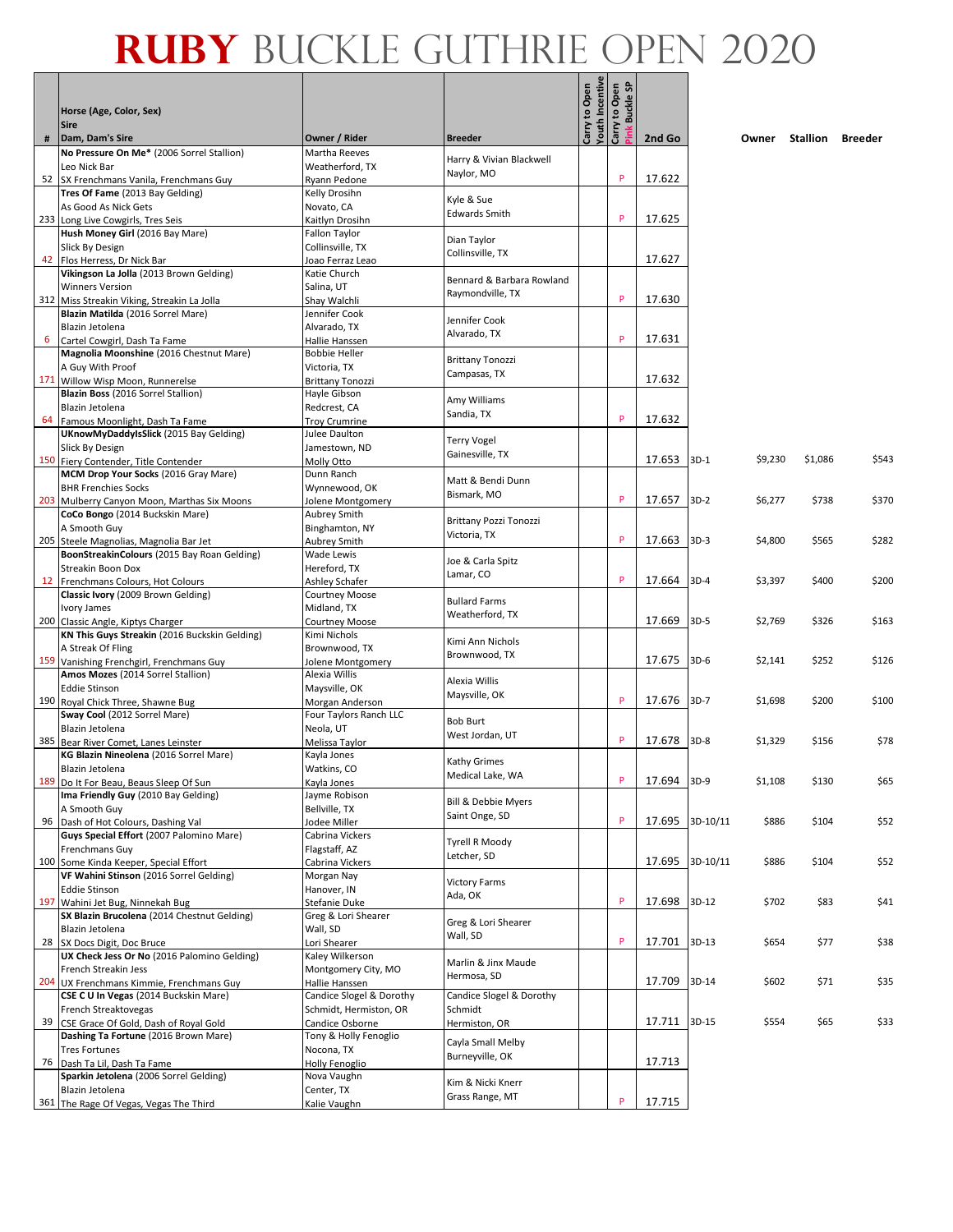|     | Horse (Age, Color, Sex)<br><b>Sire</b>                                                   |                                                  |                                         | Youth Incentive<br>Carry to Open | <b>Buckle SP</b><br>Carry to Open |        |
|-----|------------------------------------------------------------------------------------------|--------------------------------------------------|-----------------------------------------|----------------------------------|-----------------------------------|--------|
| #   | Dam, Dam's Sire                                                                          | Owner / Rider                                    | <b>Breeder</b>                          |                                  |                                   | 2nd Go |
|     | A Prime Design (2007 Sorrel Mare)                                                        | Bob & Tracy Haberlandt                           | Flat Get It Farm LLC                    |                                  |                                   |        |
|     | Designer Red                                                                             | Okeechobee, FL                                   | Villa Rica, GA                          |                                  | P                                 |        |
|     | 236 Prime Time Cash, Blckjack Cash<br>Letta Girl Jet (2016 Bay Mare)                     | Ryleigh Kaye Adams                               |                                         |                                  |                                   | 17.718 |
|     | Blazin Jetolena                                                                          | Jeff & Buffy Walchli<br>Shelley, ID              | Robynn Herring                          |                                  |                                   |        |
|     | 196 Letta Girl Roll, Letta Hank Do It                                                    | Shey Walchli                                     | Huntington, TX                          |                                  | P                                 | 17.718 |
|     | Cajun Chrome (2015 Sorrel Gelding)                                                       | Tami Semas                                       |                                         |                                  |                                   |        |
|     | Shawne Bug Leo                                                                           | Brock, TX                                        | Renee & James David Cain                |                                  |                                   |        |
|     | 395 Guys Itty Bitty, Frenchmans Guy                                                      | Tami Semas                                       | Dry Creek, LA                           |                                  | P                                 | 17.719 |
|     | IRoseSuchAStinson (2014 Palomino Mare)                                                   | Jessie Domann                                    | Danny K Carrol                          |                                  |                                   |        |
| 407 | <b>Eddie Stinson</b>                                                                     | Gainesville, TX                                  | Raymore, MO                             |                                  | P                                 | 17.719 |
|     | Oro Rose, Man In The Money<br>Al Cappone* (2016 Sorrel Stallion)                         | Jessie Domann<br>Nickelbar Ranch LLC             |                                         |                                  |                                   |        |
|     | Shawne Bug Leo                                                                           | San Angelo, TX                                   | Harry Thomas                            |                                  |                                   |        |
|     | TR Double Cash, Texas High Dasher                                                        | Dustin Angelle                                   | Harold, SD                              |                                  | P                                 | 17.720 |
|     | Mitchel (2014 Sorrel Gelding)                                                            | Christy Hefley                                   |                                         |                                  |                                   |        |
|     | Slick By Design                                                                          | Pine Bluffs, Wy                                  | Christy Hefley<br>Pine Bluffs, Wy       |                                  |                                   |        |
|     | 206 PV Rockin Ta Fame, Dash Ta Fame                                                      | Christy Hefley                                   |                                         |                                  | P                                 | 17.727 |
|     | Keep Pedaling (2015 Buckskin Mare)                                                       | Samantha Flannery                                | Angela Morgan                           |                                  |                                   |        |
|     | A Smooth Guy                                                                             | Mission, SD                                      | Unionville, MO                          |                                  | P                                 | 17.739 |
|     | 146 LW Laceylajolla, Streakin La Jolla<br>Cooper 777 (2015 Chestnut Gelding)             | Samantha Flannery<br>Shyann Lucas                |                                         |                                  |                                   |        |
|     | JB Proud N Famous                                                                        | Morristown, AZ                                   | Larry & Bonnie Blain                    |                                  |                                   |        |
| 25  | Orange Merridoc, Merridoc                                                                | Shyann Lucas                                     | Spanish Fork, UT                        |                                  |                                   | 17.740 |
|     | HP Slick Chick (2014 Black Mare)                                                         | Deanna Mixon-Pietsch                             | Charlie Cole & Jason Martin             |                                  |                                   |        |
|     | Slick By Design                                                                          | Sarasota, FL                                     | Pilot Point, TX                         |                                  |                                   |        |
| 7   | Rods Last Ladybug, Sharp Rodney                                                          | Deanna Mixon-Pietsch                             |                                         |                                  | P                                 | 17.741 |
|     | KN Rumor Has It (2013 Sorrel Mare)<br>Born Ta Be Famous                                  | Kimi Nichols<br>Brownwood, TX                    | Kimi Ann Nichols                        |                                  |                                   |        |
|     | 340 Docs Smooth Gold, Smooth Herman                                                      | Kimi Nichols                                     | Brownwood, TX                           |                                  | P                                 | 17.741 |
|     | Eddie BJ (2015 Sorrel Gelding)                                                           | Stacy Bason                                      |                                         |                                  |                                   |        |
|     | <b>Eddie Stinson</b>                                                                     | Tularosa, NM                                     | <b>Victory Farms</b><br>Ada, OK         |                                  |                                   |        |
| 69  | Royal Sisters Hot, Royal Quick Dash                                                      | Laramie Danley                                   |                                         |                                  | P                                 | 17.743 |
|     | Chisumm (2016 Sorrel Gelding)                                                            | Twenty Plus Ranch                                | Dolores Hill                            |                                  |                                   |        |
| 84  | Frenchmans Guy<br>Joyous Eyes, Mr Eye Opener                                             | Baton Rouge, LA<br>Will Lear                     | Moore, OK                               |                                  |                                   | 17.744 |
|     | Guyz Classy Lady (2015 Bay Mare)                                                         | Tasha Welsh                                      |                                         |                                  |                                   |        |
|     | Frenchmans Guy                                                                           | Dublin, TX                                       | <b>Bill Myers</b>                       |                                  |                                   |        |
| 74  | Danika, Special Leader                                                                   | Tasha Welsh                                      | St Onge, SD                             |                                  |                                   | 17.746 |
|     | HBS Mayan Gold (2009 Palomino Mare)                                                      | Jayme Robison                                    | Lori Ross                               |                                  |                                   |        |
|     | Frenchmans Guy                                                                           | Bellville, TX                                    | San Patricio, NM                        |                                  |                                   |        |
|     | 350 Justwhatiaskfor, Raise Your Glass<br>Trafficcat (2015 Bay Stallion)                  | Javme Robison<br>Jimmie Smith                    |                                         |                                  |                                   | 17.747 |
|     | <b>Traffic Guv</b>                                                                       | McDade, TX                                       | Dawn Smith                              |                                  |                                   |        |
|     | 93 Firewater Scat Cat, Alive N Firen                                                     | Jimmie Smith                                     | Mc Dade, TX                             |                                  | P                                 | 17.750 |
|     | Sockit To Me Nonstop (2014 Sorrel Gelding)                                               | Katie Mace                                       | Katie Mace                              |                                  |                                   |        |
|     | <b>BHR Frenchies Socks</b>                                                               | Hooper, NE                                       | Hooper, NE                              |                                  | $\boldsymbol{\mathsf{P}}$         |        |
|     | 14 Ima Bubblin Bug, Nonston Bubblin                                                      | Katie Mace                                       |                                         |                                  |                                   | 17.752 |
|     | Streakin French Dash (2008 Bay Roan Mare)<br>A Streak Of Fling                           | Rudie Hepper<br>Wing, ND                         | <b>Fulton Performance Horses</b><br>LLC |                                  |                                   |        |
|     | 327 Frenchmans Dashinsix, Frenchmans Guy                                                 | Rudie Hepper                                     | Valentine, NE                           |                                  |                                   | 17.755 |
|     | Sissys Slick Design (2015 Bay Stallion)                                                  | Southern Rose Ranch                              |                                         |                                  |                                   |        |
|     | Slick By Design                                                                          | Pelzer, SC                                       | Southern Rose Ranch<br>Pelzer, SC       |                                  |                                   |        |
| 222 | Sissys Little Coin, Packin Sixes                                                         | Mike Green                                       |                                         |                                  |                                   | 17.757 |
|     | Doc Manny (2008 Brown Gelding)<br>PC Redwood Manny                                       | Cody & Maegan Heiner<br>Corinne, UT              | Lee Ray Shepherd                        |                                  |                                   |        |
|     | 145 Orange Merridoc, Merridoc                                                            | Maegan Heiner                                    | Spanish Fork, UT                        |                                  | P                                 | 17.764 |
|     | Shut The Blazin Door (2012 Sorrel Gelding)                                               | Karen & Brice Manning                            |                                         |                                  |                                   |        |
|     | Blazin Jetolena                                                                          | Marietta, OK                                     | Brice & Karen Manning                   |                                  |                                   |        |
|     | 157 Shut The Front Door, Dash Ta Fame                                                    | Karen Manning                                    | Marietta, OK                            |                                  | P                                 | 17.765 |
|     | Streaking Moon Beams (2016 Gelding)                                                      | <b>Emily Becker</b>                              | <b>Emily Becker</b>                     |                                  |                                   |        |
|     | A Streak Of Fling                                                                        | New Braunfels, TX                                | New Braunfels, TX                       |                                  |                                   | 17.766 |
|     | 186 Sayos Badger Chic, Sayos Shining Sun<br>Justa DTF Frenchman (2015 Palomino Stallion) | <b>Emily Becker</b><br>Gary & Catherine Williams |                                         |                                  |                                   |        |
|     | Aint Seen Nothin Yet                                                                     | Sebring, FL                                      | Gary & Catherine Williams               |                                  |                                   |        |
| 61  | Madeline Spade 410, Justa Hickory Spade                                                  | Crystal Mcintyre                                 | Sebring, FL                             |                                  |                                   | 17.771 |
|     | A Classic Frenchkiss (2010 Palomino Gelding)                                             | Tim Davis                                        | <b>Tim Davis</b>                        |                                  |                                   |        |
|     | Frenchmans Guy                                                                           | Pavillion, WY                                    | Pavillion, WY                           |                                  |                                   |        |
|     | 198 Mikasa Moon, A Classic Dash<br>Itls What Itis Guys (2010 Palomino Mare)              | Shyann Lucas<br>Emma Wildeisen                   |                                         |                                  |                                   | 17.772 |
|     | Frenchmans Guy                                                                           | Wentzville, MO                                   | Bill & Debbie Myers                     |                                  |                                   |        |
|     | 238 DN Shake Em Up, Royal Shake Em                                                       | Emma Wildeisen                                   | Saint Onge, SD                          |                                  |                                   | 17.779 |

Г  $\blacksquare$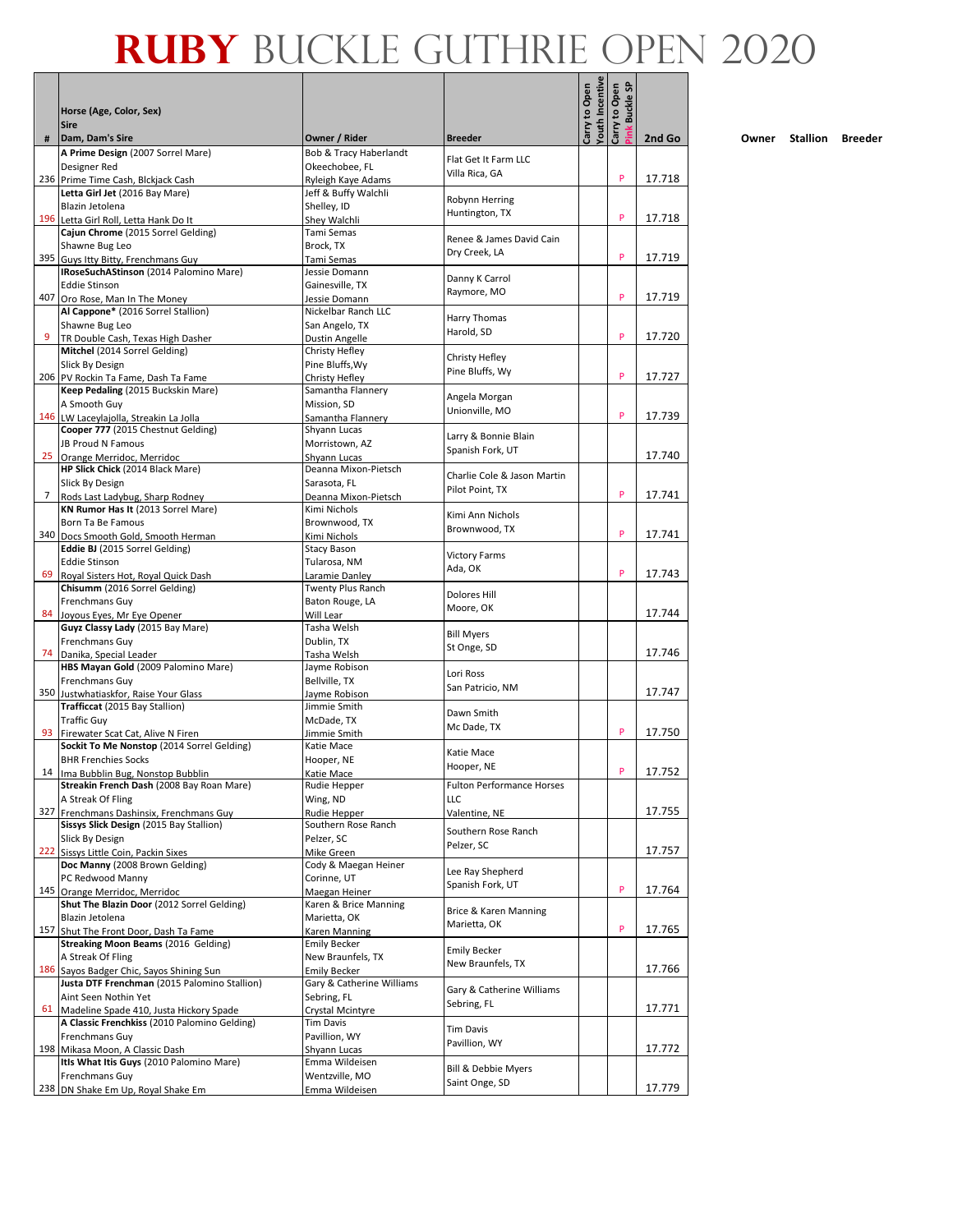|     |                                                                               |                                           |                                  | <b>Youth Incentive</b> | <u>ទ</u>                 |        |
|-----|-------------------------------------------------------------------------------|-------------------------------------------|----------------------------------|------------------------|--------------------------|--------|
|     | Horse (Age, Color, Sex)<br><b>Sire</b>                                        |                                           |                                  | Carry to Open          | Carry to Open<br>Buckle: |        |
| #   | Dam, Dam's Sire<br>Dial A Blazin Bunny (2016 Brown Gelding)                   | Owner / Rider<br>Julia Clark              | <b>Breeder</b>                   |                        |                          | 2nd Go |
|     | Blazin Jetolena                                                               | Rolling Fork, MS                          | Julia Clark                      |                        |                          |        |
| 147 | Bullys Dialed In, Bully Bullion                                               | Maggie Carter                             | Rolling Fork, MS                 |                        | P                        | 17.779 |
|     | Letta Traffic Do It (2015 Buckskin Mare)                                      | Janett Dykes                              |                                  |                        |                          |        |
|     | <b>Traffic Guy</b>                                                            | Baxley, GA                                | Troy & Jamie Ashford<br>Lott, TX |                        |                          |        |
|     | 102 April Rose For Hank, Letta Hank Do It                                     | Janett Dykes                              |                                  |                        |                          | 17.782 |
|     | KN Czar Episode (2016 Chestnut Mare)                                          | Kimi Nichols                              | Kimi Ann Nichols                 |                        |                          |        |
|     | <b>KN Famous Czar</b>                                                         | Brownwood, TX                             | Brownwood, TX                    |                        |                          | 17.782 |
|     | 218 MCM Tres Episode, Tres Seis<br>Famous Blazin Boxers (2015 Sorrel Gelding) | Dustin Angelle<br>Erika Boucher           |                                  |                        |                          |        |
|     | Blazin Jetolena                                                               | Galion, OH                                | <b>Busby Quarter Horse LLC</b>   |                        |                          |        |
|     | 212 Famous Silk Panties, Dash Ta Fame                                         | Kelly Bowser                              | Millsap, TX                      |                        | P                        | 17.787 |
|     | Oh So French (2011 Palomino Mare)                                             | John Jacobi                               | <b>Tyrell Moody</b>              |                        |                          |        |
|     | Frenchmans Guy                                                                | Murchison, TX                             | Letcher, SD                      |                        |                          |        |
| 87  | Oh So Effort, Special Effort                                                  | Melissa Brandt                            |                                  |                        |                          | 17.788 |
|     | A Streak Of Scarlett (2014 Sorrel Gelding)                                    | SouthWestern Farms                        | James & Ruth Haislip             |                        |                          |        |
|     | A Streak Of Fling<br>232 Go Royal Scarlett, Royal Go Go                       | Kirbyville, TX<br>Kvle Leleux             | Acampo, CA                       |                        |                          | 17.789 |
|     | Iza French Dream (2014 Buckskin Mare)                                         | Rachelle Smith-Mose                       |                                  |                        |                          |        |
|     | First Down French                                                             | Bend, OR                                  | Rachelle Smith-Mose              |                        |                          |        |
|     | 343 WR Oh Too Rock, Texas High Dasher                                         | Rachelle Smith-Mose                       | Bend, OR                         |                        |                          | 17.789 |
|     | DDD Scarletfrenchgrl (2013 Palomino Mare)                                     | Mark McCloy & Lance Gailland              |                                  |                        |                          |        |
|     | Frenchmans Guy                                                                | Tatum, NM                                 | James & Ruth Haislip             |                        |                          |        |
|     | Go Royal Scarlett, Royal Go Go                                                | Jordan Bassett Kircher                    | Acampo, CA                       |                        |                          |        |
| 335 |                                                                               |                                           |                                  |                        |                          | 17.792 |
|     | AMR Cash On Fire (2009 Gray Mare)<br><b>PG Drv Fire</b>                       | Dry Mountain Ranch LLC                    | Aspen Meadow Ranch               |                        |                          |        |
|     | 139 Me N My Cash, Call Me Bad Blood                                           | Riley, OR<br>Skye Miller                  | Park City, UT                    |                        | P                        | 17.796 |
|     | Firewaters Design (2007 Sorrel Gelding)                                       | Ashley Meyer                              |                                  |                        |                          |        |
|     | Designer Red                                                                  | Zwingle, IA                               | Gordon & Mary Ann Payne          |                        |                          |        |
| 30  | Primrose Firewater, Dun Lucky Dee                                             | <b>Ashley Meyer</b>                       | Sulphur Springs, TX              |                        | P                        | 17.802 |
|     | Goodbye Lane Seis (2016 Sorrel Gelding)                                       | Randy & Vauna Walker                      | Randy & Vauna Walker             |                        |                          |        |
|     | The Goodbye Lane                                                              | Pingree, ID                               | Pingree, ID                      |                        |                          |        |
|     | 131 Lady Tres Seis, Tres Seis                                                 | Vauna Walker                              |                                  |                        | P                        | 17.802 |
|     | Gambleonthestreaker (2008 Sorrel Gelding)<br>A Streak Of Fling                | Sherri Cass                               | Stephen Harvey                   |                        |                          |        |
|     | 285 Pressey Gamble, RaiseTheGamble                                            | Pierre, SD<br>Taylyn Cass                 | Lebanon, IN                      | Υ                      |                          | 17.805 |
|     | American PYC (2013 Bay Mare)                                                  | Melissa Brandt                            |                                  |                        |                          |        |
|     | PYC Paint Your Wagon                                                          | Hermosa, SD                               | A. C. Taylor                     |                        |                          |        |
|     | 24 American Dove, Toast To Dash                                               | Melissa Brandt                            | Seminole, OK                     |                        | P                        | 17.831 |
|     | Slick Im Dandy (2015 Bay Gelding)                                             | Cheryle Laws                              | Cheryle Laus                     |                        |                          |        |
|     | Slick By Design                                                               | Forrest City, AR                          | Forrest City, AR                 |                        |                          |        |
|     | 155 Gem Dandy Bullion, Bully Bullion                                          | Cheryle Laws                              |                                  |                        | P                        | 17.833 |
|     | Blazen Bug Cuz (2005 Sorrel Gelding)<br>Blazin Jetolena                       | Brad & Karly Knight<br>Roosevelt, UT      | Vaughan & Mary Watkins           |                        |                          |        |
|     | 339 Whinis Bug Cuz, Bugs Cuz                                                  | Jordynn Knight                            | Madison, MS                      | Υ                      | P                        | 17.842 |
|     | French Cinnamon Roll (2014 Palomino Mare)                                     | Maesa & Coy Kummer                        |                                  |                        |                          |        |
|     | Frenchmans Guy                                                                | Briggsdale, CO                            | Jordon Briggs                    |                        |                          |        |
|     | 277 Cinnamons Sugar, Mr Cinnamon Roll                                         | Maesa Kummer                              | Chilton, TX                      |                        |                          | 17.843 |
|     | JL Rocky Lane (2014 Bay Gelding)                                              | Kava Huestis                              | Jill Lane Quarter Horses         |                        |                          |        |
| 377 | JL Sirocco                                                                    | Ulm, MT                                   | Fort Benton, MT                  |                        | P                        | 17.844 |
|     | Quint Glory, Lanes Leinster<br>Dynamite Goes Boom (2014 Sorrel Mare)          | Kava Huestis<br>Kava Huestis              |                                  |                        |                          |        |
|     | JL Sirocco                                                                    | Ulm, MT                                   | Mikell Hougen                    |                        |                          |        |
|     | 316 Dynamites Starlite, Doc O Dynamite                                        | Kava Huestis                              | Melstone, MT                     |                        | P                        | 17.848 |
|     | Shea Blazin Bay (2012 Bay Mare)                                               | Rachel Tiedeman                           | Lon Brest                        |                        |                          |        |
|     | Blazin Jetolena                                                               | Buffalo, WY                               | Sidney, MT                       |                        |                          |        |
|     | 402 CCR Faylene, LeRoys Brown Shadow                                          | Rachel Tiedman                            |                                  |                        | P                        | 17.849 |
|     | Check Me Out Guys (2013 Palomino Gelding)                                     | Donna Tippen                              | Brittany Pozzi Tonozzi           |                        |                          |        |
|     | Frenchmans Guy                                                                | Boyd, TX                                  | Lampasas, TX                     |                        |                          | 17.851 |
|     | 245 Dashing Checkers, Dash Ta Fame<br>Pressures On High (2016 Sorrel Mare)    | Donna Tippen<br>Jeanette Nelson           |                                  |                        |                          |        |
|     | No Pressure On Me                                                             | Milledgeville, GA                         | Erika Ashley                     |                        |                          |        |
| 72  | A Midnight High, All Night High                                               | Ryann Pedone                              | Krum, TX                         |                        | P                        | 17.851 |
|     | Tiny Dash Of Magic (2015 Chestnut Mare)                                       | Janelle Parker                            |                                  |                        |                          |        |
|     | Dashin Dynamo                                                                 | Palestine, TX                             | Janelle Parker<br>Palestine, TX  |                        |                          |        |
| 68  | Magic LuLu, Magic Dozen                                                       | Riley Parker                              |                                  | Υ                      | P                        | 17.852 |
|     | High As Flit (2016 Sorrel Gelding)                                            | Donald Rejc                               | Donald Rejc                      |                        |                          |        |
|     | This Fame Is On Fire                                                          | Kenockee, MI                              | Kenockee, MI                     |                        |                          | 17.860 |
| 47  | My Girl Josie, Judys Lineage<br>Slicksurewin (2015 Brown Gelding)             | Heather Kosmowski<br>Deanna Mixon-Pietsch |                                  |                        |                          |        |
|     | Slick By Design                                                               | Sarasota, FL                              | Deanna Mixon-Pietsch             |                        |                          |        |
| 70  | Bullys French Fox, Bully For Casey                                            | Deanna Mixon-Pietsch                      | Sarasota, FL                     |                        | P                        | 17.867 |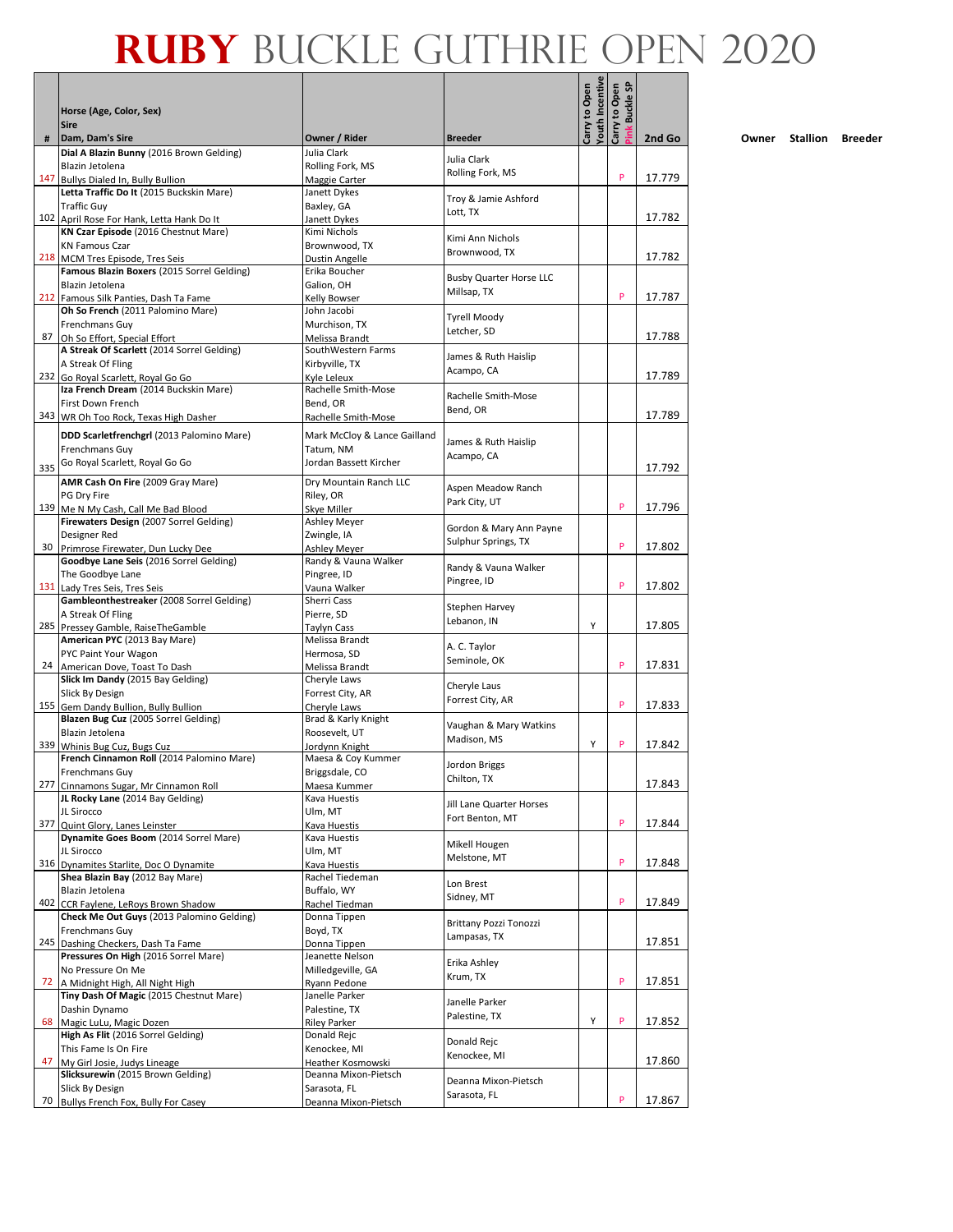|     |                                                                                     |                                               |                                  | <b>Youth Incentive</b><br>Carry to Open | <u>ទ</u><br>Carry to Open<br>Buckle ! |        |
|-----|-------------------------------------------------------------------------------------|-----------------------------------------------|----------------------------------|-----------------------------------------|---------------------------------------|--------|
|     | Horse (Age, Color, Sex)<br><b>Sire</b>                                              |                                               |                                  |                                         |                                       |        |
| #   | Dam, Dam's Sire                                                                     | Owner / Rider                                 | <b>Breeder</b>                   |                                         |                                       | 2nd Go |
|     | Kys Goodbye Fame (2013 Bay Mare)<br>The Goodbye Lane                                | Brian & Shawna Felter<br>West Warren, UT      | Dawon Seeley                     |                                         |                                       |        |
|     | 397 Lady Special Effort, Mr Special Charge                                          | Shawna Felter                                 | Spanish Fork, UT                 |                                         | P                                     | 17.868 |
|     | Famous Wildcat (2007 Chestnut Mare)                                                 | Shyann Lucas                                  | M Jones                          |                                         |                                       |        |
|     | JB Proud N Famous                                                                   | Morristown, AZ                                | Joseph, UT                       |                                         |                                       | 17.869 |
|     | 262 JW Kentucky Wildcat, Lil Wildcat<br>A Stylish Frenchman (2013 Palomino Mare)    | Kathy Campbell<br>Stephanie Cleveland         |                                  |                                         |                                       |        |
|     | Frenchmans Guy                                                                      | Kellyville, OK                                | Stephanie Cleveland              |                                         |                                       |        |
|     | 440 Twice As Stylish 07, Twice As Shiney                                            | Stephanie Cleveland                           | Kellyville, OK                   |                                         |                                       | 17.870 |
|     | A Smooth Freckle (2015 Sorrel Gelding)                                              | Randy & Jeanne Warnock                        | Randy & Jeanne Warnock           |                                         |                                       |        |
| 57  | A Smooth Guy<br>Hangin On A Freckle, Cols Lil Champ                                 | Riley, OR<br>Kelsie Miller                    | Maupin, OR                       |                                         |                                       | 17.881 |
|     | Miss Etta Stinson (2015 Bay Mare)                                                   | Lee Pedone                                    | <b>Victory Farms</b>             |                                         |                                       |        |
|     | <b>Eddie Stinson</b>                                                                | Sunset, TX                                    | Ada, OK                          |                                         |                                       |        |
|     | 159 A Dash Of Reality, Some Dasher                                                  | Ryann Pedone                                  |                                  |                                         | P                                     | 17.886 |
|     | Guyz Girls R Tough (2014 Palomino Mare)<br>Frenchmans Guy                           | Amberley Snyder<br>Tremonton, UT              | <b>Bill &amp; Debbie Myers</b>   |                                         |                                       |        |
| 399 | Hot Movida, Hot Colours                                                             | Autumn Snyder                                 | Saint Onge, SD                   |                                         |                                       | 17.886 |
|     | Streakin French Doxi (2016 Bay Roan Mare)                                           | Joe & Carla Spitz                             | Joe & Carla Spitz                |                                         |                                       |        |
|     | Streakin Boon Dox                                                                   | Lamar, CO                                     | Lamar, CO                        |                                         | P                                     |        |
| 41  | A French Coyote, Frenchmans Guy                                                     | Tana Renick<br>Amy Schimke & Brett            |                                  |                                         |                                       | 17.889 |
|     | Huckleberry Martini (2015 Bay Mare)                                                 | Borkowski                                     | Gary & Patty Peterson            |                                         |                                       |        |
|     | Tres Seis<br>Coeur D Alene, Stoli                                                   | Wessington Springs, SD                        | Coeur D Alene, ID                |                                         |                                       |        |
| 138 |                                                                                     | Amy Schimke                                   |                                  |                                         | P                                     | 17.892 |
|     | Colour Me Smooth (2012 Buckskin Gelding)<br>A Smooth Guy                            | SouthWestern Farms<br>Kirbyville, TX          | Bill & Debbie Myers              |                                         |                                       |        |
|     | 323 Colours Of A Lady, Hot Colours                                                  | Savannah Palmore                              | Saint Onge, SD                   |                                         | P                                     | 17.893 |
|     | VR Bugsinthewind (2016 Brown Gelding)                                               | <b>Rylee Shields</b>                          | Ventana Ranch                    |                                         |                                       |        |
|     | Furyofthewind                                                                       | Cochrane, Alberta                             | Noble, OK                        |                                         |                                       |        |
|     | 79 VR The Last Bug, Shawnee Bug<br>SR Felloffthe Wagon (2012 Bay Gelding)           | <b>Rylee Shields</b><br>Twenty Plus Ranch     |                                  |                                         | P                                     | 17.893 |
|     | PYC Paint Your Wagon                                                                | Baton Rouge, LA                               | Jo & Latricia Duke               |                                         |                                       |        |
| 57  | Lady Rompin, Tiny Tornado Too                                                       | Kristen Roby                                  | Three Rivers, TX                 |                                         | P                                     | 17.905 |
|     | SBW Repeat (2016 Sorrel Gelding)                                                    | Stephanie Wheeler                             | Stephanie Wheeler                |                                         |                                       |        |
|     | Blazin Jetolena                                                                     | Hattiesburg, MS                               | Hattiesburg, MS                  |                                         | P                                     | 17.906 |
|     | 176 SX Dr Peacharita, Dr Nick Bar<br>JL Prissys Roc (2014 Palomino Mare)            | <b>Brian Wheeler</b><br>Coy & Taylor Hildreth |                                  |                                         |                                       |        |
|     | JL Sirocco                                                                          | Olathe, CO                                    | Jill Lane Quarter Horses         |                                         |                                       |        |
|     | 135 VCprissysdiggerfrost, Sun Frost                                                 | Taylor Hildreth                               | Fort Benton, MT                  |                                         | P                                     | 17.908 |
|     | KNFlingnButterscotch (2012 Buckskin Gelding)                                        | Mary Cole                                     | Kimi Ann Nichols                 |                                         |                                       |        |
|     | A Streak Of Fling<br>313 Vanishing Frenchgirl, Frenchmans Guy                       | Goldsmith, TX<br>Meghan Johnson               | Brownwood, TX                    |                                         |                                       | 17.918 |
|     | WYO Fancy N Famous (2015 Chestnut Mare)                                             | Levi & Cabrina Vickers                        |                                  |                                         |                                       |        |
|     | Aint Seen Nothin Yet                                                                | Flagstaff, AZ                                 | Diane L Roduner<br>Buffalo, WY   |                                         |                                       |        |
| 187 | Rightbit Tiny Remedy, Kings Big Mack                                                | Cabrina Vickers                               |                                  |                                         |                                       | 17.918 |
|     | Nehi Socks (2016 Sorrel Gelding)<br><b>BHR Frenchies Socks</b>                      | Barbara Morgan<br>Atmore, AL                  | Donna Martin                     |                                         |                                       |        |
| 97  | Ba Runner Ta Fame, Dash Ta Fame                                                     | Cody Bauserman                                | Atmore, AL                       |                                         | P                                     | 17.921 |
|     | Jazzin Jetolena (2007 Sorrel Gelding)                                               | Bailey & Tia Moore                            | Karma Loftin                     |                                         |                                       |        |
|     | Blazin Jetolena                                                                     | Granby, MO                                    | <b>Bluff Dale, TX</b>            |                                         |                                       |        |
|     | 424 Charmin Miss Meyers, Hemp Meyers<br>Famously Smooth (2014 Bay Mare)             | Tia Moore<br>Willie & Davi Watterson          |                                  |                                         | P                                     | 17.924 |
|     | A Smooth Guy                                                                        | Bluffdale, UT                                 | Thomas & Laniee Sampson          |                                         |                                       |        |
|     | 421 MaidenFamouslyHigh, Dash Ta Fame                                                | Davi Watterson                                | Interior, SD                     |                                         | P                                     | 17.925 |
|     | Pays To Be Smooth (2015 Buckskin Gelding)                                           | Roger & Margaret Jones                        | Rogert & Margaret Jones          |                                         |                                       |        |
|     | A Smooth Guy                                                                        | Farson, WY                                    | Farson, WY                       |                                         | P                                     |        |
|     | 153 Fame N Money, Poco Lijerito<br>Lenas Little Redhead (2006 Sorrel Mare)          | Margaret Jones<br>Kassie Hohenstien & Tracy   |                                  |                                         |                                       | 17.929 |
|     | Designer Red                                                                        | Monnens, Shakopee, MN                         | Ky Stierwalt                     |                                         |                                       |        |
|     | 158 Bambis Lena, Mr Freckles Olena                                                  | Kassie Hohenstein                             | Leedey, OK                       |                                         | P                                     | 17.934 |
|     | M R Repete Pete (2016 Sorrel Gelding)                                               | M R Performance Horses                        | Jayme Robison                    |                                         |                                       |        |
|     | French Streaktovegas                                                                | Bellville, TX                                 | Bellville, TX                    |                                         |                                       |        |
| 22  | Repete Fame, Dash Ta Fame<br>Totanka (2012 Dun Gelding)                             | Jodee Miller<br>Rebecca Weiner                |                                  |                                         |                                       | 17.936 |
|     | <b>Tres Seis</b>                                                                    | Ocala, FL                                     | Alejandro Moya                   |                                         |                                       |        |
| 66  | Foxie Minnie, Game Patriot                                                          | Rebecca Weiner                                | Edcouch, TX                      |                                         | P                                     | 17.939 |
|     | Slickswagger (2015 Black Gelding)                                                   | Clay & Roxie Tew                              | <b>Steel Gang Quarter Horses</b> |                                         |                                       |        |
|     | Slick By Design                                                                     | Lipan, TX                                     | LLC                              |                                         | P                                     | 17.942 |
|     | 151 Skips Flash Seeker, Seals Skippa Spanish<br>JQH Rockin Chick (2016 Sorrel Mare) | Jimmie Smith<br>Sara Chopin                   | Newellton, LA                    |                                         |                                       |        |
|     | Rockin W                                                                            | Canyon, TX                                    | Skip Jones                       |                                         |                                       |        |
| 33  | Wilsons Lil Chick, Wilsons Lil Freckles                                             | Sara Chopin                                   | Amarillo, TX                     |                                         |                                       | 17.955 |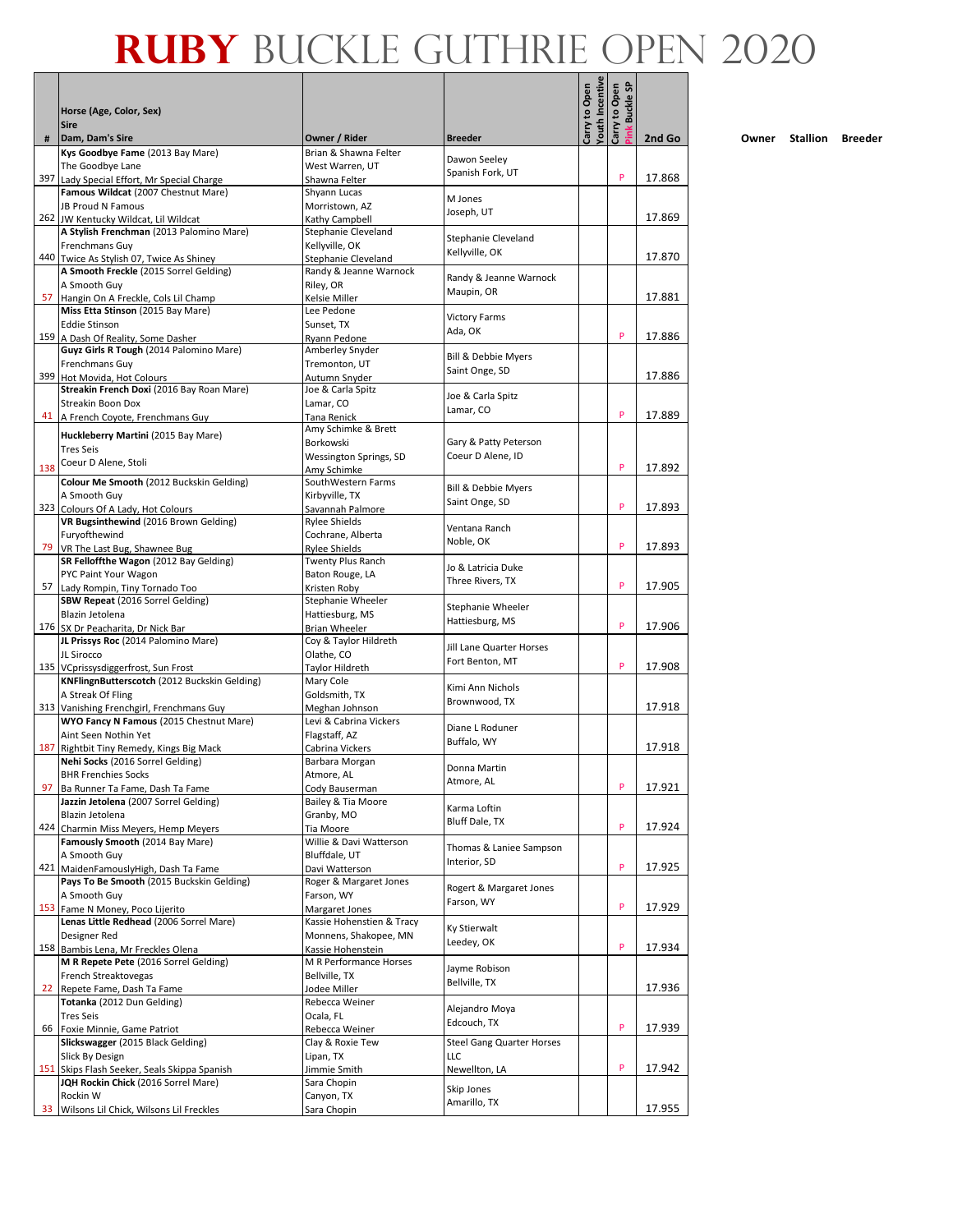|     |                                                                              |                                             |                                |                                         | <b>SP</b>                        |        |
|-----|------------------------------------------------------------------------------|---------------------------------------------|--------------------------------|-----------------------------------------|----------------------------------|--------|
|     | Horse (Age, Color, Sex)<br><b>Sire</b>                                       |                                             |                                | <b>Youth Incentive</b><br>Carry to Open | Carry to Open<br><b>Buckle</b> : |        |
| #   | Dam, Dam's Sire                                                              | Owner / Rider                               | <b>Breeder</b>                 |                                         |                                  | 2nd Go |
|     | Sipping On Firewater (2015 Sorrel Mare)                                      | Tiffani Sonnier                             | Nickelbar Ranch                |                                         |                                  |        |
|     | Shawne Bug Leo<br>125 Firewater Sqaw, Firewater Flit                         | Boling, TX<br>Tiffani Sonnier               | San Angelo, TX                 |                                         | P                                | 17.955 |
|     | Naduah (2013 Bay Mare)                                                       | Roy Gene Evans                              |                                |                                         |                                  |        |
|     | Bet Hesa Cat                                                                 | Dallas, TX                                  | Roy Gene Evans                 |                                         |                                  |        |
|     | 257 Someone Found, First N Kool                                              | Morgan Anderson                             | Dallas, TX                     |                                         |                                  | 17.956 |
|     | JL Page Parfait (2011 Buckskin Mare)                                         | Craig & Pam Nelson                          | Jill Lane Quarter Horse        |                                         |                                  |        |
|     | Frenchmans Guy                                                               | Hermosa, SD                                 | Ft Benton, MT                  |                                         |                                  |        |
|     | 130 Turning Pages, Maskrullah                                                | Pam Nelson                                  |                                |                                         |                                  | 17.959 |
|     | One Nite Fling (2014 Bay Mare)                                               | Lanie Long                                  | Michelle DeBoer                |                                         |                                  |        |
|     | A Streak Of Fling<br>275 Tatango Twist TE, Triple Twist TE                   | Granby, MO<br>Lanie Long                    | Smithfield, NE                 |                                         |                                  | 17.969 |
|     | KN First Slick Chick (2016 Palomino Mare)                                    | Tricia Aldridge                             |                                |                                         |                                  |        |
|     | Slick By Design                                                              | Sanger, TX                                  | Kimi Ann Nichols               |                                         |                                  |        |
| 201 | Vanishing Frenchgirl, Frenchmans Guy                                         | Tricia Aldridge                             | Brownwood, TX                  |                                         | P                                | 17.971 |
|     | Designs Of Red (2008 Sorrel Mare)                                            | Kassie Hohenstien & Tracy                   | <b>Gerald Williams</b>         |                                         |                                  |        |
|     | Designer Red                                                                 | Monnens, Shakopee, MN                       | Dingerfield, TX                |                                         |                                  |        |
| 97  | Povertys Snowflake, Easy Rollin Jet                                          | Kassie Hohenstein                           |                                |                                         | P                                | 17.979 |
|     | Sexy Lil Fritz (2015 Bay Mare)                                               | Karin Nielsen                               | Ron Reed                       |                                         |                                  |        |
|     | Aint Seen Nothin Yet<br>119 Dallas Fritz Finale, Dallas Fritz                | Louisburg, KS<br>Karin Nielsen              | Lawrence, KS                   |                                         |                                  | 17.983 |
|     | SR Epic Wildcatter (2016 Gray Gelding)                                       | Brent & Tammy Hickey                        |                                |                                         |                                  |        |
|     | Epic Leader                                                                  | Godley, TX                                  | Schiller Ranch LLC             |                                         |                                  |        |
|     | 182   R A Grand Victory, CEO                                                 | Tasha Welsh                                 | College Station, TX            |                                         |                                  | 17.985 |
|     | VF My Chance At Fame (2014 Chestnut Gelding)                                 | Kim Kraus-Wermling                          | Kim Kraus-Wermling             |                                         |                                  |        |
|     | Born Ta Be Famous                                                            | Great Falls, MT                             | Great Falls, MT                |                                         | P                                |        |
| 291 | Senorita Zafiro, Special Show<br>Lil French Streak (2015 Sorrel Mare)        | Kim Kraus-Wermling<br>Coy & Taylor Hildreth |                                |                                         |                                  | 17.988 |
|     | French Streaktovegas                                                         | Olathe, CO                                  | Phil & Terri Kissack           |                                         |                                  |        |
| 83  | Hummers Last Lady, Humbolt Duster                                            | Taylor Hildreth                             | Spearfish, SD                  |                                         |                                  | 17.989 |
|     | Good Timin Guy (2014 Sorrel Gelding)                                         | Jennifer McGraw                             |                                |                                         |                                  |        |
|     | <b>BHR Frenchies Socks</b>                                                   | Ocala, FL                                   | Deborah Semarge<br>Alachua, FL |                                         |                                  |        |
|     | 264 Good Timin Tinks, Good Timin Hank                                        | <b>Rylee Elliott</b>                        |                                |                                         | P                                | 17.993 |
|     | Red Hot Lady Rebel (2015 Sorrel Mare)                                        | Katelyn Scott                               | Jana Bean                      |                                         |                                  |        |
| 391 | Ur One Famous Rebel<br>Who Dat Tiger, Banjo Rondo Red TX                     | Odessa, TX<br>Lorissa Jo Merritt            | Fort Hancock, TX               |                                         |                                  | 17.993 |
|     | Rockin Maxine (2014 Sorrel Mare)                                             | <b>Hailey Beal</b>                          |                                |                                         |                                  |        |
|     | Rockin W                                                                     | Blackwell, TX                               | Waltons Rocking W Ranch Inc    |                                         |                                  |        |
| 58  | Zacks Lena, Zack T Wood                                                      | <b>Hailey Beal</b>                          | Fort Worth, TX                 | Y                                       |                                  | 17.996 |
|     | Unshakable Kingdom (2014 Bay Gelding)                                        | River & Ray Stuckey                         | James Sills                    |                                         |                                  |        |
| 390 | Freighttrain B                                                               | Whitesboro, TX                              | Cedar Hill, TX                 |                                         |                                  | 17.996 |
|     | Cartel Bride, Carters Cartel<br>Smooth Hershey High (2014 Bay Gelding)       | <b>River Stuckev</b><br>Brad & Karly Knight |                                |                                         |                                  |        |
|     | A Smooth Guy                                                                 | Roosevelt, UT                               | Tyler & Kelcy Schaffner        |                                         |                                  |        |
|     | 336 On A Hershey High, On A High                                             | Kaecee Knight                               | Stephenville, TX               |                                         |                                  | 17.998 |
|     | Magnolia Fling (2015 Chestnut Gelding)                                       | Teri George                                 | Teri George                    |                                         |                                  |        |
|     | A Streak Of Fling                                                            | Dripping Springs, TX                        | Dripping Springs, TX           |                                         |                                  |        |
|     | 411   Dream Of Jazmine, Letta Hank Do It<br>Ms Bebe Gun (2015 Bay Mare)      | Teri George                                 |                                |                                         |                                  | 18.001 |
|     | Fiestas Gotta Gun                                                            | Cassidy Teague<br>Wichita Falls, TX         | Royal D Ranch                  |                                         |                                  |        |
| 17  | A Miss Encounter, Good Timin Hank                                            | Cassidy Teague                              | Henrietta, TX                  |                                         |                                  | 18.003 |
|     | Designers Fire N Ice (2007 Dun Mare)                                         | Tara Rafftery                               | Kenneth & Barbara Burns        |                                         |                                  |        |
|     | Designer Red                                                                 | Stanchfield, MN                             | Atlanta, TX                    |                                         |                                  |        |
| 180 | Flits Fire and Ice, Fire Water Flit                                          | McKenzie Raffterv                           |                                |                                         | P                                | 18.015 |
|     | BT ScoredLolaStinson (2014 Bay Mare)<br><b>Eddie Stinson</b>                 | <b>Bridget Thomas</b>                       | <b>Bridget Thomas</b>          |                                         |                                  |        |
| 15  | Scored Big Time, Even The Score                                              | Combine, TX<br>Billie Ann Harmon            | Combine, TX                    |                                         | P                                | 18.017 |
|     | FM Rizzo (2015 Sorrel Mare)                                                  | Kelli Jo & Alan Husley                      |                                |                                         |                                  |        |
|     | Carrizzo                                                                     | Griffin, GA                                 | <b>Tim Elliott</b>             |                                         |                                  |        |
| 22  | Nonstop French Banilla, KN A Bully In March                                  | Cade Edwards                                | Lavonia, GA                    |                                         | P                                | 18.018 |
|     | Blazin Nonstop (2013 Bay Mare)                                               | Amberley Snyder                             | Jacob Robyn                    |                                         |                                  |        |
| 332 | Blazin Jetolena                                                              | Tremonton, UT                               | Carmine, TX                    |                                         | P                                | 18.023 |
|     | Amelias Nonstop Hope, Furyofthewind<br>M R Epic Edition (2015 Gray Mare)     | Autumn Snyder<br>M R Performance Horses     |                                |                                         |                                  |        |
|     | Epic Leader                                                                  | Bellville, TX                               | Jayme Robison                  |                                         |                                  |        |
|     | 413 Reys Edition, Black Rey                                                  | Jayme Robison                               | Bellville, TX                  |                                         |                                  | 18.023 |
|     | Two Rubles (2012 Sorrel Mare)                                                | Casey or Darcee Shepherd                    | Jay Pitcher                    |                                         |                                  |        |
|     | TwoForTheDough                                                               | Levan, UT                                   | Smithfield, UT                 |                                         |                                  |        |
|     | 132 A Societys Lass, Society Road<br>VF Famous Princess (2011 Palomino Mare) | Darcee Shepherd                             |                                |                                         |                                  | 18.025 |
|     | Born Ta Be Famous                                                            | Hailey Hardeman<br>Wilson, WY               | <b>Victory Farms</b>           |                                         |                                  |        |
|     | 235 Little Bit Princess, Super Sence Amillion                                | Jodi Edwards                                | Ada, OK                        |                                         |                                  | 18.026 |

П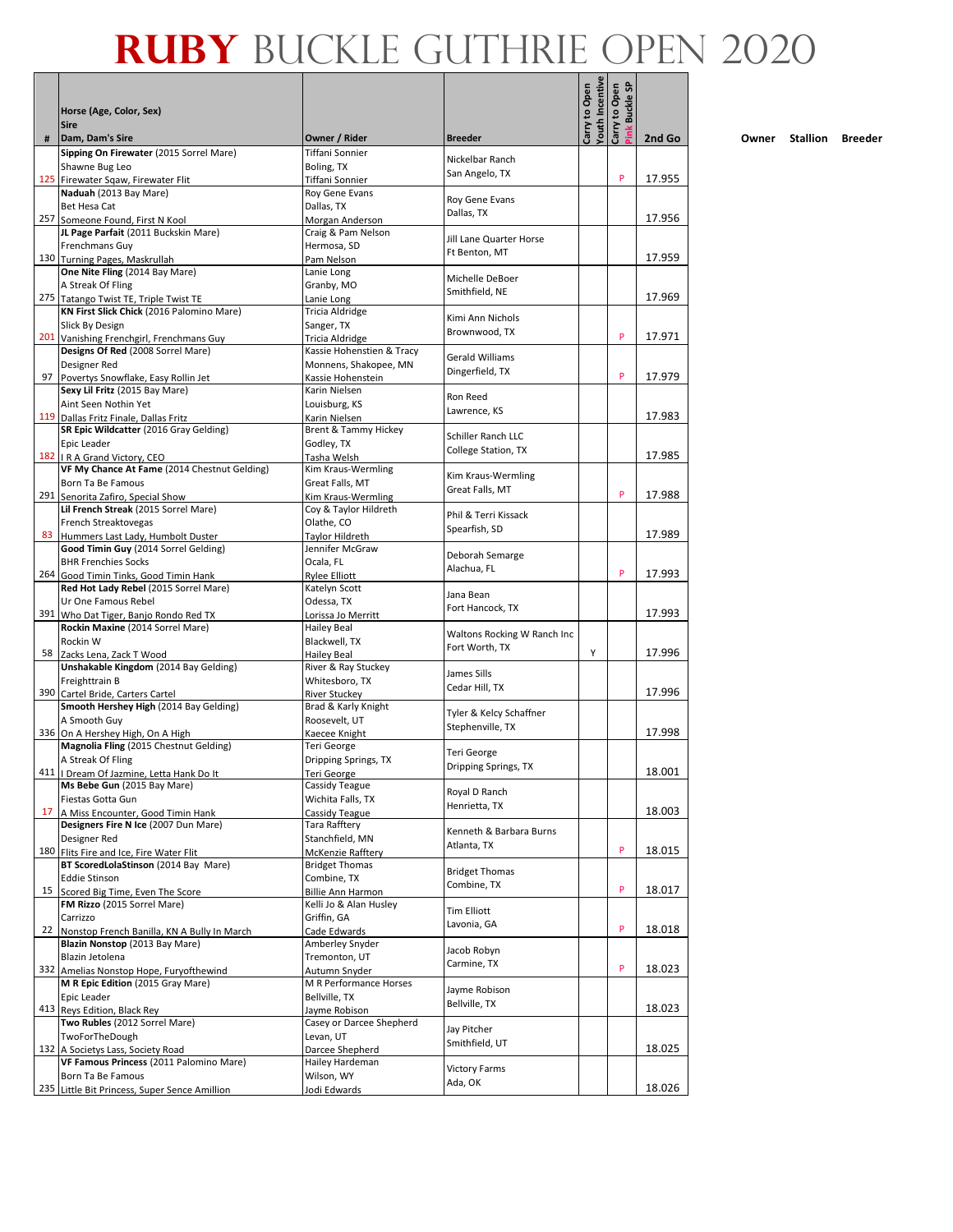|    | Horse (Age, Color, Sex)                                                          |                                              |                                         | <b>Couth Incentive</b><br>Carry to Open | န္တ<br>Carry to Open<br><b>Buckle</b> |        |
|----|----------------------------------------------------------------------------------|----------------------------------------------|-----------------------------------------|-----------------------------------------|---------------------------------------|--------|
|    | <b>Sire</b>                                                                      |                                              |                                         |                                         |                                       |        |
| #  | Dam, Dam's Sire<br>One Blazin Jet (2007 Brown Mare)                              | Owner / Rider<br>Dale & Mary Moore           | <b>Breeder</b>                          |                                         |                                       | 2nd Go |
|    | Blazin Jetolena                                                                  | Fargo, OK                                    | Rebecca Cain                            |                                         |                                       |        |
|    | 387 Dashing Lover, Dashing Investment                                            | Mary Moore                                   | Marion, IN                              |                                         | P                                     | 18.029 |
|    | FL Fergalicious (2015 Sorrel Mare)                                               | Samantha Flannery                            | Samantha Flannery                       |                                         |                                       |        |
|    | JL Sirocco<br>206 UX Flit N Fabulous, Frenchmans Fabulous                        | Mission, SD<br>Samantha Flannery             | Mission, SD                             |                                         | P                                     | 18.032 |
|    | High Road Ta Fame* (2015 Brown Stallion)                                         | Chuck & Mary Crago                           |                                         |                                         |                                       |        |
|    | Dash Ta Fame                                                                     | Belle Fourche, SD                            | Chuck & Mary Crago<br>Belle Fourche, SD |                                         |                                       |        |
| 67 | CM Bubblin Dynamite, CM Dynamite Frost                                           | Jade Crago                                   |                                         |                                         |                                       | 18.038 |
|    | RH Eyes Firen Onfame (2016 Bay Mare)                                             | Ron Hesselgesser                             | Ron Hesselgesser                        |                                         |                                       |        |
|    | This Fame Is On Fire<br>164 Velvet Stuff, Mystic Eye                             | New Castle, PA<br><b>Brandon Cullins</b>     | New Castle, PA                          |                                         |                                       | 18.039 |
|    | Guards Smooth Slidin (2015 Buckskin Mare)                                        | Brian & Jodi Edwards                         |                                         |                                         |                                       |        |
|    | A Smooth Guy                                                                     | Jackson, WY                                  | Del & Lori Johnson<br>Redmond, OR       |                                         |                                       |        |
|    | 115 Slidin Mis Texas, Texas Kicker                                               | Jodi Edwards                                 |                                         |                                         | P                                     | 18.039 |
|    | Slick Illusion (2016 Sorrel Gelding)<br>Slick By Design                          | Sandra Maresh<br>Needville, TX               | Ann K McAleer                           |                                         |                                       |        |
|    | 211 Dashing Brown Beauty, First Place Dash                                       | Kelsey Lutjen Treharne                       | Brookshire, TX                          |                                         | P                                     | 18.043 |
|    | PCR Miss B Haven (2015 Sorrel Mare)                                              | Katie Torgerson                              |                                         |                                         |                                       |        |
|    | Frenchmans Guy                                                                   | Richfield, UT                                | Katie Torgerson<br>Richfield. UT        |                                         |                                       |        |
|    | 78 Ya Gotta Wantit, On A High                                                    | Deanna Critton<br>Scott Duke                 |                                         |                                         |                                       | 18.043 |
|    | VF Sexy Stinson (2015 Sorrel Mare)<br><b>Eddie Stinson</b>                       | Voncleave, MS                                | <b>Victory Farms</b>                    |                                         |                                       |        |
|    | 419 Shawnies Dasher, Rebel Dasher                                                | Scott Duke                                   | Ada, OK                                 |                                         | P                                     | 18.046 |
|    | Shakem Up Guys (2008 Sorrel Gelding)                                             | DK Potter                                    | <b>Bill Myers</b>                       |                                         |                                       |        |
|    | Frenchmans Guy                                                                   | Waxahachie, TX                               | St Onge, SD                             |                                         |                                       |        |
|    | 303 DN Shakem Up, Royal Shake Em                                                 | Maddie Wolff                                 |                                         |                                         |                                       | 18.047 |
|    | Tresible Deduction (2013 Bay Gelding)<br><b>Tres Seis</b>                        | Ty Blodgett<br>Amidon, ND                    | Sammy Manek                             |                                         |                                       |        |
|    | 398 Speeding Thru Baja, Separtist                                                | Shausta Blodgett                             | Shawnee, OK                             |                                         | P                                     | 18.050 |
|    | Stylin N Ivory (2012 Mare)                                                       | Katie Jensen                                 | Laura A Wiph                            |                                         |                                       |        |
|    | Ivory James                                                                      | Willcox, AZ                                  | Holly, CO                               |                                         |                                       |        |
|    | 3 Pat B Stylin, Streakin La Jolla<br>Wild Nights Fling (2016 Blue Roan Mare)     | Katie Jensen<br>John & Kellie Marsee         |                                         |                                         |                                       | 18.052 |
|    | A Streak Of Fling                                                                | Greencastle, IN                              | Rancho Estrellita De Cobre              |                                         |                                       |        |
|    | 223 SR Cat Attack, Wild Haired Cat                                               | Karissa Wyeth                                | LLC, Weatherford, TX                    |                                         |                                       | 18.052 |
|    | Cruzing On By (2011 Gray Mare)                                                   | Jerry & Melodi Christensen                   | Kirk Good Fellow                        |                                         |                                       |        |
|    | Furyofthewind                                                                    | Kennebec, SD                                 | Nacogcloches, TX                        |                                         | P                                     |        |
|    | 256 Breezing Home, Free House<br>Okey Dokey Guy (2008 Bay Gelding)               | Melodi Christensen<br>Jenae Ordeman          |                                         |                                         |                                       | 18.053 |
|    | Dats A Frenchman                                                                 | Saratoga, WY                                 | Robert & Kay Weeks                      |                                         |                                       |        |
| 29 | Sheza NIfty Okie, Okey Dokey Dale                                                | Jenae Ordeman                                | Elk City, OK                            |                                         | P                                     | 18.059 |
|    | JJ Carrizzo Fire Bug (2016 Chestnut Gelding)                                     | Janett Dykes                                 | Sandra S Fulghum                        |                                         |                                       |        |
|    | Carrizzo                                                                         | Baxley, GA                                   | Lavonia, GA                             |                                         |                                       |        |
|    | 10 Admire My Fire, Turn N Fire<br>Yella Izabella (2008 Palomino Mare)            | Roger Odom<br><b>Todd Hodnett</b>            |                                         |                                         |                                       | 18.060 |
|    | Frenchmans Guy                                                                   | Cresson, TX                                  | Michele Swedick                         |                                         |                                       |        |
|    | 394 Halo Fame, Dash Ta Fame                                                      | Olivia Hodnett                               | Wingate, NC                             |                                         |                                       | 18.065 |
|    | Smooth Aces (2010 Red Dun Mare)                                                  | Carole Strickland                            | Bill & Debbie Myers                     |                                         |                                       |        |
|    | A Smooth Guy                                                                     | Kiowa, CO                                    | St Onge, SD                             |                                         | P                                     |        |
| 5  | Red Ace Three, Laughing Dun Bar<br>Goodbye Tax Man (2015 Gray Gelding)           | Carole Strickland<br>Kallee Munns            |                                         |                                         |                                       | 18.066 |
|    | The Goodbye Lane                                                                 | Promontory, UT                               | Kallee Munns                            |                                         |                                       |        |
| 45 | JHS Tax Hawk, Skye Dee Dash                                                      | Kallee Munns                                 | Promontory, UT                          |                                         | P                                     | 18.067 |
|    | Boomer Sooner (2016 Palomino Stallion)                                           | Michelle Noterman                            | <b>Victory Farms</b>                    |                                         |                                       |        |
|    | <b>Eddie Stinson</b>                                                             | Purcell, OK                                  | Ada, OK                                 |                                         |                                       |        |
|    | 14 Bullys Buggy Babe, Bullys On Fire<br>Paid For A Fling (2015 Buckskin Gelding) | Michelle Noterman<br>DeAnn Morgan            |                                         |                                         |                                       | 18.069 |
|    | Irish Pay                                                                        | Hulett, WY                                   | Thomas Sampson                          |                                         |                                       |        |
| 80 | Torias Little Fling, A Streak Of Fling                                           | DeAnn Morgan                                 | Interior, SD                            |                                         | P                                     | 18.072 |
|    | AstreakinMerridoc (2015 Sorrel Mare)                                             | Shyann Lucas                                 | Lisa O-Rourke-Fulton                    |                                         |                                       |        |
| 89 | A Streak Of Fling                                                                | Morristown, AZ                               | Valentine, NE                           |                                         |                                       | 18.073 |
|    | Winnsboro, Merridoc<br>TY Danicintheblaze (2016 Sorrel Mare)                     | Shyann Lucas<br>Bob & Tracy Haberlandt       |                                         |                                         |                                       |        |
|    | Blazin Jetolena                                                                  | Okeechobee, FL                               | Tara Young                              |                                         |                                       |        |
| 44 | Magic In The Dance, Ronas Ryon                                                   | Kristin Hanchey                              | Monterey, TN                            |                                         | P                                     | 18.077 |
|    | Mitey Pitstopinvegas (2016 Gray Mare)                                            | Tammy Rokus                                  | Lani Rust                               |                                         |                                       |        |
|    | French Streaktovegas                                                             | Millsap, TX                                  | Stephenville, TX                        |                                         |                                       | 18.080 |
| 78 | A Mitey Tuff Gal, Ultimate Smasher<br>BR Big Red Dog (2016 Sorrel Gelding)       | Billie Ann Harmon<br><b>Blaise Bercegeay</b> |                                         |                                         |                                       |        |
|    | Blazin Jetolena                                                                  | Summit, MS                                   | Boyds Ranch                             |                                         |                                       |        |
|    | 216 Lorettas Honor, DR Nick Bar                                                  | <b>Brian Wheeler</b>                         | Summit, MS                              |                                         | P                                     | 18.083 |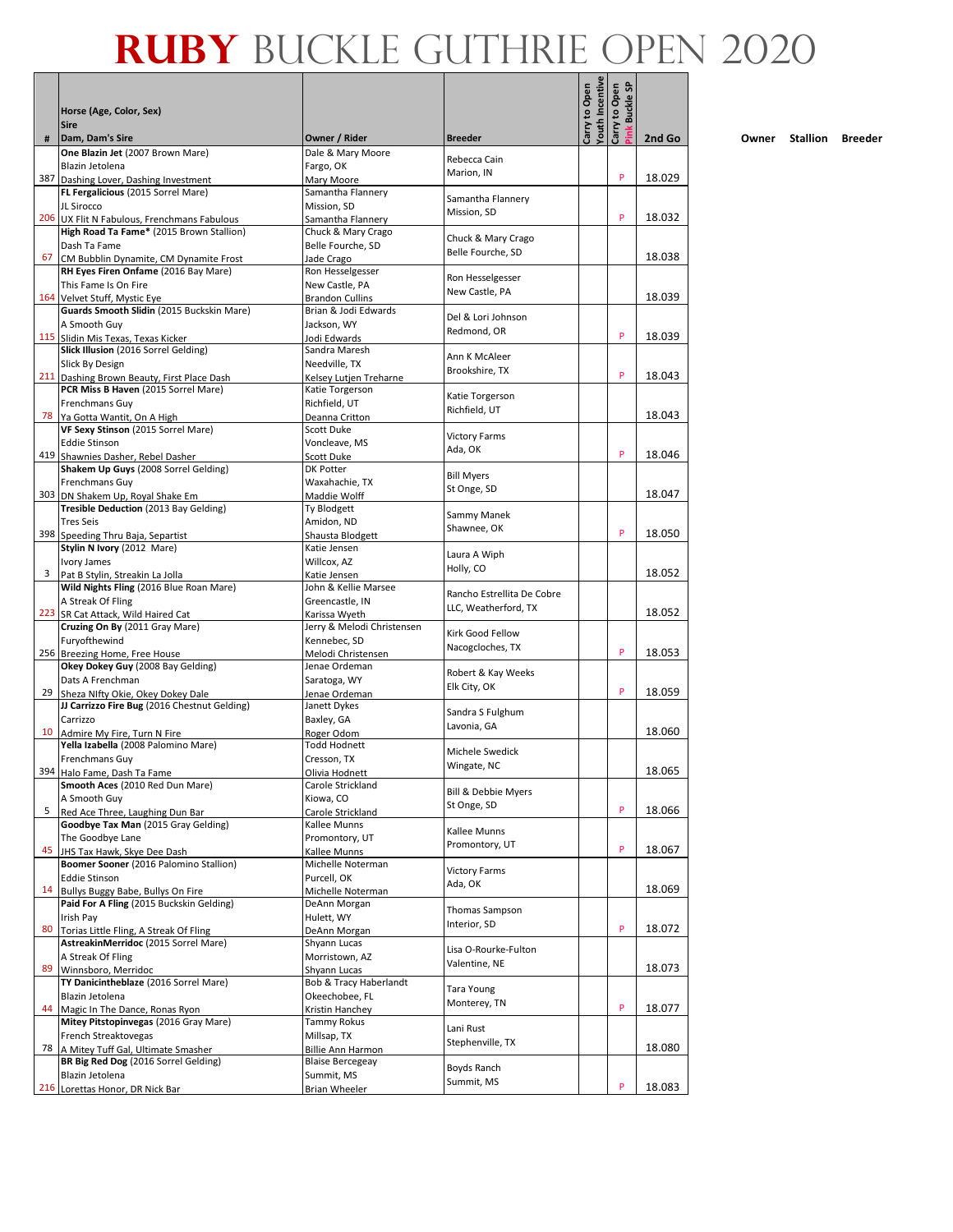Г - 1

|                | Horse (Age, Color, Sex)<br><b>Sire</b>                                          |                                         |                                        | Youth Incentive<br>Carry to Open | Carry to Open<br>န္တ<br><b>Buckle</b> |               |         |         |          |         |
|----------------|---------------------------------------------------------------------------------|-----------------------------------------|----------------------------------------|----------------------------------|---------------------------------------|---------------|---------|---------|----------|---------|
| #              | Dam, Dam's Sire                                                                 | Owner / Rider                           | <b>Breeder</b>                         |                                  |                                       | 2nd Go        |         | Owner   | Stallion | Breeder |
|                | Classic Frenchman (2009 Sorrel Gelding)                                         | Kaitlyn Prentice                        |                                        |                                  |                                       |               |         |         |          |         |
|                | Frenchmans Guy                                                                  | Stephenville, TX                        | Vaughn & Jill Cook<br>Fort Collins, CO |                                  |                                       |               |         |         |          |         |
|                | 344 Classic Keepsake, Dash For Cash                                             | Kaitlyn Prentice                        |                                        |                                  |                                       | 18.085        |         |         |          |         |
|                | Rockin My Design (2016 Brown Stallion)                                          | Dennis Phalen                           | Smith M/Calender                       |                                  |                                       |               |         |         |          |         |
|                | Slick By Design                                                                 | Lima, OH                                | M/Calender L; Smithland, KY            |                                  | P                                     | 18.085        |         |         |          |         |
|                | 140 Cuz She Can Can Can, Olympic Dash<br>Daddy B Proud (2011 Sorrel Gelding)    | Will Lear<br>McKensy Topham             |                                        |                                  |                                       |               |         |         |          |         |
|                | JB Proud N Famous                                                               | Delta, UT                               | Bobbi J Scott                          |                                  |                                       |               |         |         |          |         |
|                | 247 RGR Whose Your Daddy, Intents And Purposes                                  | McKensy Topham                          | Trout Creek, MT                        |                                  |                                       | 18.090        |         |         |          |         |
|                | JL Bam Bam (2014 Sorrel Mare)                                                   | Jana Perry                              | Jill Lane Quarter Horse                |                                  |                                       |               |         |         |          |         |
|                | JL Sirocco                                                                      | Cut Bank, MT                            | Fort Benton, MT                        |                                  |                                       |               |         |         |          |         |
|                | 292 Bams Bug, Shawne Bug                                                        | Jana Perry                              |                                        |                                  |                                       | 18.094        |         |         |          |         |
|                | Model X (2015 Black Mare)                                                       | Christy Hefley                          | Christy Hefley                         |                                  |                                       |               |         |         |          |         |
|                | Slick By Design<br>191 PV Rockin Ta Fame, Dash Ta Fame                          | Pine Bluffs, Wy<br>Christy Hefley       | Pine Bluffs, Wy                        |                                  | P                                     | 18.094        |         |         |          |         |
|                | Seisintime (2015 Bay Gelding)                                                   | Taylor Kramer                           |                                        |                                  |                                       |               |         |         |          |         |
|                | <b>Tres Seis</b>                                                                | Payson, UT                              | Julie Crews                            |                                  |                                       |               |         |         |          |         |
| 39             | Project Serpentine, Project Cash                                                | Taylor Kramer                           | Rising Star, TX                        |                                  | P                                     | 18.098        |         |         |          |         |
|                | Velma Kellie (2015 Sorrel Mare)                                                 | Stephanie Newman                        | Kassie Mowry                           |                                  |                                       |               |         |         |          |         |
|                | Epic Leader                                                                     | Rapid City, SD                          | Dublin, TX                             |                                  |                                       |               |         |         |          |         |
|                | 143 Streakin Silvercreek, A Streak Of Fling<br>Goddess Of Tres (2016 Grey Mare) | Lacey Harmon                            |                                        |                                  |                                       | 18.110        |         |         |          |         |
|                | <b>Tres Seis</b>                                                                | Chelly Zeriotti<br>Pleasanton, TX       | Guy Rodrigues Peixoto Junior           |                                  |                                       |               |         |         |          |         |
|                | 108 Special Copauino, Strawfly Special                                          | Joao Ferraz Leao                        | Pleasanton, TX                         |                                  |                                       | 18.110        |         |         |          |         |
|                | Frenchmans Kid Rock (2007 Sorrel Gelding)                                       | Stephanie Newman                        |                                        |                                  |                                       |               |         |         |          |         |
|                | Frenchmans Guy                                                                  | Rapid City, SD                          | Lacey Donegan                          |                                  |                                       |               |         |         |          |         |
|                | 418 Mamies Leavin, This Jets Leavin                                             | Stephanie Newman                        | <b>Bluff Dale, TX</b>                  |                                  |                                       | 18.111        |         |         |          |         |
|                | Pressured By Destiny (2016 Brown Mare)                                          | Ryann Pedone                            | Janey Stoody                           |                                  |                                       |               |         |         |          |         |
|                | No Pressure On Me                                                               | Sunset, TX                              | Springtown, TX                         |                                  | P                                     |               |         |         |          |         |
|                | 127 Destinys Child, Dash For Destiny<br>Shez Flyin High Guyz (2015 Sorrel Mare) | Ryann Pedone<br>Brent & Tammy Hickey    |                                        |                                  |                                       | 18.120        |         |         |          |         |
|                | Frenchmans Guy                                                                  | Godley, TX                              | Bill & Debbie Myers                    |                                  |                                       |               |         |         |          |         |
|                | 94 Flyin To Holland, Holland Ease                                               | <b>Brooke Hickey</b>                    | Saint Onge, SD                         |                                  |                                       | 18.125        |         |         |          |         |
|                | French Streakin Slew (2016 Sorrel Gelding)                                      | Donna Workman                           |                                        |                                  |                                       |               |         |         |          |         |
|                | French Streaktovegas                                                            | Katy, TX                                | Donna Workman<br>Katy, TX              |                                  |                                       |               |         |         |          |         |
|                | 59 After School Lou, Louisiana Swamp                                            | Ashley Schafer                          |                                        |                                  |                                       | 18.130        |         |         |          |         |
|                | DH Attempt Ta French (2014 Sorrel Gelding)                                      | Donna Heinen                            | Donna Heinen                           |                                  |                                       |               |         |         |          |         |
|                | Frenchmans Guy                                                                  | Mesa, WA                                | Mesa, WA                               |                                  |                                       | 18.154        | $4D-1$  | \$9,230 | \$1,086  | \$543   |
|                | 228 CP Hoot Ta Boot, Dash Ta Fame<br>Designated Dryver (2012 Brown Gelding)     | Donna Heinen<br>Hank & Kadie Allred     |                                        |                                  |                                       |               |         |         |          |         |
|                | <b>Winners Version</b>                                                          | Clawson, UT                             | Allen B & Becky Clark                  |                                  |                                       |               |         |         |          |         |
|                | 274 Whitneys Whiskey, Maknmoves                                                 | Ryleigh Allred                          | Spanish Fork, UT                       | Y                                | P                                     | 18.155        | $4D-2$  | \$6,277 | \$738    | \$370   |
|                | Jess A French Vixen (2014 Buckskin Mare)                                        | April Vernon                            | Christine & Debbie Langois             |                                  |                                       |               |         |         |          |         |
|                | Firest Down French                                                              | Surprise, AZ                            | Watsonville, CA                        |                                  |                                       |               |         |         |          |         |
|                | 441 Feature Miss Dimples, Feature Mr Jess                                       | April Vernon                            |                                        |                                  |                                       | 18.167        | $4D-3$  | \$4,800 | \$565    | \$282   |
|                | Good Grief Girl (2014 Sorrel Mare)                                              | Clay Peck                               | Clay Peck                              |                                  |                                       |               |         |         |          |         |
|                | The Goodbye Lane<br>195 Dash N Down Town, Dash 209                              | Lehi, UT<br><b>Teressa Peck</b>         | Lehi, UT                               |                                  | P                                     | 18.173 4D-4/5 |         | \$3,397 | \$400    | \$200   |
|                | JR Special Lane (2015 Brown Gelding)                                            | JR Land & Livestock                     |                                        |                                  |                                       |               |         |         |          |         |
|                | The Goodbye Lane                                                                | Cedar Fort, UT                          | Dennis & Raelyn Blair                  |                                  |                                       |               |         |         |          |         |
|                | 136 Katrincita, Susies First Down                                               | Raelyn Robinson                         | Cedar Fort, UT                         |                                  | P                                     | 18.173        | 4D-4/5  | \$3,397 | \$400    | \$200   |
|                | Dashin Jetolena (2007 Gelding)                                                  | Karol Knudson                           | WJ Williamson Jr                       |                                  |                                       |               |         |         |          |         |
|                | Blazin Jetolena                                                                 | Roy, UT                                 | Gray Court, SC                         |                                  | P                                     | 18.175        | $4D-6$  |         |          |         |
|                | 268 Maggie Quick Dash, Royal Quick Dash<br>Thirty Six Power (2010 Bay Gelding)  | <b>Brandon Labbee</b><br>Rebecca Weiner |                                        |                                  |                                       |               |         | \$2,141 | \$252    | \$126   |
|                | <b>Tres Seis</b>                                                                | Ocala, FL                               | Mike Vaughan                           |                                  |                                       |               |         |         |          |         |
| 4              | Sting Scorpion Sting, Strawfly Special                                          | Rebecca Weiner                          | Norman, OK                             |                                  | P                                     | 18.178        | $4D-7$  | \$1,698 | \$200    | \$100   |
|                | French Wasabi (2015 Sorrel Gelding)                                             | Jennifer McGraw                         | Kim Landry                             |                                  |                                       |               |         |         |          |         |
|                | <b>BHR Frenchies Socks</b>                                                      | Ocala, FL                               | Starke, FL                             |                                  |                                       |               |         |         |          |         |
| $\overline{7}$ | Bells Contender, Title Contender                                                | <b>Rylee Elliott</b>                    |                                        |                                  | P                                     | 18.196        | $4D-8$  | \$1,329 | \$156    | \$78    |
|                | Wimpys Little Train (2013 Bay Mare)                                             | Brian & Krystal Livesay                 | Butch & Krystal Miller                 |                                  |                                       |               |         |         |          |         |
|                | Freighttrain B<br>243 Simply Wimpy, Ima Jackzan                                 | Porter, OK<br>Samantha Dodson           | Porter, OK                             |                                  |                                       | 18.209        | 4D-9    | \$1,108 | \$130    | \$65    |
|                | ShesaDesignerTeddy (2015 Bay Mare)                                              | Emma Abbott                             |                                        |                                  |                                       |               |         |         |          |         |
|                | Slick By Design                                                                 | Bluff Dale, TX                          | James & Savanah Reeves                 |                                  |                                       |               |         |         |          |         |
|                | 367 Shes Free To Flame, Flaming Fire Water                                      | Emma Abbott                             | Cross Plains, TX                       |                                  |                                       | 18.210        | $4D-10$ | \$886   | \$104    | \$52    |
|                | KD Flirtini (2015 Palomino Gelding)                                             | Kory Olson                              | Kailey Dement                          |                                  |                                       |               |         |         |          |         |
|                | First Down French                                                               | Cascade, ID                             | Weatherford, TX                        |                                  |                                       |               |         |         |          |         |
| 37             | Spin Me Rite, Royal Shake Em                                                    | Lainey Olson                            |                                        |                                  |                                       | 18.218        | 4D-11   | \$775   | \$91     | \$46    |
|                | Clever Quick Leo (2014 Gelding)<br>Shawne Bug Leo                               | Mandi Jo Fox<br>Hempstead, TX           | Kelsey Jones Cawley                    |                                  |                                       |               |         |         |          |         |
|                | 352 Clever Curve, Clever Deceit                                                 | Mandi Jo Fox                            | Bloomington, TX                        |                                  | P                                     | 18.232 4D-12  |         | \$702   | \$83     | \$41    |
|                |                                                                                 |                                         |                                        |                                  |                                       |               |         |         |          |         |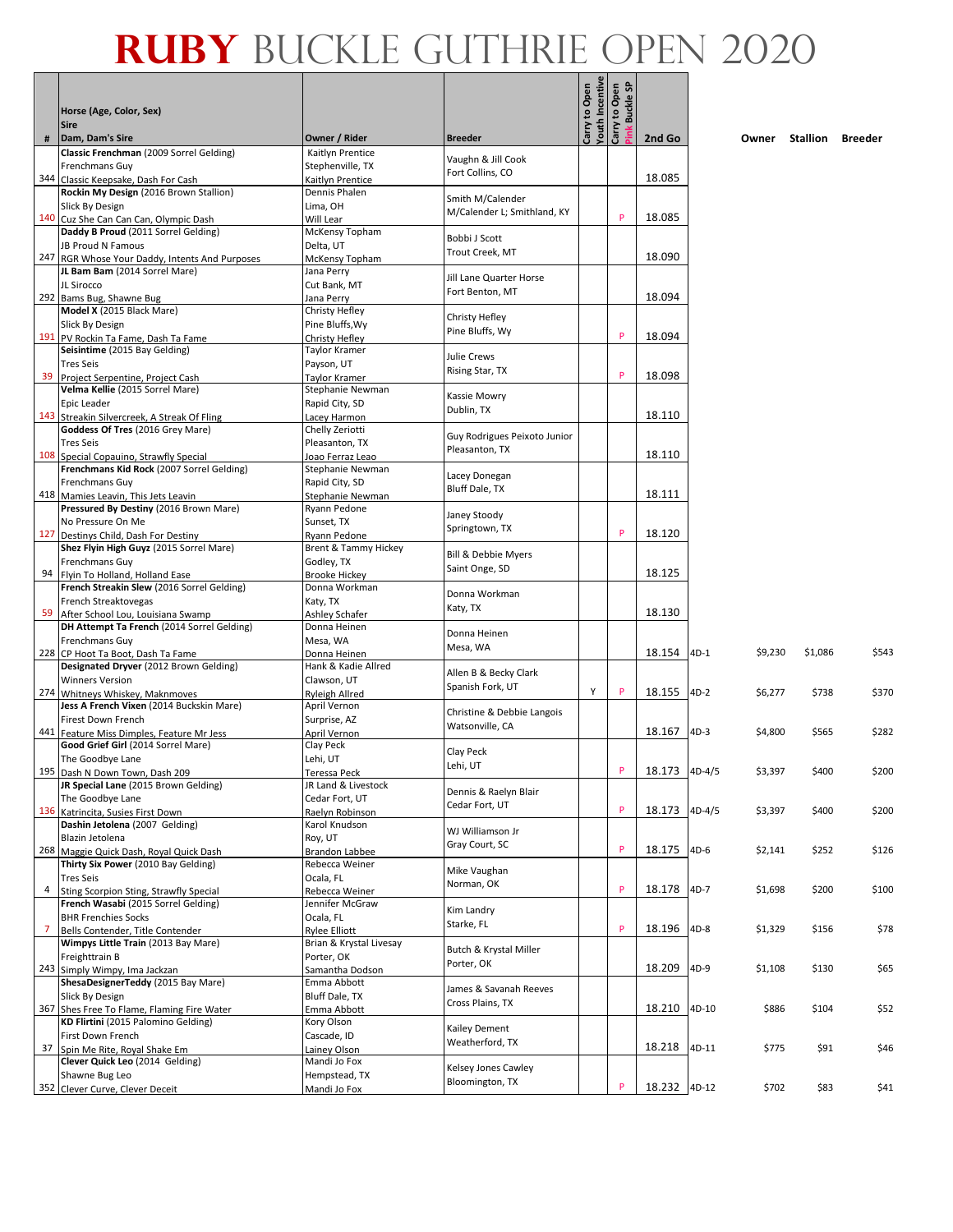|                | Horse (Age, Color, Sex)<br><b>Sire</b>                                            |                                        |                                | Carry to Open | <b>Youth Incentive<br/>Carry to Open<br/>Pink Buckle SP</b> |        |       |       |                         |      |
|----------------|-----------------------------------------------------------------------------------|----------------------------------------|--------------------------------|---------------|-------------------------------------------------------------|--------|-------|-------|-------------------------|------|
| #              | Dam, Dam's Sire                                                                   | Owner / Rider                          | <b>Breeder</b>                 |               |                                                             | 2nd Go |       | Owner | <b>Stallion Breeder</b> |      |
|                | LAD Dragonfly (2015 Palomino Mare)                                                | Sabra O'Quinn & Paul Stanley           |                                |               |                                                             |        |       |       |                         |      |
|                | <b>Eddie Stinson</b>                                                              | Callahan, FL                           | Doreen Wintermute<br>Ocala, FL |               |                                                             |        |       |       |                         |      |
|                | 37 C Me Frenchie, Frenchmans Guy                                                  | Sabra O'Quinn                          |                                |               | P                                                           | 18.233 | 4D-13 | \$654 | \$77                    | \$38 |
|                | Furys Virtue (2013 Bay Mare)                                                      | Jessica Lear                           | Jay & Sherry Deborb            |               |                                                             |        |       |       |                         |      |
|                | Furyofthewind                                                                     | Meridian, TX                           | Perry, OK                      |               |                                                             |        |       |       |                         |      |
|                | 42 Hidden Virtue, Presto Lad                                                      | Jessica Lear                           |                                |               | P                                                           | 18.234 | 4D-14 | \$602 | \$71                    | \$35 |
|                | Fast N Frosty Fling (2015 Bay Roan Mare)<br>A Streak Of Fling                     | Coy & Maesa Kummer                     | Monica McClung                 |               |                                                             |        |       |       |                         |      |
|                | 118 Bugs With Frosting, Dash Ta Fame                                              | Briggsdale, CO<br>Maesa Kummer         | May, OK                        |               |                                                             | 18.241 | 4D-15 | \$554 | \$65                    | \$33 |
|                | Toyn With The Guys (2013 Buckskin Mare)                                           | <b>Courtney Adair</b>                  |                                |               |                                                             |        |       |       |                         |      |
|                | A Smooth Guy                                                                      | Roundrock, TX                          | Mykayla B Lockhart             |               |                                                             |        |       |       |                         |      |
|                | 173 Toi Joi, Toi Caballo                                                          | Courtney Adair                         | Round Rock, TX                 |               | P                                                           | 18.243 |       |       |                         |      |
|                | KB Rare Seis (2014 Chestnut Gelding)                                              | Rachel Sawyer                          |                                |               |                                                             |        |       |       |                         |      |
|                | <b>Tres Fortunes</b>                                                              | Pine River, MN                         | Karl Bergmann                  |               |                                                             |        |       |       |                         |      |
|                | 309 Sweet Sue Breeze, First Down Expected                                         | Rachel Sawyer                          | Pine River, MN                 |               |                                                             | 18.244 |       |       |                         |      |
|                | Hercules Got Guns (2014 Gray Gelding)                                             | Wade & Ruth Christensen                | Shelbie K Smoker               |               |                                                             |        |       |       |                         |      |
|                | Fiestas Gotta Gun                                                                 | Erda, UT                               | Midland, TX                    |               |                                                             |        |       |       |                         |      |
|                | 34 Mip Laughingwood, Blondys Driftin Dude                                         | <b>Heather Clegg</b>                   |                                |               |                                                             | 18.248 |       |       |                         |      |
|                | GK Shalena (2011 Chestnut Mare)                                                   | Rebecca Clark                          | Kathi Stubblefield             |               |                                                             |        |       |       |                         |      |
|                | Blazin Jetolena                                                                   | Pleasant Plains, AR                    | Branch, AR                     |               |                                                             |        |       |       |                         |      |
|                | 111 KC Shabang, Shazoom                                                           | <b>Becky Clark</b>                     |                                |               | P                                                           | 18.252 |       |       |                         |      |
|                | Lil Famous Winner (2015 Black Mare)                                               | David Howlett                          | Charles Heaton                 |               |                                                             |        |       |       |                         |      |
|                | <b>Winners Version</b>                                                            | Delta, UT                              | Saratoga Springs, UT           |               | P                                                           | 18.260 |       |       |                         |      |
|                | 55 PC Legal Spice, Dash Ta Fame<br>VF High N Famous (2014 Palomino Mare)          | McKensy Topham                         |                                |               |                                                             |        |       |       |                         |      |
|                | Born Ta Be Famous                                                                 | Lacy Billingsley<br>Aubrey, TX         | <b>Victory Farms</b>           |               |                                                             |        |       |       |                         |      |
|                | 362 VF High On A Stone, Sticks An Stones                                          | Lacy Billingsley                       | Ada, OK                        |               |                                                             | 18.261 |       |       |                         |      |
|                | Highflying Lucky Guy (2015 Chestnut Gelding)                                      | Rodney Osterhout                       |                                |               |                                                             |        |       |       |                         |      |
|                | Aint Seen Nothin Yet                                                              | Declo, ID                              | Lisa M Miladinovich            |               |                                                             |        |       |       |                         |      |
|                | 117 Flying Without Wings, Odd A High                                              | Kali Jo Parker                         | Casper, WY                     |               |                                                             | 18.266 |       |       |                         |      |
|                | Darlins Xpress Wagon (2011 Bay Gelding)                                           | Katie Larson-Gleason                   |                                |               |                                                             |        |       |       |                         |      |
|                | PYC Paint Your Wagon                                                              | Manhattan, KS                          | Joyce Irvine & Gwen Ward       |               |                                                             |        |       |       |                         |      |
|                | 146 Meter Me Darlin, Meter Me Gone                                                | <b>Madison Book</b>                    | Derby, KS                      |               |                                                             | 18.269 |       |       |                         |      |
|                | Flobot (2015 Sorrel Gelding)                                                      | Fallon Taylor                          | Dian Taylor                    |               |                                                             |        |       |       |                         |      |
|                | Blazin Jetolena                                                                   | Collinsville, TX                       | Collinsville, TX               |               |                                                             |        |       |       |                         |      |
|                | 221 Flos Heiress, Dr Nick Bar                                                     | Joao Ferraz Leao                       |                                |               |                                                             | 18.277 |       |       |                         |      |
|                | UX Smooth Stevi (2014 Palomino Mare)                                              | Carl & D'Ann Gehlsen                   | Marlin & Jinx Maude            |               |                                                             |        |       |       |                         |      |
|                | A Smooth Guy                                                                      | Mission, SD                            | Hermosa, SD                    |               | P                                                           | 18.278 |       |       |                         |      |
|                | 196 UX Firewater Lizzie, Firewater Frost<br>Sagey Storm (2011 Sorrel Mare)        | D'Ann Gehlsen<br>Sammi Trapp           |                                |               |                                                             |        |       |       |                         |      |
|                | <b>Winners Version</b>                                                            | Lake Shore, UT                         | Randy Higginson                |               |                                                             |        |       |       |                         |      |
|                | 428 Cinderella Dash, Twaynas Dash                                                 | Sammi Trapp                            | Ogden, UT                      |               | P                                                           | 18.284 |       |       |                         |      |
|                | Firewatermakesumacho (2011 Palomino Gelding)                                      | Kory & Lainey Olson                    |                                |               |                                                             |        |       |       |                         |      |
|                | A Firewater Twist RB                                                              | Cascade, ID                            | Mary Ann & Barry Munkers       |               |                                                             |        |       |       |                         |      |
|                | 172 Jimmys Dr Depth, Macho Jake                                                   | Lainey Olson                           | Lexington, OR                  |               |                                                             | 18.294 |       |       |                         |      |
|                | Billy Thee Kid (2014 Sorrel Gelding)                                              | Argyle Performance Horses              | Argyle Performance Horses      |               |                                                             |        |       |       |                         |      |
|                | The Goodbye Lane                                                                  | Riverton, UT                           | Riverton, UT                   |               |                                                             |        |       |       |                         |      |
|                | 410 Sand Mountain Tara, Taras First Love                                          | Terri Wood Gates                       |                                |               | P                                                           | 18.303 |       |       |                         |      |
|                | Aintseennaughtyyet (2016 Bay Gelding)                                             | Slash S Ranch                          | Jim & Darlene Pollard          |               |                                                             |        |       |       |                         |      |
|                | Aint Seen Nothin Yet                                                              | Belcher, LA                            | Farson, WY                     |               |                                                             |        |       |       |                         |      |
| $\overline{4}$ | Miss Pecos Brown, My Leroy Brown<br>Native Jetolena (2015 Sorrel Mare)            | Kyndal Schley<br>Terry McCormmach      |                                |               |                                                             | 18.303 |       |       |                         |      |
|                | Blazin Jetolena                                                                   | Walla Walla, WA                        | <b>Busby Quarterhorse LLC</b>  |               |                                                             |        |       |       |                         |      |
|                | 234 Suzies Native Bug, Shawne Bug                                                 | Kim Smith                              | Millsap, TX                    |               |                                                             | 18.306 |       |       |                         |      |
|                | Frenchgirl Cocoa (2008 Palomino Mare)                                             | Pamela Mueller                         |                                |               |                                                             |        |       |       |                         |      |
|                | Frenchmans Guy                                                                    | Collinsville, OK                       | Dick & Vicki Armer             |               |                                                             |        |       |       |                         |      |
|                | 408 Mecca Ciara, Meccas San Leo                                                   | Pamela Mueller                         | Wichita, KS                    |               |                                                             | 18.309 |       |       |                         |      |
|                | Dash Ta Perfection (2015 Sorrel Mare)                                             | Lee K Pedone                           |                                |               |                                                             |        |       |       |                         |      |
|                | A Dash Ta Streak                                                                  | Brooksville, FL                        | David D James                  |               |                                                             |        |       |       |                         |      |
|                | 44 Perfection In Brown, Dashing Cleat                                             | Ryann Pedone                           | Purcell, OK                    |               |                                                             | 18.314 |       |       |                         |      |
|                | EB Ripple Effect (2015 Brown Gelding)                                             | Elyse Busby                            | Elyse Busby                    |               |                                                             |        |       |       |                         |      |
|                | <b>Ivory James</b>                                                                | Aledo, TX                              | Aledo, TX                      |               |                                                             |        |       |       |                         |      |
|                | 246 BH Dash Of Ginger, Dash Ta Fame                                               | Elyse Busby                            |                                |               |                                                             | 18.315 |       |       |                         |      |
|                | FlyingT Strikinfling (2014 Blue Roan Mare)                                        | Julie Hardcastle                       | <b>Bunker Livestock LLC</b>    |               |                                                             |        |       |       |                         |      |
|                | A Streak Of Fling                                                                 | Crane, TX                              | Highland, UT                   |               |                                                             |        |       |       |                         |      |
|                | 376 Aint She Strikin, Striking Distance                                           | Katelyn Scott                          |                                |               |                                                             | 18.318 |       |       |                         |      |
|                | Captains Cat (2016 Sorrel Mare)                                                   | Lee Jack Tippen                        | Lee Jack Tippen                |               |                                                             |        |       |       |                         |      |
|                | Bet Hesa Cat                                                                      | Boyd, TX                               | Boyd, TX                       |               |                                                             |        |       |       |                         |      |
|                | 5 Letithappen Captains, Smokin Trona<br>Skippn Smooth Brandi (2011 Buckskin Mare) | Natalie Bland                          |                                |               |                                                             | 18.321 |       |       |                         |      |
|                | A Smooth Guy                                                                      | Jay & Maryellen Absher<br>Flatonia, TX | Jay & Darla Absher             |               |                                                             |        |       |       |                         |      |
|                | 211 Skips Like A Lynx, Lynx Stampede                                              | Maryellen Absher                       | Flatonia, TX                   |               | P                                                           | 18.323 |       |       |                         |      |
|                |                                                                                   |                                        |                                |               |                                                             |        |       |       |                         |      |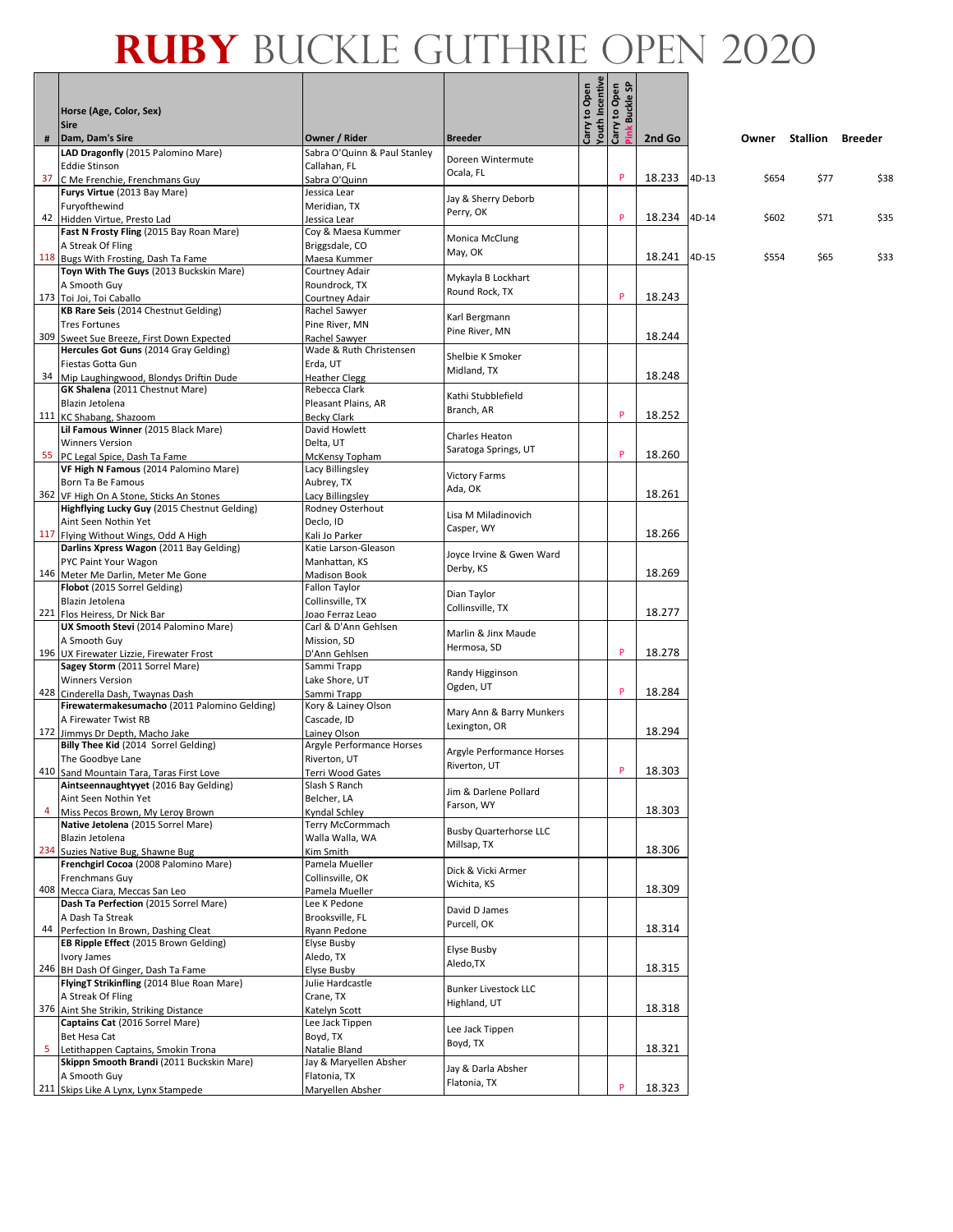#### **Pink Buckle SPIN Ruby** Buckle Guthrie OPEN 2020

|              | Horse (Age, Color, Sex)<br><b>Sire</b>                                          |                                           |                            | Youth Incentive<br>Carry to Open | <b>Buckle SP</b><br>Carry to Open |        |
|--------------|---------------------------------------------------------------------------------|-------------------------------------------|----------------------------|----------------------------------|-----------------------------------|--------|
| #            | Dam, Dam's Sire                                                                 | Owner / Rider                             | <b>Breeder</b>             |                                  | ink                               | 2nd Go |
|              | Flashin My Guns (2014 Gray Gelding)                                             | Ryann Pedone                              | Ryann Pedone               |                                  |                                   |        |
|              | Fiestas Gotta Gun                                                               | Sunset, TX                                | Sunset, TX                 |                                  |                                   |        |
|              | 265 Red Flashin Money, On The Money Red                                         | <b>Bailee Snow</b>                        |                            |                                  |                                   | 18.325 |
|              | LB Jessies Girl (2016 Red Roan Mare)<br>French Streakin Jess                    | Larry & Barbara Moe<br>Spearfish, SD      | Monte Melvin               |                                  |                                   |        |
|              | 70 MFR Mercedes Fire, Firewater Frost                                           | Hallie Hanssen                            | Hermosa, SD                |                                  |                                   | 18.325 |
|              | A Denim Twist RB (2010 Bay Gelding)                                             | Callie Jones                              |                            |                                  |                                   |        |
|              | A Firewater Twist RB                                                            | Rigby, ID                                 | Fawn Ann Kerns             |                                  |                                   |        |
| $\mathbf{2}$ | DL Turquoise N Denim, Another Feature                                           | Callie Jones                              | Haines, OR                 |                                  |                                   | 18.328 |
|              | Lethal By Design (2016 Bay Mare)                                                | Paige Brauer                              | <b>Birgit Self</b>         |                                  |                                   |        |
|              | Slick By Design                                                                 | Belleville, IL                            | Pilot Point, TX            |                                  |                                   |        |
|              | 177 TR Miss Graygun, Playgun                                                    | Paige Brauer                              |                            |                                  | P                                 | 18.335 |
|              | Smooth As Toast (2009 Buckskin Mare)                                            | Tracy & Dusti Swan                        | Fred & Clara Wilson        |                                  |                                   |        |
|              | A Smooth Guy                                                                    | Hubbard, TX                               | Newcastle, WY              | Υ                                | P                                 |        |
|              | 231 Nother Wild Card, Dox Bueno Dinero<br>Silked N Fame (2016 Palomino Gelding) | Darbi Swan<br>Amanda Carnes               |                            |                                  |                                   | 18.337 |
|              | This Fame Is On Fire                                                            | Wapakoneta, OH                            | Amanda Carnes              |                                  |                                   |        |
| 96           | Smashed On A Blue Moon, Connies Smashed                                         | Kelly Bowser                              | Wapakoneta, OH             |                                  |                                   | 18.348 |
|              | FrenchmanLuckyPocket (2015 Buckskin Mare)                                       | Cameron Vice                              |                            |                                  |                                   |        |
|              | Frenchmans Guy                                                                  | Madison, MS                               | Bill & Cheryl Kennedy      |                                  |                                   |        |
|              | 111 Miss Lucky Lucky, Dash Ta Fame                                              | Dustin Angelle                            | Bennett, CO                |                                  |                                   | 18.355 |
|              | Sugary Lane (2014 Chestnut Mare)                                                | Jarrod & Josie Hales                      | Shana Gibson               |                                  |                                   |        |
|              | The Goodbye Lane                                                                | Spanish Fork, UT                          | Ogden, UT                  |                                  |                                   |        |
|              | 161 BS Pretty Proud Sugar, Proudest Effort                                      | Josie Hales                               |                            |                                  | P                                 | 18.371 |
|              | A Smooth Hula Queen (2015 Mare)                                                 | Audra Masterson                           | Kalsey Jones-Cawley        |                                  |                                   |        |
|              | A Smooth Guy                                                                    | Purcell, OK                               | Bloomington, TX            |                                  | P                                 |        |
|              | 430 Nicks Hula Queen<br>VF Hot Damn (2016 Palomino Gelding)                     | Audra Masterson<br>Scott Duke             |                            |                                  |                                   | 18.375 |
|              | <b>Eddie Stinson</b>                                                            | Voncleave, MS                             | <b>Victory Farms</b>       |                                  |                                   |        |
|              | 190 VF Shez On Fire, Bullys On Fire                                             | Ty Marks                                  | Ada, OK                    |                                  | P                                 | 18.375 |
|              | Cadi Ta Fame (2015 Sorrel Mare)                                                 | Brad & Karen Gleason                      |                            |                                  |                                   |        |
|              | A Smooth Guy                                                                    | Touchet, WA                               | Brad & Karen Gleason       |                                  |                                   |        |
|              | 213 Daves Jet Ta Fame, Dash Ta Fame                                             | Karen Gleason                             | Touchet, WA                |                                  |                                   | 18.392 |
|              | Lane O Lena (2015 Brown Mare)                                                   | Tamara Loveless                           | Tamara Loveless            |                                  |                                   |        |
|              | The Goodbye Lane                                                                | Spanish Fork, UT                          | Spanish Fork, UT           |                                  |                                   |        |
|              | 178 Tuff O Beana, Tuff Lane                                                     | Jaycee Fausett                            |                            |                                  | P                                 | 18.400 |
|              | Sam James (2015 Bay Gelding)                                                    | Monica McClung                            | Monica McClung             |                                  |                                   |        |
|              | Ivory James<br>365 JW Spenditona Gy, Frenchmans Guy                             | May, OK                                   | May, OK                    |                                  |                                   | 18.416 |
|              | Shez Guy Crazy (2015 Sorrel Mare)                                               | Monica McClung<br>Emma Wildeisen          |                            |                                  |                                   |        |
|              | Frenchmans Guy                                                                  | Wentzville, MO                            | Bill & Debbie Myers        |                                  |                                   |        |
|              | 302 Country Crazy, Special Shaw                                                 | Emma Wildeisen                            | Saint Onge, SD             |                                  |                                   | 18.417 |
|              | A Special Frenchman (2014 Palomino Stallion)                                    | Deb Hershey                               |                            |                                  |                                   |        |
|              | Frenchmans Guy                                                                  | Redmond, OR                               | Deb Hershey                |                                  |                                   |        |
|              | 404 A Special Sis, Special Elan                                                 | Ryan Reynolds                             | Redmond, OR                |                                  |                                   | 18.421 |
|              | TR Seekin N Streakin (2012 Blue Roan Mare)                                      | LeeAnn Wheeler                            | Harry Thomas               |                                  |                                   |        |
|              | A Streak Of Fling                                                               | Canton, SD                                | Harrold, SD                |                                  |                                   |        |
|              | 278 TR Badger Seeker Bar, Mr Illuminator                                        | LeeAnn Wheeler                            |                            |                                  |                                   | 18.428 |
|              | Seven Spanish Angelz (2015 Bay Stallion)<br>Slick By Design                     | Kathy Donegan<br>Bluff Dale, TX           | Kathy Donegan              |                                  |                                   |        |
|              | 330 Streakin Scat Cat, Bob Trot                                                 | Lacey Harmon                              | Bluff Dale, TX             |                                  | P                                 | 18.435 |
|              | Double Down Stinson (2015 Bay Gelding)                                          | Jody & Tracy Henderson                    |                            |                                  |                                   |        |
|              | <b>Eddie Stinson</b>                                                            | Alvarado, TX                              | Shawn Coates               |                                  |                                   |        |
|              | 286 Sheza Lotta Perks, Dash For Perks                                           | Kelsey Lutjen-Treharne                    | Weatherford, TX            |                                  | P                                 | 18.437 |
|              | Guys Easy Six (2007 Chestnut Gelding)                                           | Kevin & Karen Newberry                    | Melissa Daggett Brandt     |                                  |                                   |        |
|              | Frenchmans Guy                                                                  | Shawnee, OK                               | Hermosa, SD                |                                  |                                   |        |
|              | 363 Voo Doo Martha, Marthas Six Moons                                           | Karen Newberry                            |                            |                                  |                                   | 18.440 |
|              | Dusty Blond N Famous (2013 Palomino Mare)                                       | Falena Hunter                             | Falena Hunter              |                                  |                                   |        |
|              | Aint Seen Nothin Yet                                                            | Cortez, CO                                | Cortez, CO                 |                                  |                                   |        |
|              | 178 Mightys Smokey Lady, He Isa Bogie                                           | Haley Wolfe                               |                            |                                  |                                   | 18.468 |
|              | Bug On Firewater (2016 Gray Mare)<br>Firewater Canyon                           | Flare Up Farms/Karl Smith<br>Lucedale, MS | Karl Smith                 |                                  |                                   |        |
|              | 219 Ima Burr Bug, Burrs First Down                                              | <b>Billie Ann Harmon</b>                  | Lucedale, MS               |                                  | P                                 | 18.487 |
|              | Jesses Knockout (2016 Sorrel Mare)                                              | John Jacobi                               |                            |                                  |                                   |        |
|              | Jesses Topaz                                                                    | Murchison, TX                             | <b>Burnett Ranches LLC</b> |                                  |                                   |        |
| 31           | Sixes Knockout, Seven From Heaven                                               | Melissa Brandt                            | Fort Worth, TX             |                                  | P                                 | 18.489 |
|              | Paid Prescription (2012 Bay Gelding)                                            | Casey & Linda Hunter                      | Stoyan & Chelsea Lucey     |                                  |                                   |        |
|              | Irish Pay                                                                       | Hulett, WY                                | Hot Springs, SD            |                                  |                                   |        |
| 45           | Peppers Perscription, SI Olena                                                  | Linda Hunter                              |                            |                                  | P                                 | 18.511 |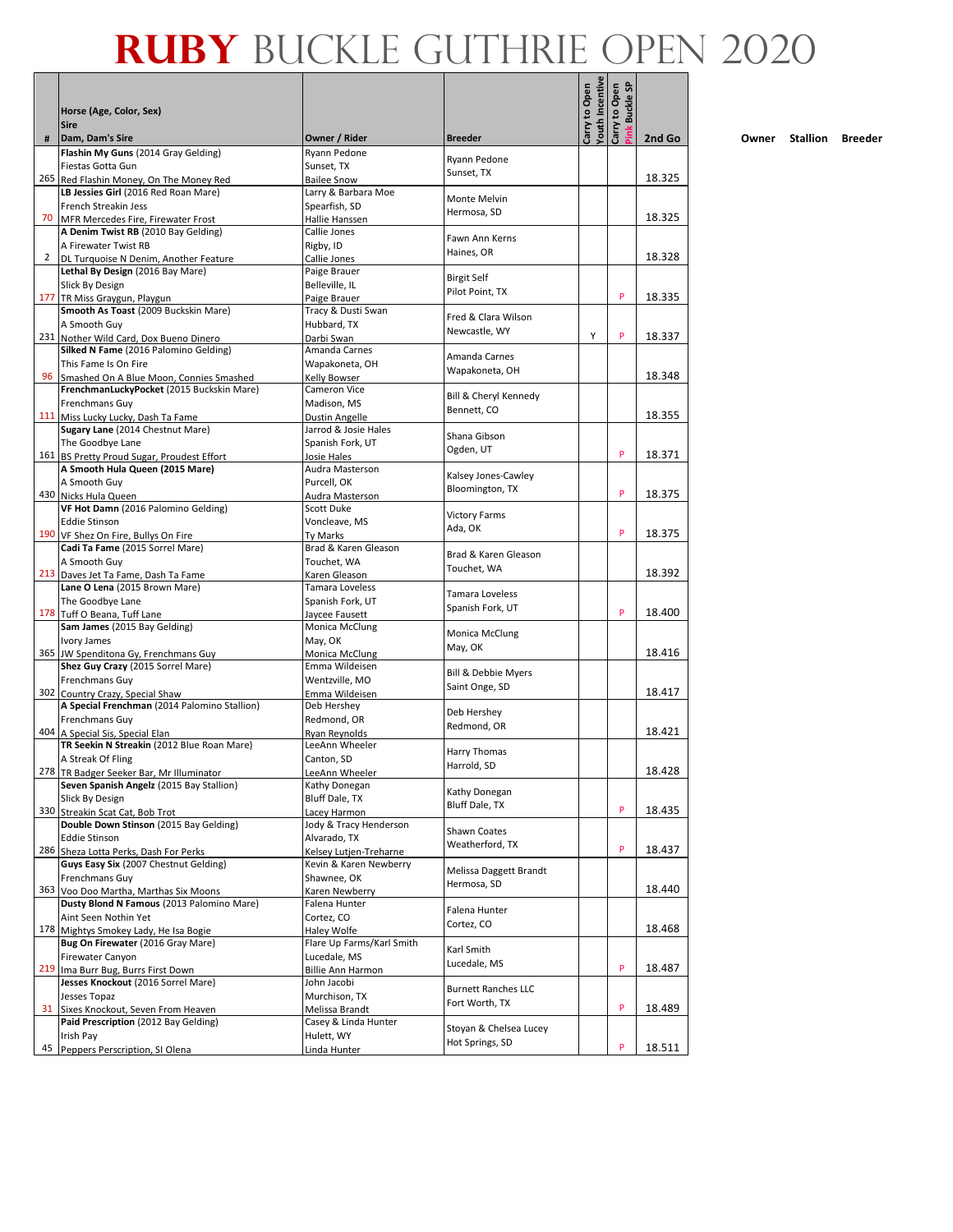|     |                                                                                     |                                       |                                |                                  | <b>G</b>                       |        |
|-----|-------------------------------------------------------------------------------------|---------------------------------------|--------------------------------|----------------------------------|--------------------------------|--------|
|     | Horse (Age, Color, Sex)<br><b>Sire</b>                                              |                                       |                                | Carry to Open<br>Youth Incentive | Carry to Open<br><b>Buckle</b> |        |
| #   | Dam, Dam's Sire                                                                     | Owner / Rider                         | <b>Breeder</b>                 |                                  |                                | 2nd Go |
|     | As Cool As Nick Gets (2011 Bay Gelding)<br>As Good As Nick Gets                     | Courtney Conklin<br>Aspermont, TX     | Paint Me Cool Ptrns            |                                  |                                |        |
| 10  | Paint Me Cool, Paint Me Tuff                                                        | <b>Courtney Conklin</b>               | Aspermont, TX                  |                                  | P                              | 18.527 |
|     | Famous Dash Ta Vegas* (2015 Bay Stallion)                                           | Sharin Hall & Jill Petty              |                                |                                  |                                |        |
|     | Dash Ta Fame                                                                        | Pilot Point, TX                       | Joyce Waggoner<br>Madill, OK   |                                  |                                |        |
|     | 26 Corona Koolaid, Corona Cartel                                                    | Sharin Hall                           |                                |                                  |                                | 18.531 |
|     | TFour Firin For Fame (2015 Bay Mare)                                                | Four Taylors Ranch LLC                | Four Taylors Ranch LLC         |                                  |                                |        |
|     | Tfouroverdrivinnfame<br>170 Kittys Fired Up, Firewater Flit                         | Neola, UT<br>Kali Jo Parker           | Neola, UT                      |                                  |                                | 18.551 |
|     | Roll Jordan Roll (2016 Bay Mare)                                                    | River & Ray Stuckey                   |                                |                                  |                                |        |
|     | Fast Prize Jordan                                                                   | Whitesboro, TX                        | River & Ray Stuckey            |                                  |                                |        |
|     | 326 Send The Vision, Perks Alive                                                    | <b>River Stuckey</b>                  | Whitesboro, TX                 |                                  |                                | 18.557 |
|     | Lenas Famous Blondie (2011 Palomino Mare)                                           | Joey & Shana Griffis                  | Ky Stierwalt                   |                                  |                                |        |
|     | Born Ta Be Famous                                                                   | Texarkana, TX                         | Leedey, OK                     |                                  |                                |        |
|     | 114 Bambis Lena, Mr Freckles Olena<br>Fooled By Design (2015 Sorrel Gelding)        | Hannah Griffis<br>Gretchen Lehrkind   |                                |                                  |                                | 18.562 |
|     | Slick By Design                                                                     | Bozeman, MT                           | Gianna Desimoni                |                                  |                                |        |
|     | 126 RH A Pache Darline, Apachie Blue Boy                                            | Gretchen Lehrkind                     | Napa, CA                       |                                  | P                              | 18.563 |
|     | SM A Royal PYC (2011 Bay Gelding)                                                   | Stefani Barnett                       |                                |                                  |                                |        |
|     | PYC Paint Your Wagon                                                                | Muskogee, OK                          | Rafter Sm Ranch<br>Wagoner, OK |                                  |                                |        |
|     | 73   A Royal Country Miss, A Royale High                                            | Stefani Barnett                       |                                |                                  | P                              | 18.564 |
|     | Da Sani (2015 Sorrel Mare)                                                          | Mike Stephens                         | Chad Hart                      |                                  |                                |        |
| 75  | Firewater Canyon                                                                    | Quitman, TX                           | Rayston, GA                    |                                  | P                              | 18.566 |
|     | Streakin Moonlight, Streakin Six<br>Gun Locke (2015 Buckskin Gelding)               | Chris Martin<br>Lance Robinson & Max  | Lance Robinson & Max           |                                  |                                |        |
|     | PC Redwood Manny                                                                    | Anderson, Spanish Fork, UT            | Anderson                       |                                  |                                |        |
|     | 106 Painted Playgun, Playgun                                                        | Craig Stritzke                        | Spanish Fork, UT               |                                  | P                              | 18.567 |
|     | Streakin Silkpanties (2016 Bay Roan Mare)                                           | Richard Civita                        | Lisa Fulton                    |                                  |                                |        |
|     | A Streak Of Fling                                                                   | Aiken, SC                             | Valentine, NE                  |                                  |                                |        |
|     | 181 Famous Silk Panties, Dash Ta Fame                                               | Danyelle Campbell                     |                                |                                  |                                | 18.575 |
|     | Stripling Warrior (2014 Chestnut Gelding)                                           | Clay Peck                             | Clay Peck                      |                                  |                                |        |
|     | The Goodbye Lane<br>258 Fight A Good Fight, Special Red Warrior                     | Lehi, UT<br>Teressa Peck              | Lehi, UT                       |                                  | P                              | 18.580 |
|     | JJJ Bugs Is R Star (2011 Sorrel Gelding)                                            | Stacy A Tucker                        |                                |                                  |                                |        |
|     | Shawne Bug Leo                                                                      | San Tan Valley, AZ                    | Jo & Latricia Duke             |                                  |                                |        |
|     | 369 R Star, Marthas Six Moons                                                       | <b>Stacy Tucker</b>                   | College Station, TX            |                                  |                                | 18.589 |
|     | Silver N Dough (2015 Gray Stallion)                                                 | Casey or Darcee Shepherd              | Casey or Darcee Shepherd       |                                  |                                |        |
| 69  | TwoForTheDough                                                                      | Levan, UT                             | Levan, UT                      |                                  |                                | 18.594 |
|     | Silver Replicate, Judge Cash<br>Guys Luv Blondes (2015 Palomino Mare)               | Darcee Shepherd<br>Cassidy Canatella  |                                |                                  |                                |        |
|     | A Smooth Guy                                                                        | Anderson, TX                          | Katy Peterson                  |                                  |                                |        |
| 329 | BLH Ms Jackzan Peppy, Ar Jackzan Aces Wild                                          | Lorissa Jo Merritt                    | Navasota, TX                   |                                  | P                              | 18.594 |
|     | Streaking Frenchie (2015 Sorrel Mare)                                               | Lee & Hallie Hanssen                  | <b>Brittany Pozzi Tonozzi</b>  |                                  |                                |        |
|     | Frenchmans Guy                                                                      | Hermosa, SD                           | Victoria, TX                   |                                  |                                |        |
|     | 168 Streakin Six Babe, Streakin Six<br>Girls Areborn Famous (2015 Sorrel Mare)      | Hallie Hanssen<br>Stephanie Cleveland |                                |                                  |                                | 18.609 |
|     | Born Ta Be Famous                                                                   | Kellyville, OK                        | Eden Ward                      |                                  |                                |        |
| 8   | Girls Toast, Toast To Dash                                                          | Stephanie Cleveland                   | Shady Point, OK                |                                  |                                | 18.609 |
|     | RKM Stone Cold Ivory (2014 Bay Gelding)                                             | Whitney Chandler                      |                                |                                  |                                |        |
|     | Ivory James                                                                         | Celina, TX                            | R K McGehee<br>Yoakum, TX      |                                  |                                |        |
|     | 406 Streakin Link, Streakin Six                                                     | Whitney Chandler                      |                                |                                  |                                | 18.617 |
|     | Fierce Rockin Girl (2015 Palomino Mare)                                             | Rachelle Smith-Mose                   | Rachelle Smith-Mose            |                                  |                                |        |
|     | First Down French<br>124 WR Oh Too Rock, Texas High Dasher                          | Bend, OR<br>Rachelle Smith-Mose       | Bend, OR                       |                                  |                                | 18.617 |
|     | Maples American (2015 Brown Gelding)                                                | Dusty & Lacey Morse                   |                                |                                  |                                |        |
|     | The Goodbye Lane                                                                    | Randolph, UT                          | McKale Hadley                  |                                  |                                |        |
|     | 192 Legacys Lady Hawk, Hawkinson                                                    | Lacey Morse                           | Ogden, UT                      |                                  | P                              | 18.619 |
|     | Rakin In A Fortune (2014 Brown Gelding)                                             | Lisa Kisner                           | <b>Bob Meister</b>             |                                  |                                |        |
|     | <b>Tres Fortunes</b>                                                                | Hays, KS                              | Helena, OK                     |                                  |                                | 18.631 |
|     | 163 Rakin In The Bets, Rakin In The Cash<br>Jess Treis Seis (2010 Chestnut Gelding) | Lisa Kisner<br>Lynn Brady             | Lance Robinson & Max           |                                  |                                |        |
|     | <b>Tres Seis</b>                                                                    | Wynnewood, OK                         | Anderson                       |                                  |                                |        |
|     | 255 Jess Sass Me, Mr Jess Perry                                                     | Chris Martin                          | Spanish Fork, UT               |                                  | P                              | 18.636 |
|     | Ty Colour Me French (2015 Palomino Mare)                                            | Michelle Blanchet                     |                                |                                  |                                |        |
|     | Frenchmans Guy                                                                      | Rosedale, LA                          | Tara Young<br>Monterey, TN     |                                  |                                |        |
|     | 382 Sherry Swift Colors, Hot Colours                                                | Michelle Blanchet                     |                                |                                  |                                | 18.642 |
|     | Grande PC Redwood (2015 Red Dun Gelding)                                            | VT Land & Livestock                   | <b>Scott Morgan Bass</b>       |                                  |                                |        |
|     | PC Redwood Manny<br>219 CQ Grand Daisy Hill, CQ Two Dot Hill                        | Spanish Fork, UT<br>Teigan Adams      | Farmington, UT                 |                                  | P                              | 18.646 |
|     | EddiesInItToWinIt (2016 Sorrel Gelding)                                             | Jennifer Snow                         |                                |                                  |                                |        |
|     | <b>Eddie Stinson</b>                                                                | Nocona, TX                            | <b>Shelly Muse</b>             |                                  |                                |        |
|     | 345 Frenchmans Sasafras, Frenchmans Mercedes                                        | Jessie Domann                         | Sallisaw, OK                   |                                  | P                              | 18.646 |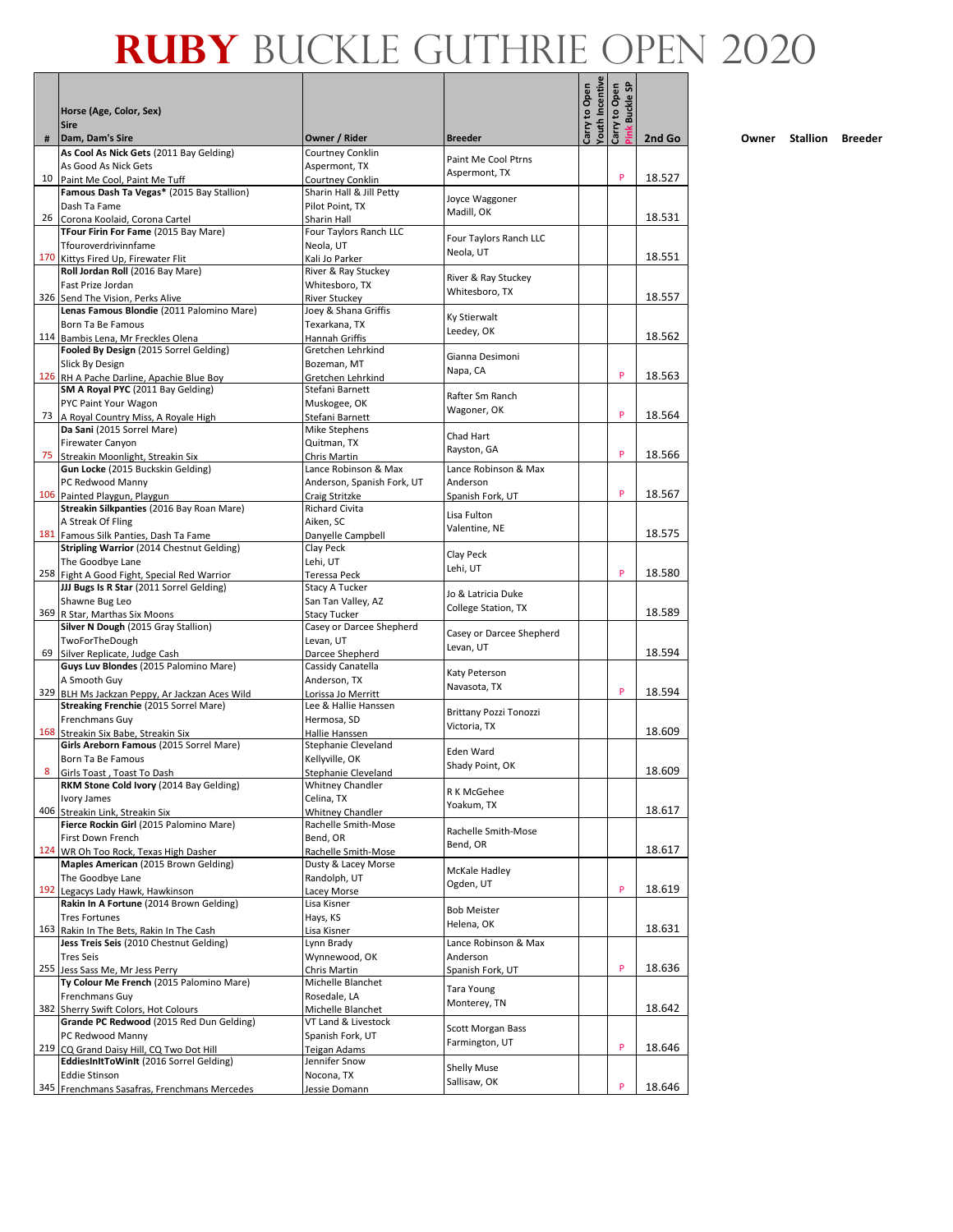|     | Horse (Age, Color, Sex)                                                     |                                       |                                                  | <b>Youth Incentive</b><br>Carry to Open | <b>G</b><br>Carry to Open<br>Buckle ! |        |
|-----|-----------------------------------------------------------------------------|---------------------------------------|--------------------------------------------------|-----------------------------------------|---------------------------------------|--------|
|     | <b>Sire</b>                                                                 |                                       |                                                  |                                         |                                       |        |
| #   | Dam, Dam's Sire<br>Guyz Doctor Flit (2014 Sorrel Gelding)                   | Owner / Rider<br>Megan Sprague        | <b>Breeder</b>                                   |                                         |                                       | 2nd Go |
|     | Frenchmans Guy                                                              | Marsing, ID                           | <b>Bill &amp; Debbie Myers</b><br>Saint Onge, SD |                                         |                                       |        |
|     | 372 Tag Along Nickie, Dr Nick Bar                                           | Megan Sprague                         |                                                  |                                         |                                       | 18.660 |
|     | <b>BCK Texas Guy (2014 Chestnut Gelding)</b><br><b>Traffic Guy</b>          | Lyndsey Hunter<br>Hurricane, UT       | <b>Brent G Wonnacott</b>                         |                                         |                                       |        |
|     | 68 Makn Effort, Maknmoves                                                   | Hadlee Hunter                         | Bluffdale, UT                                    |                                         | P                                     | 18.672 |
|     | AintSeen Ziva Streak (2014 Palomino Mare)                                   | Tanya Thomas Conklin                  | Tanya Thomas Conklin                             |                                         |                                       |        |
| 9   | Aint Seen Nothin Yet                                                        | Callahan, FL<br>Crystal Mcintyre      | Callahan, FL                                     |                                         |                                       | 18.674 |
|     | A Moneys Bit O Honey, Mr Money To Burn<br>A Leap Of Fame (2012 Sorrel Mare) | Mesquite Ridge Farm                   |                                                  |                                         |                                       |        |
|     | <b>Eddie Stinson</b>                                                        | Burbank, OK                           | Rickey Armstrong & Pam Hall<br>El Reno, OK       |                                         |                                       |        |
|     | 294 Eye Of Goddess, Mr Eye Opener                                           | Ella Jackson                          |                                                  |                                         | P                                     | 18.674 |
|     | Irish Geronimo (2015 Bay Gelding)<br>Irish Pay                              | <b>Tracy Page</b><br>Bluffdale, UT    | Thomas & Lainee Sampson                          |                                         |                                       |        |
| 28  | SX Letta Punky Do It, Letta Hank Do It                                      | <b>Brandon Stokes</b>                 | Interior, SD                                     |                                         | P                                     | 18.690 |
|     | Missin No Sixes (2016 Gray Gelding)                                         | Ashley Weldon                         | Gary Hess                                        |                                         |                                       |        |
|     | Sixes Liaison                                                               | Waynetown, IN                         | North East, PA                                   |                                         |                                       |        |
| 36  | La Futura Miss, Feature Mr Jess<br>Streak Ta Fling (2015 Bay Roan Mare)     | Ashley Weldon<br>Brad & Karen Gleason |                                                  |                                         |                                       | 18.693 |
|     | A Streak Of Fling                                                           | Touchet, WA                           | Brad & Karen Gleason                             |                                         |                                       |        |
|     | 156 Daves Jet Ta Fame, Dash Ta Fame                                         | Karen Gleason                         | Touchet, WA                                      |                                         |                                       | 18.697 |
|     | Frenchmans Spice (2015 Gelding)                                             | Alyssa Hebdon                         | Alyssa Hebdon                                    |                                         |                                       |        |
|     | Frenchmans Guy<br>192 Jo Spice For Love, Taras First Love                   | Smithfield, UT<br>Kelsey Hayden       | Smithfield. UT                                   |                                         |                                       | 18.723 |
|     | SG Funny Money (2014 Gray Gelding)                                          | Shana Gibson                          |                                                  |                                         |                                       |        |
|     | The Goodbye Lane                                                            | Ogden, UT                             | Shana Gibson<br>Ogden, UT                        |                                         |                                       |        |
|     | 324 Some Famous Girl, Mr Fancy Fame                                         | Shana Gibson                          |                                                  |                                         | P                                     | 18.729 |
|     | MoonMoneyCanyon (2015 Gray Gelding)                                         | Cheyenne Jones                        | Karl Yurko DVM                                   |                                         |                                       |        |
|     | Firewater Canyon<br>331 Beea Stash Of Money, The Money Doctor               | Alvo, OK<br>Cheyenne Jones            | Wheeling, WV                                     |                                         | P                                     | 18.773 |
|     | Rudustys Tres Seis (2015 Gray Gelding)                                      | Kathryne Marion                       |                                                  |                                         |                                       |        |
|     | <b>Tres Seis</b>                                                            | Blythewood, SC                        | Womack/Calendar Farms<br>Levelland, TX           |                                         |                                       |        |
|     | 223 RDustys Fury, Furyofthewind                                             | Kathryne Marion                       |                                                  |                                         | P                                     | 18.775 |
|     | Raptorr (2013 Bay Gelding)<br><b>Tres Seis</b>                              | Lynn Brady<br>Wynnewood, OK           | <b>Blessed River LTD</b>                         |                                         |                                       |        |
|     | 318 Oh Whatta Knockout, Holland Ease                                        | Chris Martin                          | Pleasanton, TX                                   |                                         | P                                     | 18.805 |
|     | Sailors Del Light (2012 Sorrel Mare)                                        | Shianne Shepherd                      | Seeley Dawson                                    |                                         |                                       |        |
|     | PC Redwood Manny                                                            | Mona, UT                              | Spanish Fork, UT                                 |                                         | P                                     | 18.806 |
|     | 194 Del Sol Gal, Amaham<br>Deadly Lady (2014 Bay Mare)                      | Shianne Shepherd<br>Malissa Blackmon  |                                                  |                                         |                                       |        |
|     | <b>Tres Fortunes</b>                                                        | Odessa, TX                            | Wallace Johnson                                  |                                         |                                       |        |
|     | 216 Chivaros Lady, Furr Treeous                                             | Malissa Blackmon                      | Kekoha, HI                                       |                                         |                                       | 18.840 |
|     | LMG Freaky Frenchy (2013 Bay Mare)                                          | Lacey Chretien                        | Lacey Chretien                                   |                                         |                                       |        |
|     | <b>BHR Frenchies Socks</b><br>110 Breezy Perry, Mr Jess Perry               | Uintch, LA<br>Lacey Chretien          | Uintch, LA                                       |                                         | P                                     | 18.869 |
|     | Graves Slick Bullion (2015 Brown Mare)                                      | Tasha Welsh                           |                                                  |                                         |                                       |        |
|     | Slick By Design                                                             | Dublin, TX                            | <b>Curtis Graves</b><br>Collinsville, TX         |                                         |                                       |        |
|     | 129 Dancers Gold Bullion, Bully Bullion                                     | Tasha Welsh                           |                                                  |                                         | P                                     | 18.869 |
|     | Blazin Shawnea (2016 Bay Mare)<br>Blazin Jetolena                           | Sharee Stamper<br>Lindsay, OK         | <b>Busby Quarterhorse LLC</b>                    |                                         |                                       |        |
|     | 152 Shawne Promise, Shawne Bug                                              | Molli Montgomery                      | Millsap, TX                                      |                                         | P                                     | 18.874 |
|     | Speedy Dot Com (2008 Sorrel Mare)                                           | Van & Jake Bass                       | Lance Robinson & Max                             |                                         |                                       |        |
|     | PC Redwood Manny                                                            | Farmington, UT                        | Anderson                                         | Υ                                       | P                                     |        |
|     | 301 Speed Dot Com, Sixarun<br>SH Streak Of Fame (2013 Sorrel Mare)          | <b>Timber Cote</b><br>Sherri Cass     | Spanish Fork, UT                                 |                                         |                                       | 18.894 |
|     | A Streak Of Fling                                                           | Pierre, SD                            | Shaina Huffman                                   |                                         |                                       |        |
| 8   | Sudden Fame, Dash Ta Fame                                                   | Sherri Cass                           | Selby, SD                                        |                                         |                                       | 18.901 |
|     | First Down Bella (2015 Sorrel Mare)                                         | Catherine King                        | Mitch Rinehart                                   |                                         |                                       |        |
|     | First Down French<br>230 Caribella, Jets Pay Day                            | Kemp, TX<br>Catherine King            | Guys, TN                                         |                                         |                                       | 18.909 |
|     | French StreakinTwist (2016 Bay Roan Mare)                                   | Joe Spitz                             |                                                  |                                         |                                       |        |
|     | Streakin Boon Dox                                                           | Lamar, CO                             | Joe & Carla Spitz<br>Lamar, CO                   |                                         |                                       |        |
|     | 107 A French Twist, Frenchmans Guy                                          | Ashley Schafer                        |                                                  |                                         | P                                     | 18.917 |
|     | VF Born Ta Glory (2014 Palomino Mare)<br>Born Ta Be Famous                  | <b>Bethany Wooters</b><br>Elwood, NE  | <b>Victory Farms</b>                             |                                         |                                       |        |
| 177 | Quint Glory, Lanes Leinster                                                 | Jaycee Wooters                        | Ada, OK                                          |                                         | P                                     | 18.922 |
|     | Bonnies Frenchman (2015 Sorrel Gelding)                                     | Davi & Willie Watterson               | Dale Rankin                                      |                                         |                                       |        |
|     | <b>BHR Frenchies Socks</b>                                                  | Bluffdale, UT                         | Tuscola, TX                                      |                                         |                                       |        |
| 18  | Bouncing Bonnie, Shawne Bug<br>Slicks Biankus Guy (2015 Bay Gelding)        | Kali Jo Parker                        |                                                  |                                         | P                                     | 18.926 |
|     | Slick By Design                                                             | Wendy Cline<br>Hempstead, TX          | Karen Lynn Ottinger                              |                                         |                                       |        |
|     | 154 BiankusFrenchShasta, Captain Biankus                                    | <b>Wendy Cline</b>                    | Hondo, TX                                        |                                         | P                                     | 18.929 |

<u>ta a T</u>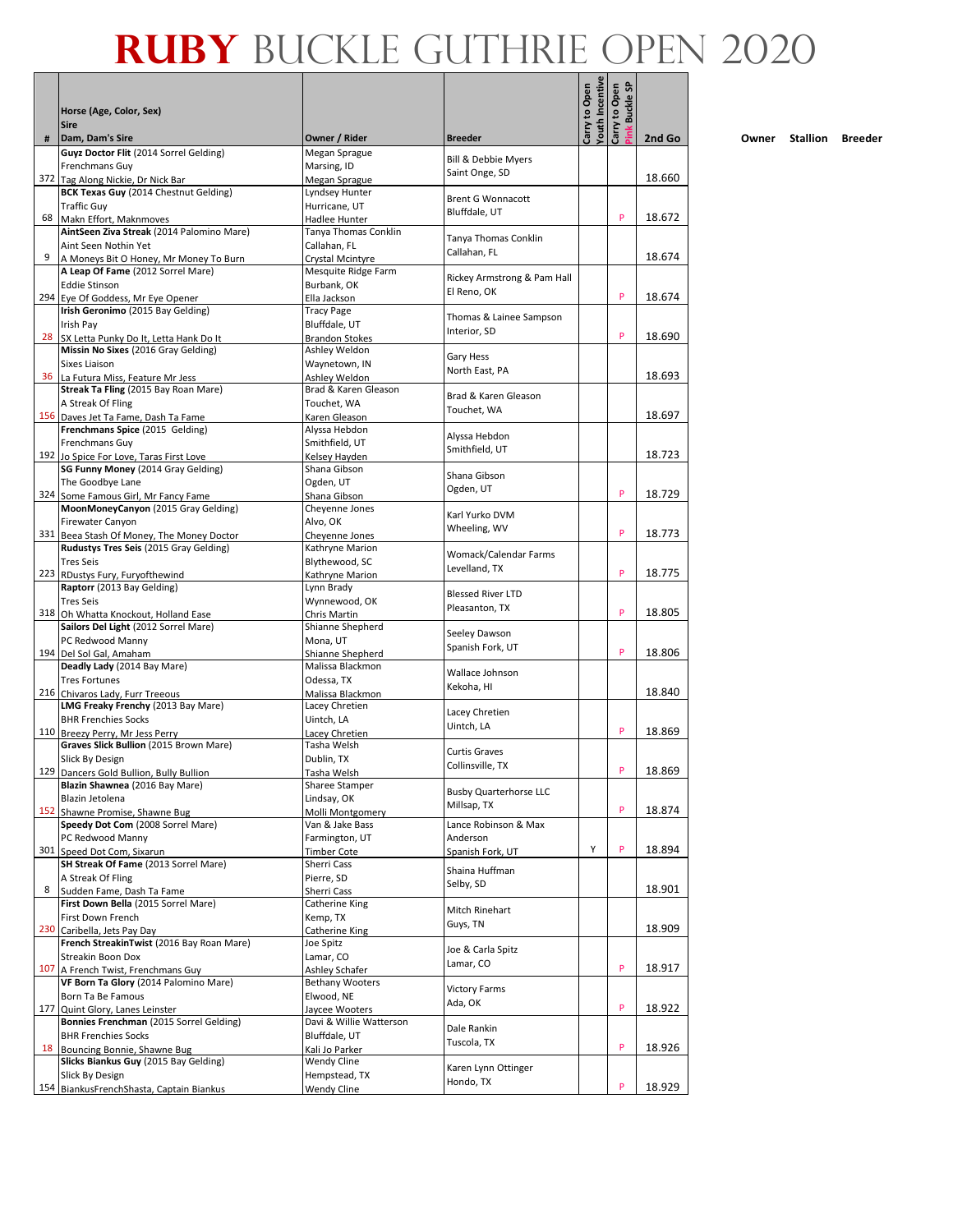|    | Horse (Age, Color, Sex)                                                       |                                             |                                 | Youth Incentive<br>Carry to Open | <b>G</b><br>Carry to Open<br>Buckle ! |        |
|----|-------------------------------------------------------------------------------|---------------------------------------------|---------------------------------|----------------------------------|---------------------------------------|--------|
| #  | <b>Sire</b><br>Dam, Dam's Sire                                                | Owner / Rider                               | <b>Breeder</b>                  |                                  |                                       | 2nd Go |
|    | VF Blooming Stinson (2015 Sorrel Mare)                                        | Joyce Hanes                                 |                                 |                                  |                                       |        |
|    | <b>Eddie Stinson</b>                                                          | Lancaster, OH                               | <b>Victory Farms</b><br>Ada, OK |                                  |                                       |        |
|    | 346 Bloomingdales, First Down Dash                                            | Joyce Hanes<br><b>7B Performance Horses</b> |                                 |                                  | P                                     | 18.994 |
|    | Aint Surprised (2014 Palomino Mare)<br>Aint Seen Nothin Yet                   | Buhl, ID                                    | 7B Performance Horses           |                                  |                                       |        |
|    | 204 Hevenly Surprise, Surprising Remedy                                       | Brandon Labbee                              | Buhl, ID                        |                                  |                                       | 18.997 |
|    | Boots N Boardroom (2014 Gray Gelding)                                         | McColee Land & Livestock                    | McColee Land & Livestock        |                                  |                                       |        |
|    | PC Redwood Manny                                                              | Spanish Fork, UT                            | Spanish Fork, UT                |                                  |                                       |        |
|    | 248 Executive Looks, Executive Menace<br>So Freaking Fabulous (2015 Bay Mare) | Taylor Kramer<br>LeAnne Wolfe               |                                 |                                  | P                                     | 18.997 |
|    | Ivory James                                                                   | Floravista. NM                              | LeAnne Wolfe                    |                                  |                                       |        |
| 81 | Mia Fabulous Fame, Frenchmans Fabulous                                        | LeAnne Wolfe                                | Floravista, NM                  |                                  |                                       | 19.036 |
|    | Fling N Fortune (2016 Bay Roan Mare)                                          | Hayle Gibson                                | Eaves Horses Family LTD Part    |                                  |                                       |        |
|    | A Streak Of Fling                                                             | Redcrest, CA                                | Edmond, OK                      |                                  |                                       | 19.102 |
| 3  | Our Genuine Delight, Dash Ta Fame<br>Fortunate Fame (2014 Palomino Mare)      | Melissa McDonald<br>Juli Stierwalt          |                                 |                                  |                                       |        |
|    | <b>Eddie Stinson</b>                                                          | Leedey, OK                                  | Thomas O'Neal                   |                                  |                                       |        |
|    | 427 French Fortunes, Frenchmans Guy                                           | Dustin Angelle                              | Choudrant, OK                   |                                  | P                                     | 19.104 |
|    | JH Lil Lane (2016 Brown Mare)                                                 | Jarrod & Josie Hales                        | Jarrod & Josie Hales            |                                  |                                       |        |
|    | The Goodbye Lane                                                              | Spanish Fork, UT                            | Spanish Fork, UT                |                                  | P                                     | 19.146 |
|    | 102 Down Dashin Fame, Blushing Bug<br>Fling Me Sparkles (2015 Black Mare)     | Josie Hales<br>Krista Irlbeck               |                                 |                                  |                                       |        |
|    | A Streak Of Fling                                                             | Happy, TX                                   | Krista Irlbeck                  |                                  |                                       |        |
|    | 226 Lightning Bug Rsh, Bug Me Bright                                          | Krista Irlbeck                              | Happy, TX                       |                                  |                                       | 19.159 |
|    | Slick Lil Will (2016 Sorrel Gelding)                                          | Jimmie Smith                                | Dana Lynn Darnell               |                                  |                                       |        |
|    | Slick By Design<br>237 Touche Touche, Oklahoma Fuel                           | McDale, TX                                  | Weimar, TX                      |                                  | P                                     | 19.184 |
|    | Tres Queridos (2015 Sorrel Gelding)                                           | Jimmie Smith<br>Cathy Morgan                |                                 |                                  |                                       |        |
|    | <b>Tres Seis</b>                                                              | Menan, ID                                   | Darling Farm                    |                                  |                                       |        |
|    | 193 Dashing Obsession, Mr Jess Perry                                          | Cathy Morgan                                | Opelousas, LA                   |                                  | P                                     | 19.194 |
|    | Patriots Firewater (2015 Gray Gelding)                                        | Flare Up Farms/Karl Smith                   | Karl Smith                      |                                  |                                       |        |
|    | <b>Firewater Canyon</b><br>141 JJ Lady Patriot, Game Patriot                  | Lucedale, MS<br><b>Billie Ann Harmon</b>    | Lucedale, MS                    |                                  | P                                     | 19.224 |
|    | Beep Beep The TX Jet (2015 Buckskin Mare)                                     | Katie Larson                                |                                 |                                  |                                       |        |
|    | <b>Traffic Guy</b>                                                            | Manhattan, KS                               | Katie Larson                    |                                  |                                       |        |
|    | 215 Mickeys Texas Jet, Trouble N Texas                                        | Katie Larson                                | Manhattan, KS                   |                                  | P                                     | 19.228 |
|    | Shez Our Prize (2016 Brown Mare)                                              | Diana Powell-Shell                          | <b>Stanley Weetona</b>          |                                  |                                       |        |
| 27 | Hez Our Secret<br>First Prize Joy, Oak Tree Special                           | Sapulpa, OK<br><b>Heather Williams</b>      | Madill, OK                      |                                  |                                       | 19.326 |
|    | VF Questlove (2014 Chestnut Gelding)                                          | John Floyd                                  |                                 |                                  |                                       |        |
|    | <b>Eddie Stinson</b>                                                          | Weatherford, TX                             | <b>Victory Farms</b><br>Ada, OK |                                  |                                       |        |
|    | 341 VF Burrs Alive, Burrs First Down                                          | John Floyd                                  |                                 |                                  |                                       | 19.448 |
|    | Frenchcoloursaflying (2009 Palomino Gelding)                                  | Maley Shockley                              | <b>Stacy Henson</b>             |                                  |                                       |        |
|    | Frenchmans Guy<br>368 Suzie B Hot, Hot Colours                                | Mapleton, UT<br>Maley Shockley              | Goreville, IL                   | Y                                |                                       | 19.504 |
|    | A Signature Firewater (2015 Gray Gelding)                                     | Jacob & Whitney Bradford                    | Tera Barks                      |                                  |                                       |        |
|    | Firewater Canyon                                                              | Kennett, MO                                 | Dexter, MO                      |                                  |                                       |        |
|    | 19 Sheza Fast Chaz, Heza Fast Man                                             | Whitney Bradford                            |                                 |                                  | P                                     | 19.530 |
|    | NB Heza Fast Bug Leo (2014 Chestnut Gelding)<br>Shawne Bug Leo                | <b>Todd Matte</b><br>Lafayette, LA          | Crystal Nichols                 |                                  |                                       |        |
|    | 142 IB Fast, Ronas Ryon                                                       | Evan Mckinzie                               | Abilene, TX                     |                                  | P                                     | 19.540 |
|    | Ray A Drop Of Sun (2015 Palomino Gelding)                                     | Cody & Maegan Heiner                        | Dawson Seeley                   |                                  |                                       |        |
|    | PC Redwood Manny                                                              | Corinne, UT                                 | Spanish Fork, UT                |                                  |                                       |        |
| 82 | Bardust Wrangler, Mucho Barduster                                             | Maegan Heiner<br>Angela Burwell             |                                 |                                  | P                                     | 19.573 |
|    | MR Dashin Bugs (2015 Bay Gelding)<br>Dashin Dynamo                            | Cayuga, ND                                  | Candina Burson-Martin           |                                  |                                       |        |
| 27 | Lake Bug, Granite Lake                                                        | Angela Burwell                              | Livingston, LA                  |                                  | P                                     | 19.638 |
|    | Guyz Yellow Rose (2016 Palomino Mare)                                         | <b>Brent &amp; Tammy Hickey</b>             | Bill & Debbie Myers             |                                  |                                       |        |
|    | Frenchmans Guy                                                                | Godley, TX                                  | Saint Onge, SD                  |                                  |                                       |        |
|    | 128 Tag Along Nickie, Dr Nick Bar<br>CR Dynastia Fame (2013 Mare)             | Tasha Welsh/Brooke Hickey<br>Sylvia Howell  |                                 |                                  |                                       | 19.655 |
|    | CR Rode Ta Fame                                                               | Romoland, CA                                | Sylvia Howell                   |                                  |                                       |        |
| 25 | Indian Zee, Indians Image                                                     | Cassie Howell                               | Romoland, CA                    |                                  |                                       | 19.752 |
|    | Mr Soul (2015 Bay Stallion)                                                   | John Nielsen                                | John Nielsen                    |                                  |                                       |        |
|    | Furyofthewind                                                                 | Payson, UT                                  | Payson, UT                      |                                  | P                                     |        |
|    | 142 Mckaizlees Kiss, Dash Ta Fame<br>First Down Tinman (2013 Gelding)         | Taylor Kramer<br>Karen J Christensen        |                                 |                                  |                                       | 19.819 |
|    | First Down French                                                             | Georgetown, TX                              | Gayla McBee                     |                                  |                                       |        |
|    | 183 Lynclar, Bold Executive                                                   | Karen J Christensen                         | Hondo, TX                       |                                  |                                       | 20.161 |
|    | Guys Best Gal (2008 Sorrel Mare)                                              | Jay & Maryellen Absher                      | Charles & Kristie Peterson      |                                  |                                       |        |
|    | Frenchmans Guy                                                                | Flatonia, TX                                | Lott, TX                        |                                  |                                       |        |
|    | 148 Cheyanns Wonder, Otoe Wonder                                              | Maryellen Absher                            |                                 |                                  |                                       | 20.577 |

Г  $\blacksquare$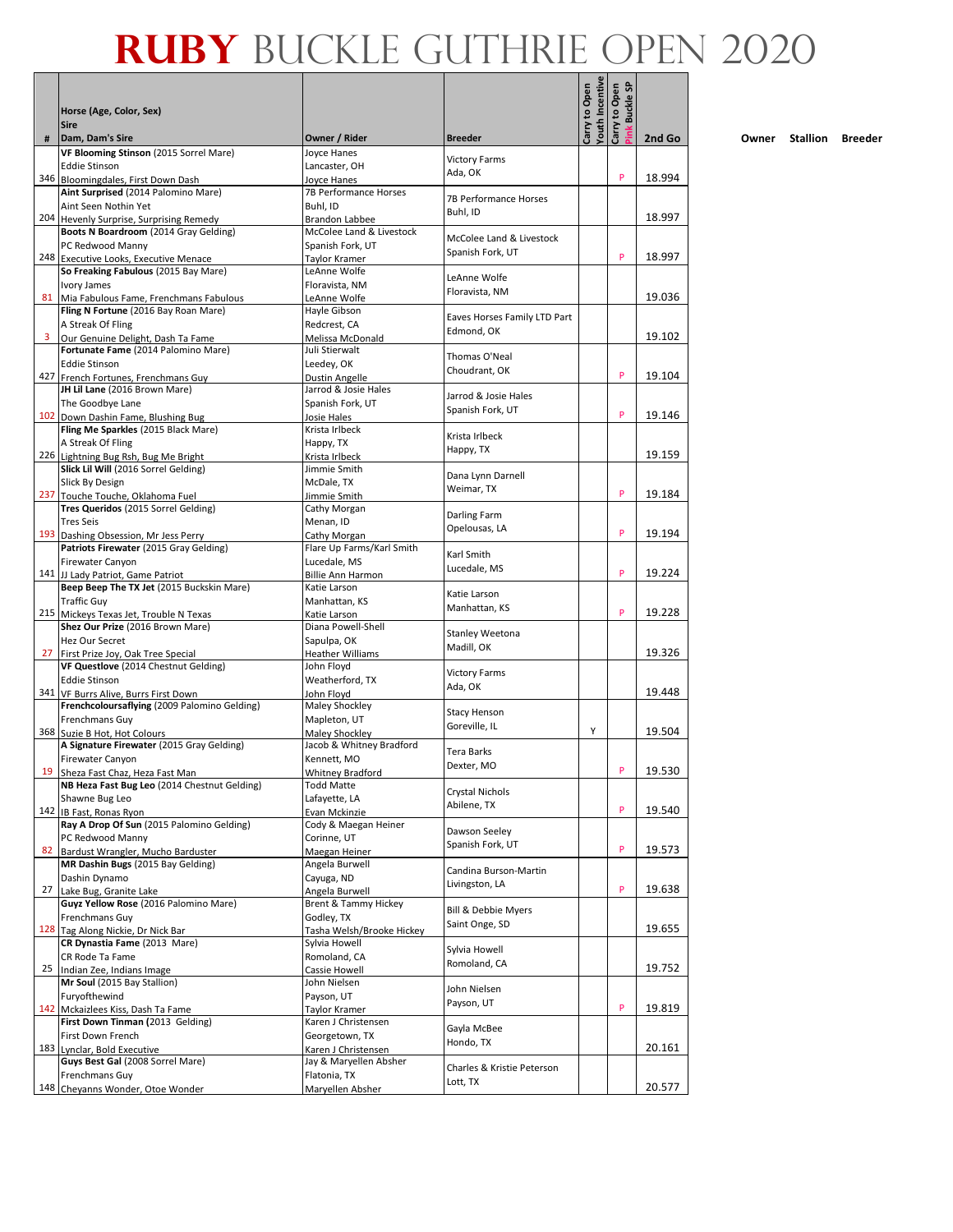┓

|                | Horse (Age, Color, Sex)                                                       |                                                  |                                      | Carry to Open<br>Youth Incentive | <u>ទ</u><br>Carry to Open<br><b>Buckle</b> |        |
|----------------|-------------------------------------------------------------------------------|--------------------------------------------------|--------------------------------------|----------------------------------|--------------------------------------------|--------|
| #              | <b>Sire</b><br>Dam, Dam's Sire                                                | Owner / Rider                                    | <b>Breeder</b>                       |                                  |                                            | 2nd Go |
|                | Designed To Lead (2016 Brown Gelding)                                         | Nancy Adkins                                     | <b>Tommy Wiliams</b>                 |                                  |                                            |        |
|                | Slick By Design<br>231 KT Saucey Leader, Confederate Leader                   | Marengo, OH<br>Will Lear                         | Big Springs, TX                      |                                  | P                                          | 20.582 |
|                | RP Smooth Criminal (2015 Buckskin Mare)                                       | <b>Baker Performance Horses</b>                  |                                      |                                  |                                            |        |
|                | <b>Eddie Stinson</b>                                                          | Raub, ND                                         | <b>Victory Farms</b><br>Ada, OK      |                                  | P                                          |        |
|                | 135 Mamaimcominhome, Corona Cartel<br>Slick As Pi (2015 Bay Gelding)          | Hallie Hanssen<br>Deanna Ruttledge               |                                      |                                  |                                            | 20.628 |
|                | Slick By Design                                                               | Aubrey, TX                                       | Deanna Rutledge<br>Aubrey, TX        |                                  |                                            |        |
|                | 212 EMW Cherri Pi, Woodbridge<br>JLR Showcase Design (2015 Bay Mare)          | <b>Brade Rutlidge</b><br>Jana L Riley            |                                      |                                  | P                                          | 20.673 |
|                | Slick By Design                                                               | Paige, TX                                        | Jana L Riley                         |                                  |                                            |        |
| 134            | Fabulous Parade, Frenchmans Fabulous                                          | Jana L Rilev                                     | Paige, TX                            |                                  | P                                          | 21.861 |
|                | Aint Seen Me Yet (2012 Chestnut Mare)<br>Aint Seen Nothin Yet                 | Maggie Poloncic<br>Gillette, WY                  | Chad & Shannon Wade                  |                                  |                                            |        |
| 271            | Jumping Sugar, RR Milk Bone Shorts                                            | Maggie Poloncic                                  | Vancleave, MI                        |                                  |                                            | 21.884 |
|                | Born Ivory James (2014 Buckskin Mare)<br>Born Ta Be Famous                    | JP7C Properties<br>Brownsville, TX               | <b>Victory Farms</b>                 |                                  |                                            |        |
| 189            | Chase This Ivory, Ivory James                                                 | Kav Blandford                                    | Ada, OK                              |                                  | P                                          | 22.020 |
|                | Jets Letters Ta Abby (2014 Sorrel Gelding)<br>Blazin Jetolena                 | <b>Busby Quarterhorse LLC</b><br>Millsap, TX     | <b>Busby Quarterhorse LLC</b>        |                                  |                                            |        |
| 93             | Real Famous Abby, Dash Ta Fame                                                | Ashley Schafer                                   | Millsap, TX                          |                                  | P                                          | 22.048 |
|                | A Smart Guy (2015 Palomino Gelding)                                           | Willie & Davi Watterson                          | George Erb                           |                                  |                                            |        |
| $\overline{2}$ | A Smooth Guy<br>Purdy Speedy Cat, Stoli                                       | Bluffdale, UT<br>Davi Watterson                  | Coffee Creek, MT                     |                                  | P                                          | 22.063 |
|                | Teena Turner (2012 Brown Mare)                                                | Steiner Ranch                                    | Kyle Edwards & Sue Smith             |                                  |                                            |        |
|                | Blazin Jetolena                                                               | Weatherford, TX                                  | Black Foot, ID                       |                                  | P                                          | 22.064 |
|                | 138 Daisy Duke Dash, Dash Ta Fame<br>Ima Diva Red Dasher (2015 Chestnut Mare) | Steely Steiner<br>Robert & Becky Kerr            |                                      |                                  |                                            |        |
|                | The Red Dasher                                                                | Carnegie, OK                                     | Robert & Becky Kerr<br>Carnegie, TX  |                                  |                                            |        |
| 63             | Assuredly French, Frenchmans Guy<br>Streakin and Shaken (2014 Gray Gelding)   | Kim Squires<br>Wendy Cline                       |                                      |                                  |                                            | 22.107 |
|                | <b>Streakin Boon Dox</b>                                                      | Hempstead, TX                                    | Joe & Carla Spitz                    |                                  |                                            |        |
|                | 218 Shaken Tornado, Royal Shake Em                                            | Wendy Cline                                      | Lamar, CO                            |                                  | P                                          | 22.170 |
|                | Streakin Queenie (2012 Bay Roan Mare)<br>A Streak Of Fling                    | Sean Ashley<br>Bowie, TX                         | Brian & Lisa Fulton                  |                                  |                                            |        |
| 270            | Queen Fa Tima, Dash Ta Fame                                                   | Ryann Pedone                                     | Valentine, NE                        |                                  |                                            | 22.192 |
|                | Aint God Good (2016 Bay Roan Mare)<br>A Streak Of Fling                       | Sharon K Bryant<br>Appomattox, VA                | Sharon K Bryant                      |                                  |                                            |        |
| 169            | Lady La Dash, Dash Ta Fame                                                    | Cody Bauserman                                   | Appomattox, VA                       |                                  |                                            | 22.238 |
|                | VC GoGo Fling (2016 Chestnut Mare)                                            | Pete Oen                                         | Cristi Copsey Gaffney                |                                  |                                            |        |
|                | A Streak Of Fling<br>195 Go Go Fame, Dash Ta Fame                             | Maysville, OK<br>Pete Oen                        | Anselmo, NE                          |                                  |                                            | 22.253 |
|                | TR Designer Wildchild (2015 Bay Mare)                                         | Kevin & Patricia Charleston                      | Tana Renick                          |                                  |                                            |        |
|                | Slick By Design                                                               | Reeds, MO                                        | Kingston, OK                         |                                  | P                                          | 22.254 |
|                | 226 XV Wild Child, Whos Salty Dog<br>SBW Copy Cat (2016 Sorrel Gelding)       | Emma Charleston<br>Stephanie Wheeler             |                                      |                                  |                                            |        |
|                | Blazin Jetolena                                                               | Hattiesburg, MS                                  | Stephanie Wheeler<br>Hattiesburg, MS |                                  |                                            |        |
|                | 161 SX Dr Peacharita, Dr Nick Bar<br>StreakinFlinginDisco (2009 Mare)         | Brian Wheeler<br>Rosemary Harrison               |                                      |                                  |                                            | 22.261 |
|                | A Streak Of Fling                                                             | Maysville, OK                                    |                                      |                                  |                                            |        |
|                | 426 Lot A Disco, Disco Jerry                                                  | <b>Tyler Rivette</b>                             |                                      |                                  |                                            | 22.308 |
|                | Bring It On Guys (2009 Chestnut Mare)<br>Frenchmans Guy                       | <b>Tom Clark</b><br>Ocala, FL                    | Bill & Debbie Myers                  |                                  |                                            |        |
| 75             | Full A Irish Whiskey, Paddy Irish Whiskey                                     | Sabra O'Quinn                                    | Saint Onge, SD                       |                                  |                                            | 22.360 |
|                | Seis Shots Of Crown (2014 Mare)<br><b>Tres Seis</b>                           | Ashley Thompson & Linda<br>Wilson<br>Clayton, MI | Valiore Kipheart                     |                                  |                                            |        |
| 333            | LK Crown Royal, Sunfrost                                                      | Ashley Thompson                                  |                                      |                                  | P                                          | 22.360 |
|                | MJ Night Train Lane (2015 Brown Gelding)                                      | Mark & Linda Jarvis                              | Mark & Linda Jarvis                  |                                  |                                            |        |
|                | The Goodbye Lane<br>154 Moment Of Pursuit, Dash Ta Fame                       | Spanish Fork, UT<br>Marcie Wilson                | Spanish Fork, UT                     |                                  | P                                          | 22.368 |
|                | Alotofstreakindisco (2011 Bay Roan Gelding)                                   | Sharon K Bryant                                  | Brian & Lisa Fulton                  |                                  |                                            |        |
|                | A Streak Of Fling<br>400 Lot A Disco, Disco Jerry                             | Appomattox, VA<br>Summer Huff                    | Valentine, NE                        |                                  |                                            | 22.394 |
|                | MJ Fly Bye Lane (2015 Brown Mare)                                             | Ryan & Timi Lickley                              | Mark & Linda Jarvis                  |                                  |                                            |        |
|                | The Goodbye Lane                                                              | Jerome, ID                                       | Spanish Fork, UT                     |                                  | P                                          |        |
| 420            | SKS Running Faucet, Diamond Faucet<br>Dash Ta Fire Canyon (2015 Gray Mare)    | Timi Lickley<br>Melinda Edwards                  |                                      |                                  |                                            | 22.402 |
|                | Firewater Canyon                                                              | Pleasanton, TX                                   | Charlie Kendall<br>Glendale, AZ      |                                  |                                            |        |
| 86             | Frenchmans Cinnemon, Frenchmans Guy<br>Jamies On The Geaux (2016 Brown Mare)  | Melinda Edwards Dunn<br>JM Performance Horses    |                                      |                                  | P                                          | 22.404 |
|                | Ivory James                                                                   | Alvorel, TX                                      | Chad Hart & Darrell Williams         |                                  |                                            |        |
| 29             | Pollys On The Go, Cajo                                                        | Jessica Morris                                   | Kaplan, LA                           |                                  |                                            | 22.410 |
|                | Dynamos Wonder RRR (2015 Palomino Mare)<br>Dashin Dynamo                      | Kayla Coker<br>Greenville, AL                    | Sammy Gilbreath                      |                                  |                                            |        |
| 13             | Drifting Wonder RRR, CMG Wonder Smoke                                         | Kayla Coker                                      | Florence, AL                         |                                  | P                                          | 22.423 |
|                | Little Man Keith (2008 Brown Gelding)<br><b>Tres Seis</b>                     | Marty & Jessica Leach                            | Ervin E Wyatt                        |                                  |                                            |        |
|                | 164 This Is Mi World, Corona Cartel                                           | Rockville, NE<br>Jessica Leach                   | Edmond, OK                           |                                  | P                                          | 22.433 |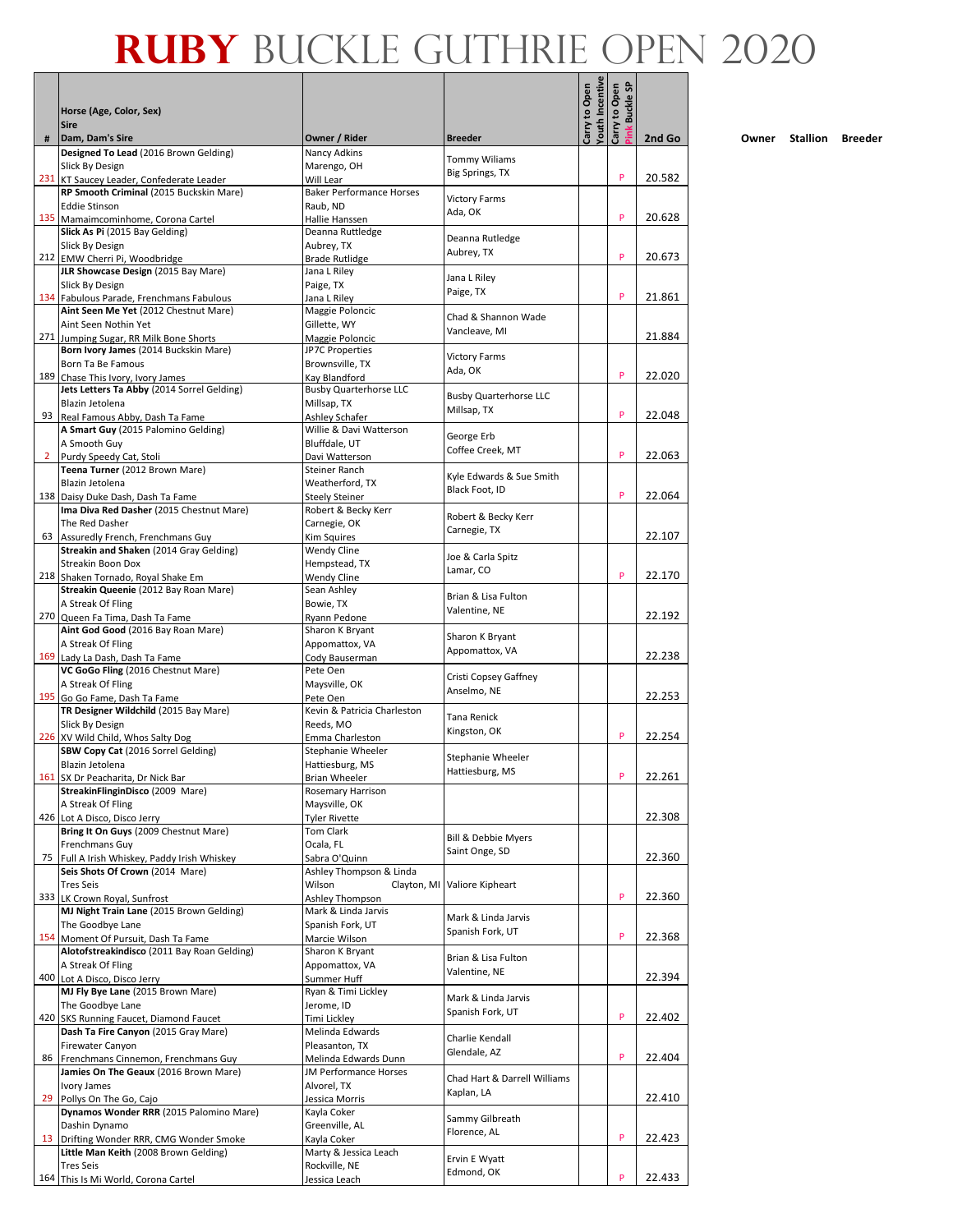$\overline{\phantom{a}}$ 

|    |                                                                                     |                                          |                                         | Carry to Open<br>Youth Incentive | Carry to Open<br><u>ទ</u> |        |
|----|-------------------------------------------------------------------------------------|------------------------------------------|-----------------------------------------|----------------------------------|---------------------------|--------|
|    | Horse (Age, Color, Sex)                                                             |                                          |                                         |                                  | <b>Buckle</b>             |        |
| #  | <b>Sire</b><br>Dam, Dam's Sire                                                      | Owner / Rider                            | <b>Breeder</b>                          |                                  |                           | 2nd Go |
|    | Sassy Tres (2013 Sorrel Mare)                                                       | Kathy Skimehorn                          | <b>Bollenbach Farms</b>                 |                                  |                           |        |
|    | <b>Tres Seis</b>                                                                    | Springfield, TN                          | Oklahoma City, OK                       |                                  | P                         | 22.436 |
|    | 379 Sassy Corona, Corona Cartel<br>Streakin Ms Wink (2014 Bay Mare)                 | Alona James<br>Revolution Equine         |                                         |                                  |                           |        |
|    | A Streak Of Fling                                                                   | Cohutta, GA                              | Brian & Lisa Fulton<br>Valentine, NE    |                                  |                           |        |
|    | 77 Give Me A Wink, Doc O Dynamite                                                   | Bayleigh Choate                          |                                         |                                  |                           | 22.441 |
|    | VF A Little Bit Red (2008 Sorrel Mare)<br>Designer Red                              | Rvann Pedone<br>Sunset, TX               | <b>Victory Farms</b>                    |                                  |                           |        |
|    | 325 Little Bit Princess, Super Sence Amillion                                       | Ryann Pedone                             | Ada, OK                                 |                                  | P                         | 22.446 |
|    | Bugs Wise Guy (2008 Sorrel Gelding)                                                 | <b>Kelly Neisius</b>                     | Ron & Merry Dickens                     |                                  |                           |        |
| 79 | Frenchmans Guy<br>Miss Fancy Bugs, Go For Bugs                                      | Okmulgee, OK<br>Cale Neisius             | Adel. IA                                | Y                                |                           | 22.485 |
|    | Traffic Run Away Train (2015 Buckskin Mare)                                         | Lorissa Jo Merritt                       | Jamie & Troy Ashford                    |                                  |                           |        |
|    | <b>Traffic Guy</b>                                                                  | Caldwell, TX                             | Lott, TX                                |                                  | P                         | 22.487 |
|    | 434 Dashing Performance, Royal Quick Dash<br>BR Golden Leader* (2013 Gray Stallion) | Katelyn Scott<br>Garland Baker           |                                         |                                  |                           |        |
|    | Confederates Leader                                                                 | Russellville, AR                         | Garland Baker                           |                                  |                           |        |
|    | 366 KN Docs Grey Gold, Groanies Grey Pony                                           | Dustin Angella                           | Russellville, AR                        |                                  |                           | 22.492 |
|    | VF Im That Kinda Girl (2015 Sorrel Mare)<br><b>Eddie Stinson</b>                    | <b>Victory Farms</b><br>Ada, OK          | <b>Victory Farms</b>                    |                                  |                           |        |
|    | 126 Curiocity Corners, Silver Lucky Buck                                            | Kelsey Lutjen Treharne                   | Ada, OK                                 |                                  | P                         | 22.508 |
|    | MJ Lola Lane (2015 Chestnut Mare)                                                   | Mark & Linda Jarvis                      | Mark & Linda Jarvis                     |                                  |                           |        |
|    | The Goodbye Lane<br>209 Pappys Fools Ta Fame, Easy Illusion                         | Spanish Fork, UT<br>Marcie Wilson        | Spanish Fork, UT                        |                                  | P                         | 22.515 |
|    | VR BugsNTheMoonlight (2015 Sorrel Gelding)                                          | Five L Farm                              |                                         |                                  |                           |        |
|    | Shawne Bug Leo                                                                      | Portage, PA                              | Ventana Ranch<br>Shawnee, OK            |                                  |                           |        |
|    | 249 Kailua Creek, Marthas Six Moons<br>Prime Time Ta Streak (2013 Bay Gelding)      | Jarrett Long                             |                                         |                                  | P                         | 22.518 |
|    | Prime Talent                                                                        | Maggie Poloncic<br>Bozeman, MT           | Copper Spring Ranch LLC                 |                                  |                           |        |
|    | 328 Expressly Six, Streakin Six                                                     | Maggie Poloncic                          | Bozeman, MT                             |                                  | P                         | 22.524 |
|    | Three Tymes A Lady (2011 Bay Mare)                                                  | Amy Schimke & Brett                      | RD Hubbard & Robert                     |                                  |                           |        |
| 80 | <b>Tres Seis</b><br>Shesnowlady, First Down Dash                                    | Borkowski<br>Wessington Springs, SD      | Mastersen<br>Tularosa, NM               |                                  | P                         | 22.596 |
|    | VF Stiched N Gold (2013 Palomino Mare)                                              | Cierra Triplett                          | <b>Victory Farms</b>                    |                                  |                           |        |
|    | <b>Eddie Stinson</b>                                                                | Canton, SD                               | Ada, OK                                 |                                  | P                         |        |
|    | 237 VF Take The Gold, Famous Gold Coin<br>Loose Red Roses (2014 Sorrel Mare)        | Cierra Triplett<br>Barbara Lynch         |                                         |                                  |                           | 22.598 |
|    | Blazin Jetolena                                                                     | Jackson, WA                              | Barbara Lynch                           |                                  |                           |        |
|    | 290 Loose Red Candy, On The Money Red                                               | Jennifer Wilson                          | Jackson, WA                             |                                  | P                         | 22.606 |
|    | Bar B Frenchmansfame (2015 Sorrel Stallion)<br>Frenchmans Guy                       | <b>Curtis Collier</b><br>Hempstead, TX   | Don & Beaverly Burdette                 |                                  |                           |        |
|    | 439 Miss Mitos Whiskey, Dash Ta Fame                                                | Jodee Miller                             | Lufkin, TX                              |                                  |                           | 22.639 |
|    | Foxie Stinson (2010 Sorrel Mare)                                                    | Tami Semas                               | Chad Hart                               |                                  |                           |        |
|    | <b>Eddie Stinson</b><br>31 Lady Bug Rhythm, Special Rhythm                          | Brock, TX<br><b>Brandon Cullins</b>      | Royston, GA                             |                                  | P                         | 22.649 |
|    | Hallelujah Epic (2014 Chestnut Gelding)                                             | Shelly Mull                              |                                         |                                  |                           |        |
|    | Epic Leader                                                                         | Amity, OR                                | Karma Loftin<br>Bluff Dale, TX          |                                  |                           |        |
|    | 295 Hallelujah Fame, Dash Ta Fame<br>A Moon Star Princess (2010 Bay Mare)           | Shelly Mull<br>NFP Performance Horses    |                                         |                                  |                           | 22.692 |
|    | Ivory James                                                                         | Spring, TX                               | Caron Gino                              |                                  |                           |        |
|    | 16 Princess Harmony, Big Smash                                                      | Tasha Welsh                              | Montmagny, Quebec                       |                                  |                           | 22.717 |
|    | Tres Ducks In A Row (2013 Sorrel Mare)                                              | Melinda Edwards                          | Shoppa Ranch                            |                                  |                           |        |
|    | <b>Tres Seis</b><br>149 VF Elmers Lil Sis, Burrs First Down                         | Pleasanton, TX<br>Melinda Edwards Dunn   | Decatur, TX                             |                                  | P                         | 22.726 |
|    | BCK Spyder Monkey (2014 Bay Mare)                                                   | Spencer & Kallie Wright                  | <b>Brent Wonnacott</b>                  |                                  |                           |        |
|    | The Goodbye Lane<br>230 Phoebes Myth, Phoebes Cartel                                | Milford, UT                              | Bluffdale, UT                           |                                  | P                         | 22.729 |
|    | StreakinCoronaQueen (2014 Bay Roan Mare)                                            | Kallie Wright<br>Anderson Cattle Company |                                         |                                  |                           |        |
|    | A Streak Of Fling                                                                   | Glendive, MT                             | Brian & Lisa Fulton<br>Valentine, NE    |                                  |                           |        |
|    | 107 Queen Fa Tima, Dash Ta Fame                                                     | <b>Haley Stevenson</b>                   |                                         |                                  |                           | 22.745 |
|    | Sheza Free Bug (2015 Bay Mare)<br>Shawne Bug Leo                                    | Jana Bean<br>Fort Hancock, TX            | Jana Bean                               |                                  |                           |        |
|    | 150 Pistol N A Petticoat, Lins First Bullet                                         | Jana Bean                                | Fort Hancock, TX                        |                                  | P                         | 22.759 |
|    | Miss Molly Oh My (2014 Bay Mare)                                                    | Montie Ledford                           | Johnny Barney                           |                                  |                           |        |
|    | <b>Tres Fortunes</b><br>253 Oh GoodGollyMsMolly, Streak And Dash                    | Talala, OK<br>Montie Ledford             | Ada, OK                                 |                                  |                           | 22.779 |
|    | Slick Cindy (2013 Sorrel Mare)                                                      | Angie & Brant Moore                      | Courtney Cantrell                       |                                  |                           |        |
|    | As Good As Nick Gets                                                                | Canyon, TX                               | Goliad, TX                              |                                  | P                         | 22.789 |
| 82 | Bet On Love, One Slick One<br>Fury Of The Sun (2012 Sorrel Gelding)                 | Angie Moore<br>Patty Jons                |                                         |                                  |                           |        |
|    | Furyofthewind                                                                       | Bonesteel, SD                            | John & Cindy Baltezore<br>Beresford, SD |                                  |                           |        |
|    | 188 Frenchmans Drifty Go, PC Frenchmans Mark                                        | Patty Jons                               |                                         |                                  | P                         | 22.814 |
|    | RocMySocksOff (2016 Bay Gelding)<br><b>BHR Frenchies Socks</b>                      | Revolution Equine<br>Cohutta, GA         | Jodi Jansen                             |                                  |                           |        |
|    | 120 Krimps Rocket, Krimps Elmer                                                     | Nicole Monroe                            | Loxahatchee, FL                         |                                  |                           | 22.825 |
|    | SX Smooth Drambouie (2011 Sorrel Gelding)                                           | Greg & Lori Shearer                      | Greg & Lori Shearer                     |                                  |                           |        |
|    | A Smooth Guy<br>91 SX Docs Cricketta, Doc Bruce                                     | Wall, SD<br>Lori Shearer                 | Wall, SD                                |                                  | P                         | 22.839 |
|    |                                                                                     |                                          |                                         |                                  |                           |        |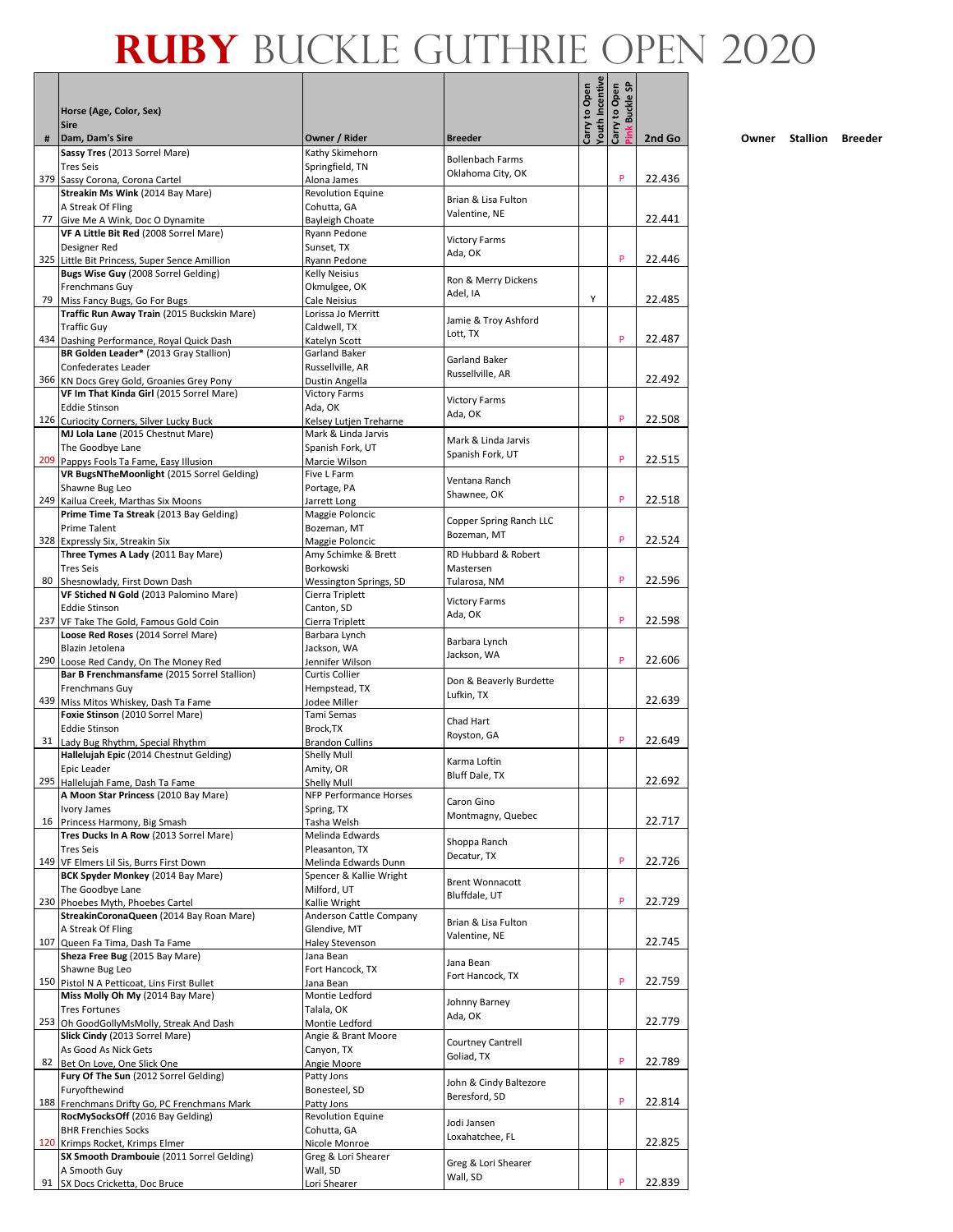|    |                                                                             |                                             |                                              | Carry to Open<br>Youth Incentive | <b>G</b><br>Carry to Open |        |
|----|-----------------------------------------------------------------------------|---------------------------------------------|----------------------------------------------|----------------------------------|---------------------------|--------|
|    | Horse (Age, Color, Sex)<br><b>Sire</b>                                      |                                             |                                              |                                  | <b>Buckle</b>             |        |
| #  | Dam, Dam's Sire                                                             | Owner / Rider                               | <b>Breeder</b>                               |                                  |                           | 2nd Go |
|    | Ivory Candy (2013 Bay Gelding)                                              | <b>Stanley Forbes</b>                       | <b>Stanley Forbes</b>                        |                                  |                           |        |
|    | Ivory James<br>128 Jesses Candy, Mr Jess Perry                              | O'Donnell, TX<br>Nisa Berry                 | O'Donnell, TX                                |                                  |                           | 22.839 |
|    | Secret Ta Goodbye (2014 Chestnut Gelding)                                   | Kalena Webb                                 | Megan Lewis                                  |                                  |                           |        |
|    | The Goodbye Lane<br>214 So Fine A Secret, Raise A Secret                    | Wendell, ID<br>Kalena Webb                  | Filer, ID                                    |                                  | P                         | 22.840 |
|    | Smokehaus (2016 Chestnut Gelding)                                           | Kelli Thouvenell                            | Kelli Thouvenell                             |                                  |                           |        |
|    | The Red Dasher                                                              | Hooper, UT                                  | Hooper, UT                                   |                                  |                           |        |
|    | 46 RF Firefly, Smoke N Sparks<br>Cartel Caliente (2003 Bay Gelding)         | Kelli Thouvenell<br>KC & Gayle Jones        |                                              |                                  |                           | 22.849 |
|    | Corona Cartel                                                               | Decatur, TX                                 | Walter Flecther<br>Lakin, KS                 |                                  |                           |        |
|    | 23 Sweet As Cash, Dash For Cash                                             | Gayle Jones                                 |                                              |                                  | P                         | 22.851 |
|    | Ima Epic Hustler (2016 Sorrel Gelding)<br>Epic Leader                       | Scamper Cole<br>Granbury, TX                | Schiller Ranch LLC                           |                                  |                           |        |
| 88 | Mitzi Bar None, Bar Sans Leo                                                | Scamper Cole                                | Granbury, TX                                 |                                  |                           | 22.870 |
|    | Lkstreakinfrenchdown (2008 Sorrel Mare)<br>Frenchmans Guy                   | Sherri Cass<br>Pierre, SD                   | Aimee Olson                                  |                                  |                           |        |
|    | 347 Dashing Minstral, First Down Dash                                       | Taylyn Cass                                 | Bluff Dale, TX                               | Y                                |                           | 22.894 |
|    | Lets Get Rollin (2014 Sorrel Gelding)                                       | Alyssa Bigon                                | <b>Busby Quarter Horses</b>                  |                                  |                           |        |
|    | Blazin Jetolena<br>374 Rollin Nickie, As Good As Nick Gets                  | Woodward, OK<br>Alyssa Bigon                | Milsap, TX                                   |                                  | P                         | 22.900 |
|    | Cains Mary Etta (2016 Bay Mare)                                             | James David & Rene Cain                     |                                              |                                  |                           |        |
|    | JB Proud N Famous                                                           | Dry Creek, LA                               | Renee & James David Cain<br>Dry Creek, LA    |                                  |                           |        |
| 54 | NF Guys Tarita, Frenchmans Guy<br>Here We Go Guys (2012 Sorrel Gelding)     | Dustin Angelle<br>Danielle Wallace          |                                              |                                  |                           | 22.913 |
|    | <b>BHR Frenchies Socks</b>                                                  | Winter Park, FL                             | Crystal Shumate                              |                                  |                           |        |
|    | 203 Jets Cash Up Front, Easy On The Mark                                    | <b>Rylee Elliot</b>                         | Micanopy, FL                                 |                                  | P                         | 22.917 |
|    | Smooth Dash Ta Fame (2015 Bay Mare)<br>A Smooth Guy                         | Megan Sprague<br>Marsing, ID                | <b>Bill &amp; Debbie Myers</b>               |                                  |                           |        |
|    | 185 Miss Dash Of Fame, Dash Ta Fame                                         | Megan Sprague                               | St Onge, SD                                  |                                  | P                         | 22.923 |
|    | Epic Nick (2014 Gray Gelding)                                               | Natalie Bland                               | Jodi Rush Cuccurullo                         |                                  |                           |        |
|    | Epic Leader<br>241 Nick N Cash, Dr Nick Bar                                 | Boyd, TX                                    | Pilot Point, TX                              |                                  |                           | 22.926 |
|    | Tres Leche (2016 Brown Mare)                                                | Natalie Bland<br>Marcie Laughrey            |                                              |                                  |                           |        |
|    | <b>Tres Seis</b>                                                            | Athens, TX                                  | Michael S Partin<br>Montalba, TX             |                                  |                           |        |
|    | 92 Easy on Liberty, Shazoom<br>Sinaloa Stinson (2016 Bay Gelding)           | Maggie Carter<br>Tricia Aldridge            |                                              |                                  | P                         | 22.933 |
|    | <b>Eddie Stinson</b>                                                        | Sanger, TX                                  | <b>Victory Farms</b>                         |                                  |                           |        |
|    | 141 Mamaimcominhome, Corona Cartel                                          | Tricia Aldridge                             | Ada, OK                                      |                                  | P                         | 22.969 |
|    | AsGoodAsDiamondsGet (2009 Sorrel Gelding)<br>As Good As Nick Gets           | LeAnne Wolfe<br>Flora Vista, NM             | Larry & Cookie Pickens                       |                                  |                           |        |
|    | 289 Dashingly Diamonds, The Adamas                                          | LeAnne Wolfe                                | Cortez, CO                                   |                                  |                           | 22.979 |
|    | Epic Coco (2015 Gray Gelding)                                               | Dawn Higgins                                | Schiller Ranch LLC                           |                                  |                           |        |
|    | Epic Leader<br>342 CFour Black Easter, Darkelly                             | Loving, NM<br>Tauna Alcorn                  | College Station, TX                          |                                  |                           | 23.010 |
|    | Dont B Jealous Im First (2016 Sorrel Mare)                                  | <b>Lindsey Pedrick</b>                      | <b>Stacy Gross</b>                           |                                  |                           |        |
|    | First Down French                                                           | Springhill, TN                              | Hot Springs, AR                              |                                  |                           | 23.012 |
|    | 20 Their Just Jealous, Rene Dan Jet<br>VF Famous Cowgirl (2013 Sorrel Mare) | Chase Bradley<br>Dorminy Plantation         |                                              |                                  |                           |        |
|    | Born Ta Be Famous                                                           | Fitzgerald, GA                              | <b>Victory Farms</b><br>Ada, OK              |                                  |                           |        |
|    | 403 III Come A Runnin, Royal Shake Em                                       | Roger Odom                                  | Lance Robinson & Max                         |                                  |                           | 23.016 |
|    | Streakin Eye Paint (2005 Red Roan Mare)<br>A Streak Of Fling                | Sherri Cass<br>Pierre, SD                   | Anderson                                     |                                  |                           |        |
| 71 | Miss Eye Paint, Mr Eye Opener                                               | Sherri Cass                                 | Spanish Fork, UT                             |                                  |                           | 23.033 |
|    | Shut The Train Door (2014 Chestnut Mare)<br>Freighttrain B                  | Karen Manning<br>Marietta, OK               | Karen Manning                                |                                  |                           |        |
|    | 220 Shut The Front Door, Dash Ta Fame                                       | Karen Manning                               | Marietta, OK                                 |                                  |                           | 23.039 |
|    | Sohpia Kay (2015 Brown Mare)                                                | G & N Wood properties                       | G & N Wood Properties                        |                                  |                           |        |
|    | The Goodbye Lane<br>199 GW Plain Jane Fame, Dash Ta Fame                    | West Jordan, UT<br>Terri Wood Gates         | West Jordan, UT                              |                                  | P                         | 23.046 |
|    | Code Name Eagle (2013 Sorrel Gelding)                                       | Devyn Madonna                               | Lana G Merrick-Bailey                        |                                  |                           |        |
|    | One Famous Eagle                                                            | Santa Margarita, CA                         | Norman, OK                                   |                                  |                           |        |
|    | 53 Dash Ta Spend, Dash Ta Fame<br>Prissy French Girl (2010 Brown Mare)      | Devyn Madonna<br>Tasha Welsh                |                                              |                                  |                           | 23.059 |
|    | Frenchmans Guy                                                              | Dublin, TX                                  | Raymond & Gina Flowers                       |                                  |                           |        |
|    | 240 DN Shakem Up, Royal Shake Em                                            | Maddie Wolff                                | Hamaburg, AR                                 |                                  |                           | 23.089 |
|    | Slickgun (2015 Gray Mare)<br>Slick By Design                                | Paige Brauer<br>Belleville, IL              | <b>Birgit Self</b>                           |                                  |                           |        |
|    | 353 TR Miss Graygun, Playgun                                                | Paige Brauer                                | Pilot Point, TX                              |                                  | P                         | 23.104 |
|    | Shez Royally Smooth (2015 Gray Mare)                                        | Scott & Lisa Gray                           | Bill & Debbie Myers                          |                                  |                           |        |
|    | A Smooth Guy<br>375 Dear Shakey, Royal Shake Em                             | Stillwater, OK<br>Callie Gray-Creager       | Saint Onge, SD                               |                                  | P                         | 23.113 |
|    | JL Siri (2015 Bay Mare)                                                     | Jill Lane                                   | Jill Lane Quarter Horses                     |                                  |                           |        |
|    | French Streaktovegas                                                        | Fort Benton, MT                             | Fort Benton, MT                              |                                  |                           |        |
|    | 144 Solara, Band Of Azure<br>Blazin Good Times (2015 Sorrel Mare)           | Taylor Hildreth<br>Kyle Edwards & Sue Smith |                                              |                                  |                           | 23.122 |
|    | Blazin Jetolena                                                             | Blackfoot, ID                               | <b>Busby Quarterhorse LLC</b><br>Millsap, TX |                                  |                           |        |
| 86 | Mistys Dash Of Fame, Dash Ta Fame                                           | Sue Smith                                   |                                              |                                  | P                         | 23.123 |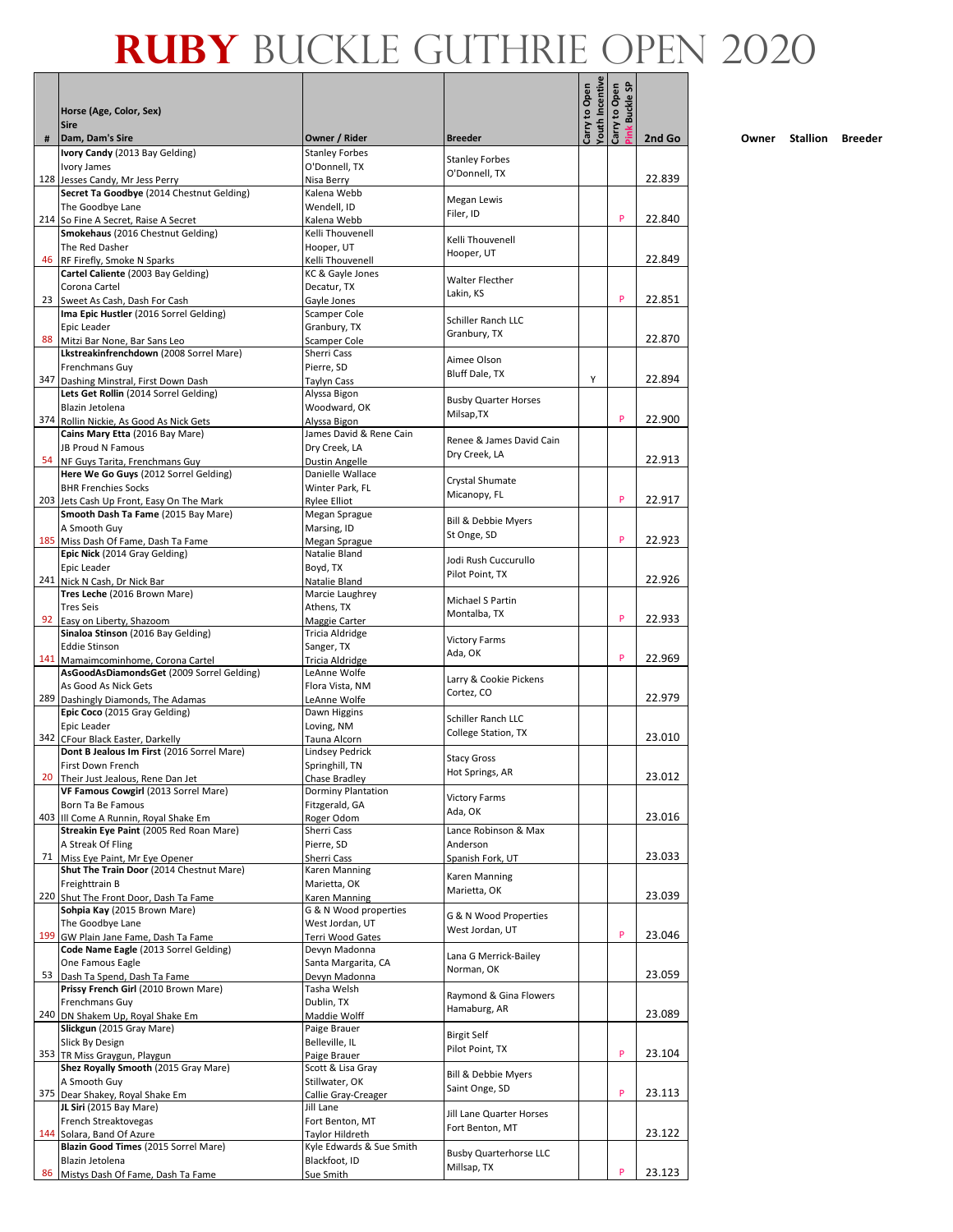### **Ruby** Buckle Guthrie OPEN 2020

 $\top$ 

| #  | Horse (Age, Color, Sex)<br><b>Sire</b><br>Dam, Dam's Sire                               | Owner / Rider                              | <b>Breeder</b>                               | Carry to Open<br>Youth Incentive | <b>Buckle SP</b><br>Carry to Open | 2nd Go |
|----|-----------------------------------------------------------------------------------------|--------------------------------------------|----------------------------------------------|----------------------------------|-----------------------------------|--------|
|    | Marthas Pirate (2016 Sorrel Mare)                                                       | Amanda Simonson                            |                                              |                                  |                                   |        |
|    | This Fame Is On Fire                                                                    | Ault, CO                                   | Bill & Cheryl Kennedy<br>Bennett, CO         |                                  |                                   |        |
|    | 103 Marthas O Toole, Marthas Six Moons                                                  | Amanda Simonson                            |                                              |                                  |                                   | 23.186 |
|    | Whistlewhileyoustreak (2013 Bay Roan Gelding)<br>A Streak Of Fling                      | Lynsay North<br>Eldridge, MO               | Ashley Kromrey                               |                                  |                                   |        |
|    | 288 Char Winken Dash, Charles McCue                                                     | Lynsay North                               | Bottineau, ND                                |                                  |                                   | 23.207 |
|    | Bugs A Boo (2015 Sorrel Mare)                                                           | LeAnn Nalls                                | Arbie & Betty Miller                         |                                  |                                   |        |
|    | Shawne Bug Leo                                                                          | Victoria, TX                               | Hico, TX                                     |                                  | P                                 |        |
|    | 305 Country Line Liz, Mister Te Jay<br>Famous Ms Kitty (2012 Sorrel Mare)               | LeAnn Nalls<br>Angie Jones                 |                                              |                                  |                                   | 23.225 |
|    | JB Proud N Famous                                                                       | Joseph, UT                                 | Angie Jones                                  |                                  |                                   |        |
|    | 47 JW Kentucky Wildcat, Lil Wildcat                                                     | Angie Jones                                | Joseph, UT                                   |                                  |                                   | 23.290 |
|    | M R Vegas Fame (2016 Bay Mare)                                                          | M R Performance Horses                     | Jayme Robison                                |                                  |                                   |        |
|    | French Streaktovegas<br>233 JL Sweet Fame, Dash Ta Fame                                 | Bellville, TX<br>Jodee Miller              | Bellville, TX                                |                                  |                                   | 23.307 |
|    | Flip Flop A Floppin (2014 Bay Roan Gelding)                                             | <b>Trent Roorda</b>                        |                                              |                                  |                                   |        |
|    | <b>Best Advice</b>                                                                      | Rensselaer, IN                             | Sammy Crooks<br>Arlington, KY                |                                  |                                   |        |
|    | 13 Foxy Blu Hancock, Hancocks Blue Try                                                  | <b>Trent Roorda</b>                        |                                              |                                  |                                   | 23.319 |
|    | BS Honor Thy Fame (2010 Sorrel Mare)<br><b>Born Ta Be Famous</b>                        | Donna Workman<br>Katy, TX                  | Kris Suard                                   |                                  |                                   |        |
|    | 143 Renes Lady Bars, Rene Dan Jet                                                       | Brielle Workman                            | Lockport, LA                                 |                                  | P                                 | 23.321 |
|    | Aint Seen E High Yet (2014 Buckskin Gelding)                                            | Kevin Hullinger                            | Lindsay Devoll/Cathy Burnett                 |                                  |                                   |        |
|    | Aint Seen Nothin Yet                                                                    | Spanish Fork, UT                           | Rockwell, TX                                 |                                  |                                   |        |
|    | 108 High Velvet, On A High                                                              | Macy Hullinger                             |                                              |                                  |                                   | 23.322 |
|    | Amagicstreakoffling (2014 Sorrel Mare)<br>A Streak Of Fling                             | Shawn & Rickki Moyer<br>Woodward, OK       | Shawn & Rickki Moyer                         |                                  |                                   |        |
|    | 315 Bullys Magic, Bully Bullion                                                         | Ceri Ward                                  | Woodward, OK                                 |                                  |                                   | 23.334 |
|    | Nock Your Socks Off (2015 Bay Gelding)                                                  | Jennifer Bratton                           | Jennifer Bratton                             |                                  |                                   |        |
|    | <b>BHR Frenchies Socks</b>                                                              | Phenix City, AL                            | Phenix City, AL                              |                                  |                                   |        |
| 63 | Hanks Georgia Belle, Good Timin Hank<br>Double Shota Seis 37 (2013 Bay Mare)            | Jennifer Bratton<br>Erica Rayer            |                                              |                                  |                                   | 23.348 |
|    | <b>Tres Seis</b>                                                                        | Spring, TX                                 | Shannon Renee Akerstrom                      |                                  |                                   |        |
|    | 72 Packin Golden Coins, Packin Sixes                                                    | Tasha Welsh                                | Potter Valley, CA                            |                                  | P                                 | 23.353 |
|    | Guys Fine Wine (2013 Palomino Stallion)                                                 | James Lynch                                | Bill & Debbie Myers                          |                                  |                                   |        |
|    | Frenchmans Guy                                                                          | Cave Creek, AZ                             | Saint Onge, SD                               |                                  |                                   | 23.358 |
|    | 425 Hot Brandi N Wine, Hot Colours<br>Dats Great Ettabo (2011 Bay Gelding)              | Tessa Lynch<br>Wendy L Wilson              |                                              |                                  |                                   |        |
|    | Dats A Frenchman                                                                        | Chino Valley, AZ                           | Wendy L Wilson                               |                                  |                                   |        |
| 89 | Shield Of Victory, Great Victory                                                        | Wendy Wilson                               | Chino Valley, AZ                             |                                  |                                   | 23.368 |
|    | Dashin Ta Penny (2015 Bay Roan Mare)                                                    | Hank & Stephanie Williams                  | Kelley Gorrell                               |                                  |                                   |        |
|    | A Dash Ta Streak<br>Short Penny, Dash Ta Fame                                           | Norwood, CO<br>Harlie Williams             | Beach, ND                                    |                                  |                                   | 23.394 |
|    | Paid to Hot Rod (2013 Bay Gelding)                                                      | Willie & Davi Watterson                    |                                              |                                  |                                   |        |
|    | Irish Pav                                                                               | Bluffdale, UT                              | John & Elisabeth Hollmann<br>Hot Springs, SD |                                  |                                   |        |
|    | 432 Frenchmans La Jolla, Streakin La Jolla                                              | Kajun Watterson<br>Natalie Rice            |                                              | Y                                | P                                 | 23.402 |
|    | LLP Blazin Shay (2015 Chestnut Mare)<br>Blazin Jetolena                                 | Crowley, TX                                | Laurie Phillips                              |                                  |                                   |        |
|    | 104 Hutts Darah Shay, Hutt Six                                                          | Hallie Hanssen                             | Seminole, OK                                 |                                  | P                                 | 23.422 |
|    | LS Mr Goodbye Banjo (2015 Buckskin Gelding)                                             | Jackie Young                               | Jacklin Glade                                |                                  |                                   |        |
|    | The Goodbye Lane                                                                        | Bluffdale, UT                              | Spanish Fork, UT                             |                                  |                                   |        |
|    | 184 Bankers Special Skip, Jay Kay Skipa Rory<br>PH TwoTimin Streaker (2015 Sorrel Mare) | Jackie Young<br>Melissa Mouton             |                                              |                                  | P                                 | 23.511 |
|    | <b>Eddie Stinson</b>                                                                    | Scott, LA                                  | Paula Russell                                |                                  |                                   |        |
|    | 348   Disappear, Streakin Six                                                           | Stevi Hillman                              | Howe, OK                                     |                                  |                                   | 23.512 |
|    | Another French Boy (2015 Palomino Gelding)                                              | Brent & Tammy Hickey                       | Jason & Melissa Mez                          |                                  |                                   |        |
|    | Frenchmans Guy<br>422 Rojo Irish Barbie, Rojo Irish Bay                                 | Godley, TX<br><b>Tammy Hickey</b>          | Piedmont, SD                                 |                                  |                                   | 23.589 |
|    | Fancy Corona (2009 Bay Mare)                                                            | Jamie Johnston                             |                                              |                                  |                                   |        |
|    | Prime Talent                                                                            | Coyle, OK                                  | Nogota Ranch                                 |                                  |                                   |        |
|    | 56 Time To Gogo, Tempo Jet                                                              | Jamie Johnston                             | De Leon Spgs, FL                             |                                  | P                                 | 23.604 |
|    | BR Snowwhite (2012 Red Roan Mare)                                                       | Garland Baker                              | Garland Baker                                |                                  |                                   |        |
|    | A Streak Of Fling<br>423 KN Docs Grey Gold, Groanies Grey Pony                          | Russellville, AR<br><b>Whitney Davison</b> | Russellville, AR                             |                                  |                                   | 23.605 |
|    | Famous Gem (2012 Sorrel Gelding)                                                        | Starla Fitzgerald                          |                                              |                                  |                                   |        |
|    | JB Proud N Famous                                                                       | Odessa, TX                                 | M Jones<br>Joseph, UT                        |                                  |                                   |        |
|    | 300 Ruby Faysema, Bold Episode                                                          | Starla Fitzgerald                          |                                              |                                  |                                   | 23.638 |
|    | First Rappin Judge (2012 Palomino Gelding)<br>First Down French                         | Mindy Holloway<br>Springer, OK             | Rachelle Smith-Mose                          |                                  |                                   |        |
|    | 296 Cash Bet on Blankus, Judge Cash                                                     | Mindy Holloway                             | Bend, OR                                     |                                  |                                   | 23.651 |
|    | Aces Bug Leo (2009 Sorrel Mare)                                                         | Stefani Barnett                            | Jerry D Smith                                |                                  |                                   |        |
|    | Shawne Bug Leo                                                                          | Muskogee, OK                               | Fayetteville, AR                             |                                  |                                   |        |
|    | 12 Aces Pretty Assault, Aces Sonny King<br>Painted Prize (2014 Brown Mare)              | Stefani Barnett<br>Jeff & Eva Hepper       |                                              |                                  | P                                 | 23.718 |
|    | PYC Paint Your Wagon                                                                    | Keene, ND                                  | Jim Streelman & Bill Dale                    |                                  |                                   |        |
|    | 261 First Prize Kate, Fly Jess Fly                                                      | Rudie Hepper                               | Clinton, MO                                  |                                  | P                                 | 23.733 |
|    | RSR Guys Eye Gals (2015 Bay Mare)                                                       | T K Swan Jr                                | T K Swan Jr                                  |                                  |                                   |        |
| 90 | Guys Eye Paint                                                                          | Kaysville, UT                              | Kaysville, UT                                |                                  | P                                 | 23.750 |
|    | Oh Justa Chip, Oh Justa Fly                                                             | Taylor Kramer                              |                                              |                                  |                                   |        |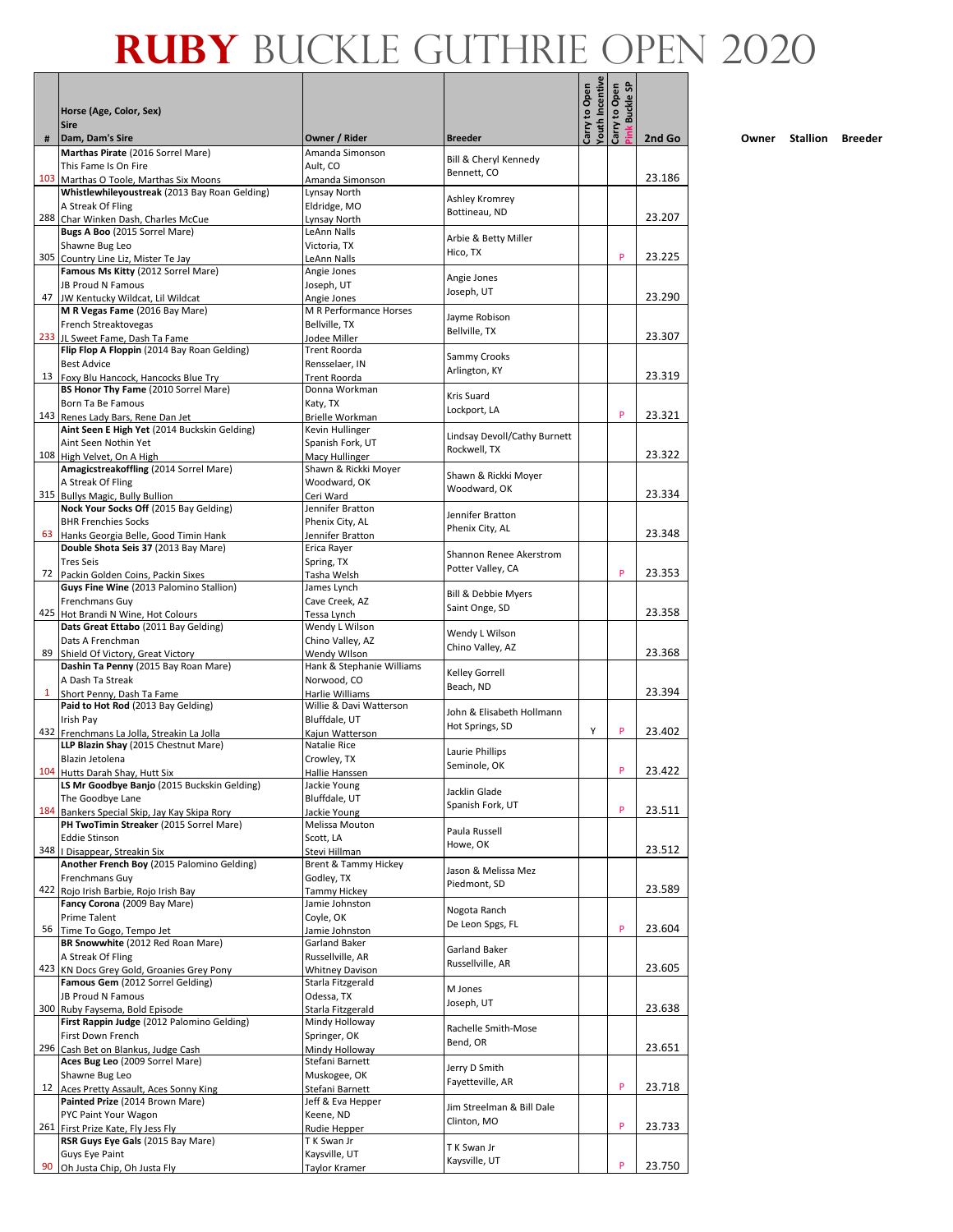|     | Horse (Age, Color, Sex)                                                              |                                           |                                       | Youth Incentive<br>Carry to Open | <b>G</b><br>Carry to Open<br><b>Buckle</b> |        |
|-----|--------------------------------------------------------------------------------------|-------------------------------------------|---------------------------------------|----------------------------------|--------------------------------------------|--------|
|     | <b>Sire</b>                                                                          |                                           |                                       |                                  |                                            |        |
| #   | Dam, Dam's Sire<br>One Slick Draw (2016 Sorrel Mare)                                 | Owner / Rider<br><b>Richard Lucas</b>     | <b>Breeder</b>                        |                                  |                                            | 2nd Go |
|     | Slick By Design                                                                      | Jordan, MN                                | <b>Richard Lucas</b><br>Jordan, MN    |                                  |                                            |        |
|     | 373 Six Draw MaGraw, Draws A Crowd<br>Paid By The Second (2014 Sorrel Gelding)       | Lydia Lucas<br>Laina Jo Larue             |                                       | Υ                                | P                                          | 23.799 |
|     | Furyofthewind                                                                        | Aubrey, TX                                | Kirk Good Fellow<br>Nacogdoches, TX   |                                  |                                            |        |
|     | 124 Dreams For Lyndsie, Takin On The Cash<br>Big Texx (2016 Bay Gelding)             | LJ Larue<br>Scott Duke                    |                                       |                                  |                                            | 23.862 |
|     | <b>Tres Seis</b>                                                                     | Voncleave, MS                             | Diane Beckmann                        |                                  |                                            |        |
|     | 110 Diamond For Las, Chicks Beduiro                                                  | Ty Marks                                  | Gainesville, TX                       |                                  | P                                          | 23.998 |
|     | JMS French Royalty (2014 Bay Mare)<br>Frenchmans Guy                                 | <b>Kelly Neisius</b><br>Okmulgee, OK      | Amy Schimke & Jean Shultz             |                                  |                                            |        |
|     | 144 Copy Em Royal, Royal Shake Em                                                    | Cale Neisius                              | Wessington Springs, SD                | Υ                                |                                            | 24.021 |
|     | KN PonyTa Fame (2016 Buckskin Mare)                                                  | Kimi Nichols                              | Kimi Ann Nichols                      |                                  |                                            |        |
| 51  | <b>KN Famous Czar</b><br>Vanishing Frenchgirl, Frenchmans Guy                        | Brownwood, TX<br>Jolene Montgomery        | Brownwood, TX                         |                                  |                                            | 24.022 |
|     | Traffics Big Wonder (2015 Buckskin Mare)                                             | Kelsey Bracamontez                        | Troy & Jamie Ashford                  |                                  |                                            |        |
|     | <b>Traffic Guy</b>                                                                   | Hutto, TX                                 | Lott, TX                              |                                  | P                                          | 24.044 |
|     | 48   Am Tizzie, Big As I Am<br>Uh Huh Im Streakin (2015 Brown Gelding)               | Kelsey Bracamontez<br>Courtney Fuchs      |                                       |                                  |                                            |        |
|     | French Streaktovegas                                                                 | Stephenville, TX                          | Kathy Donegan<br>Bluff Dale, TX       |                                  |                                            |        |
|     | 122 Uh Huh Bug, Shawne Bug                                                           | Courtney Fuchs                            |                                       |                                  |                                            | 24.098 |
|     | VF Eddies Alive (2016 Chestnut Gelding)<br>Eddie Stinson                             | <b>Victory Farms</b><br>Ada, OK           | <b>Victory Farms</b>                  |                                  |                                            |        |
| 99  | VF Burns Alive, Burns First Down                                                     | Kelsey Lutjen-Treharne                    | Ada, OK                               |                                  | P                                          | 24.123 |
|     | Slick French Mimosa (2016 Black Mare)                                                | Wendie Scheidle                           | Shannon Renee Akerstorm               |                                  |                                            |        |
|     | Slick By Design<br>224 Native French Girl, Frenchmans Guy                            | French Village, MO<br>Wendie Scheidle     | Potter Valley, CA                     |                                  | P                                          | 24.136 |
|     | An Epic Fame (2015 Bay Gelding)                                                      | Lacey Scott                               |                                       |                                  |                                            |        |
|     | Epic Leader                                                                          | Prospect, TN                              | Nickelbar Ranch<br>San Angelo, TX     |                                  |                                            |        |
|     | 273 KR Tinker Bell, Dash Ta Fame<br>Shez Fast N Famous (2015 Black Mare)             | <b>Billie Ann Harmon</b><br>Michael Busby | Tom Bradbury & John                   |                                  |                                            | 24.165 |
|     | One Famous Eagle                                                                     | Okmulgee, OK                              | Hammes                                |                                  |                                            |        |
|     | 136 Sheza Fast Dasher, Heza Fast Dash                                                | Morgan Busby                              | Byers, CO                             |                                  | P                                          | 24.249 |
|     | Mr Elegant Shawne (2014 Sorrel Mare)<br>Shawne Bug Leo                               | <b>Emily Becker</b><br>New Braunfels, TX  | Arbie & Betty Miller                  |                                  |                                            |        |
|     | 59 Elegant Seis, Tres Seis                                                           | Emily Becker                              | Hico, TX                              |                                  | P                                          | 24.287 |
|     | IRA New Moon (2016 Sorrel Mare)                                                      | Bunt Kitchens & Tara Carr                 | Schiller Ranch LLC                    |                                  |                                            |        |
|     | Firewater Canyon<br>236   R A Grand Victory, CEO                                     | Muleshoe, TX<br>Tara Carr                 | College Station, TX                   |                                  | P                                          | 24.483 |
|     | Guyz Sis (2014 Sorrel Mare)                                                          | Dry Mountain Ranch LLC                    |                                       |                                  |                                            |        |
|     | Frenchmans Guy                                                                       | Riley, OR                                 | <b>Bill Myers</b><br>St Onge, SD      |                                  |                                            |        |
| 197 | Micks Sis, Freckles Playboy<br>Jody Fabulous Steak (2015 Bay Roan Mare)              | Skye Miller<br>Carrie O's LLC             |                                       |                                  |                                            | 24.544 |
|     | A Streak Of Fling                                                                    | Middlebury, IN                            | Carrie O's LLC                        |                                  |                                            |        |
|     | 443 Fabulous Dreams, Jody O Toole                                                    | Trent Roorda                              | Middlebury, IN                        |                                  |                                            | 25.404 |
|     | Jess The Way You Are (2016 Chestnut Gelding)<br>French Streakin Jess                 | Jordan Manley Diaz<br>Danielsville, GA    | Lee & Hallie Hanssen                  |                                  |                                            |        |
|     | 162 Sadie Hawkins Vision, Dash Ta Fame                                               | Craig Brooks                              | Hermosa, SD                           |                                  |                                            | 25.964 |
|     | CashingintheDeal (2015 Bay Mare)                                                     | Craig Pratt                               | Diamond W Performance                 |                                  |                                            |        |
| 43  | Hez A Rare Deal<br>Bankon Good Thoughts, First Thoughts                              | Houston, MS<br>Michael Hobson             | Horses<br>Sioux Center, IA            |                                  |                                            | 26.095 |
|     | Frenchstreak To Win (2016 Bay Gelding)                                               | Sheila Hill                               | Sheila Hill                           |                                  |                                            |        |
|     | French Streaktovegas                                                                 | St Anthony, ID                            | St Anthony, ID                        |                                  |                                            |        |
| 73  | CP Murrtal, Dash Ta Fame<br>Merrilyn Blu Diamond (2014 Brown Mare)                   | Vauna Walker<br>7B Performance Horses     |                                       |                                  |                                            | 26.319 |
|     | Sparkys Blue Road                                                                    | Buhl, ID                                  | 7B Performance Horses<br>Buhl, ID     |                                  |                                            |        |
|     | 61 Merrilyn, Merridoc                                                                | David Wiseman                             |                                       |                                  |                                            | 26.756 |
|     | Famous Baby Stella (2015 Chestnut Mare)<br>The Goodbye Lane                          | Desirae Wheeler<br>Idaho Falls, ID        | Sheila Hill                           |                                  |                                            |        |
|     | 62 CP Private Dancer, Dash Ta Fame                                                   | Desirae Wheeler                           | Saint Anthony, ID                     |                                  |                                            | 26.756 |
|     | Mary JaneSlick (2016 Black Mare)                                                     | Danielle Bowser                           | Danielle Bowser                       |                                  |                                            |        |
|     | Slick By Design<br>160 Cash N Charm, Cash N Balance                                  | Swanton, OH<br>Kelly Bowser               | Swanton, OH                           |                                  | P                                          | 27.420 |
|     | OE Money In My Socks (2015 Bay Mare)                                                 | Ashley Harvey                             | Ashley Harvey                         |                                  |                                            |        |
|     | <b>BHR Frenchies Socks</b>                                                           | Decatur, TX                               | Decatur, TX                           |                                  | P                                          |        |
|     | 334 Reds Dancing Duck, On The Money Red<br>Smooth Operraider (2015 Buckskin Gelding) | Ashley Harvey<br>Roger & Margaret Jones   |                                       |                                  |                                            | 27.428 |
|     | A Smooth Guy                                                                         | Farson, WY                                | Rogert & Margaret Jones<br>Farson, WY |                                  |                                            |        |
| 87  | Rare Red Raider, On The Money Red                                                    | Margaret Jones                            |                                       |                                  | P                                          | 27.529 |
|     | Streaking Sonofagun (2008 Bay Roan Gelding)<br>A Streak Of Fling                     | Carl & D'Ann Gehlsen<br>Mission, SD       | Carl & D'Ann Gehlsen                  |                                  |                                            |        |
|     | 133 Gunny, Back To Cash                                                              | D'Ann Gehlsen                             | Mission, SD                           |                                  |                                            | 27.546 |
|     | Tufferenell (2015 Bay Mare)                                                          | Jack & Kelly Bruner                       | Jack & Kelly Bruner                   |                                  |                                            |        |
|     | Tres Seis<br>200 Memories Formica, Heaving Memories                                  | Millsap, TX<br>Kelly Bruner               | Millsap, TX                           |                                  | P                                          | 27.571 |
|     | Coats Guys Astreakin (2014 Buckskin Mare)                                            | Larry & Rhonda Coats                      | Larry & Rhonda Coats                  |                                  |                                            |        |
|     | Frenchmans Guy                                                                       | San Angelo, TX                            | San Angelo, TX                        |                                  |                                            |        |
|     | 254 Streakin Form, Rare Form                                                         | Kay Blandford                             |                                       |                                  |                                            | 27.650 |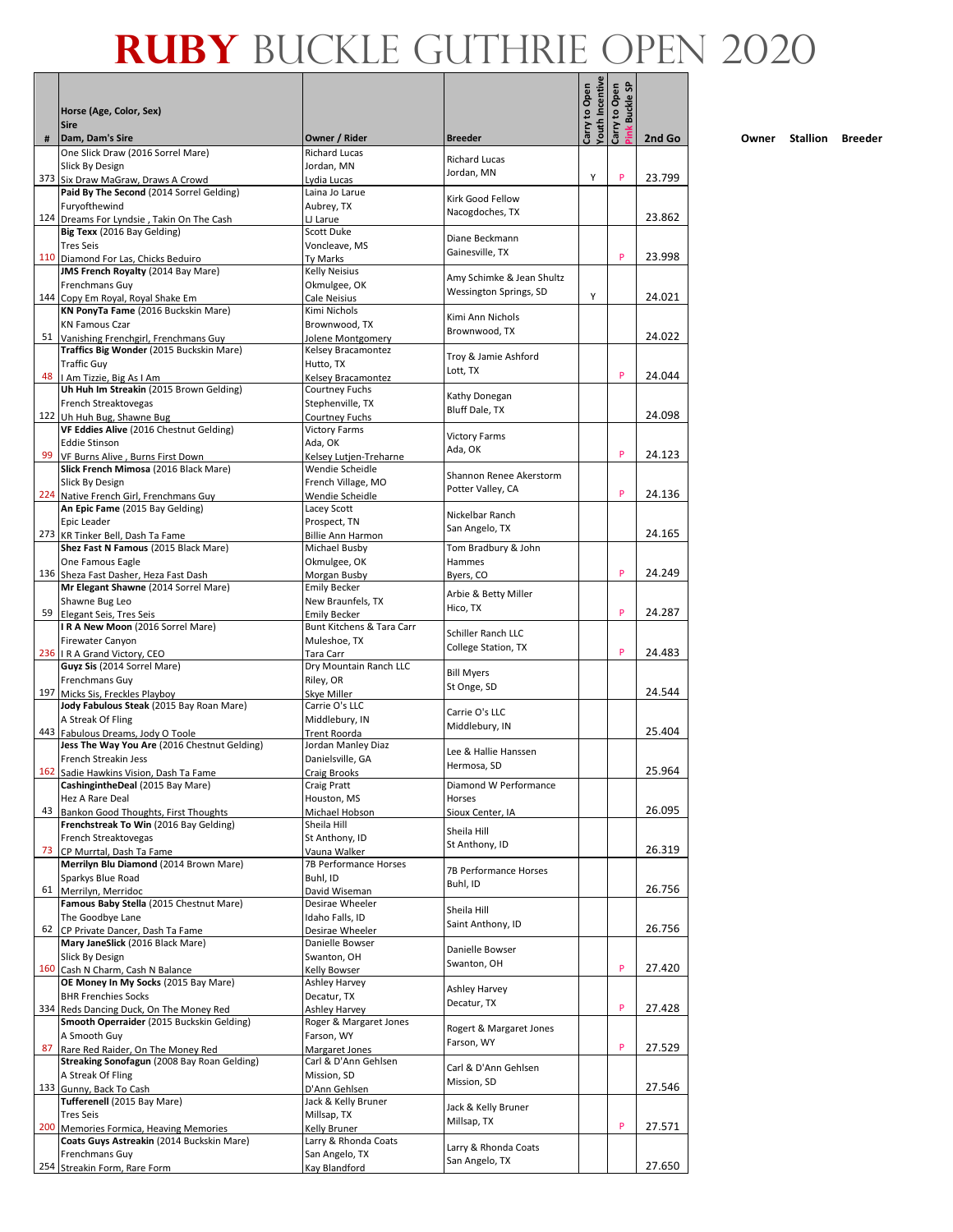|     | Horse (Age, Color, Sex)<br><b>Sire</b>                                                  |                                                |                                                   | Carry to Open<br>Youth Incentive | <b>G</b><br>Carry to Open<br>Buckle: |         |
|-----|-----------------------------------------------------------------------------------------|------------------------------------------------|---------------------------------------------------|----------------------------------|--------------------------------------|---------|
| #   | Dam, Dam's Sire<br>Rugged French Guy (2011 Bay Gelding)                                 | Owner / Rider<br>Molly Steffen                 | <b>Breeder</b>                                    |                                  |                                      | 2nd Go  |
|     | Frenchmans Guy                                                                          | Hico. TX                                       | Darren Stoner                                     |                                  |                                      |         |
|     | 207 Dash For Rugged, Perfectly Rugged                                                   | Billie Ann Harmon                              | Palestine, TX                                     |                                  |                                      | 27.678  |
|     | Designed Ta Smoke (2004 Gray Gelding)<br>Designer Red                                   | Jerry & Melodi Christensen<br>Kennebec, SD     | John & Cindy Baltezore                            |                                  |                                      |         |
|     | 322 Just A Smokin, Glazed                                                               | Melodi Christensen                             | Bereford, SD                                      |                                  | P                                    | 27.679  |
|     | Guys Classy Colours (2009 Sorrel Mare)                                                  | Tami Semas                                     | Bill & Debbie Myers                               |                                  |                                      |         |
|     | Frenchmans Guy<br>431 Colours Of A Lady, Hot Colours                                    | Brock, TX<br>Tami Semas                        | St Onge, SD                                       |                                  |                                      | 27.714  |
|     | Perks Under Pressure (2016 Sorrel Gelding)                                              | Ryann Pedone                                   |                                                   |                                  |                                      |         |
|     | No Pressure On Me                                                                       | Sunset, TX                                     | Ryann Pedone<br>Sunset, TX                        |                                  |                                      |         |
|     | 172 Perk Up Angee, Dash For Perks<br>MCM Notdunnstreakin (2016 Sorrel Mare)             | Ryann Pedone<br>Dunn Ranch                     |                                                   |                                  | P                                    | 27.716  |
|     | A Streak Of Fling                                                                       | Wynnewood, OK                                  | Matt & Bendi Dunn                                 |                                  |                                      |         |
|     | 220 Mulberry Canyon Moon, Marthas Six Moons                                             | <b>Brandon Cullins</b>                         | Bismark, MO                                       |                                  |                                      | 27.790  |
|     | Rockette Scientist (2012 Chestnut Gelding)<br><b>Tres Seis</b>                          | Jason Martin & Charlie Cole<br>Pilot Point, TX | Jason Martin & Charlie Cole                       |                                  |                                      |         |
|     | 310 Rockette Ta Fame, Dash Ta Fame                                                      | Lindsey McLeod                                 | Pilot Point, TX                                   |                                  | P                                    | 27.826  |
|     | BlueBlazin Hot Fling (2010 Sorrel Gelding)                                              | Shelly Shields                                 | <b>Fulton Ranch</b>                               |                                  |                                      |         |
|     | A Streak Of Fling<br>359 Ima Blue Dragon, Final Conquest                                | Burneyville, OK<br>Shelly Shields              | Valentine, NE                                     |                                  |                                      | 27.846  |
|     | Rockin Dandi (2012 Sorrel Mare)                                                         | <b>Whitney Eaton</b>                           |                                                   |                                  |                                      |         |
|     | Rockin W                                                                                | Enid, OK                                       | Dottie St Clair Hill<br>Glen Rose, TX             |                                  |                                      |         |
|     | 199 Dulces Dandi, Dulces Peppy<br>CM Waitin On Lane (2014 Sorrel Gelding)               | <b>Whitney Eaton</b><br>Cole & Marcie Wilson   |                                                   |                                  |                                      | 27.867  |
|     | The Goodbye Lane                                                                        | Lake Shore, UT                                 | Cole & Marcie Wilson                              |                                  |                                      |         |
|     | 101 Tachina, Dashair                                                                    | Gracie Beckstrom                               | Lake Shore, UT                                    |                                  | P                                    | 27.983  |
|     | RF Chrome In Black (2015 Black Mare)<br>Slick By Design                                 | Ryan & Fonda Melby<br>Backus, MN               | Jane & Ryan Melby                                 |                                  |                                      |         |
|     | 198 RC Back In Black, Ninety Nine Goldmine                                              | Fonda Melby                                    | Burneyville, OK                                   |                                  | P                                    | 28.021  |
|     | Fames French Captain (2014 Sorrel Gelding)                                              | <b>Stacy Bason</b>                             | Karen Ottinger                                    |                                  |                                      |         |
|     | UR One Famous Rebel<br>83 BiankusFrenchShasta, Captain Biankus                          | Tularosa, NM<br>Dakota Danley                  | Hondo, TX                                         |                                  |                                      | 28.107  |
|     | Guy With Speednclass (2014 Palomino Gelding)                                            | Janci Hannen                                   |                                                   |                                  |                                      |         |
|     | Frenchmans Guy                                                                          | Bend, OR                                       | <b>Bill &amp; Debbie Myers</b><br>St Onge, SD     |                                  |                                      |         |
|     | 280 Smashingly Classic, A Classic Dash<br>Leggz Loves A Crowd (2014 Mare)               | Janci Hannen<br>Alex Simpson                   |                                                   |                                  |                                      | 28.230  |
|     | Draws A Crowd                                                                           | Clovis, CA                                     | Michelle Smith                                    |                                  |                                      |         |
|     | 266 BVR Ladys A Smash, Smashed Casinova                                                 | Alex Simpson                                   | Canal Winchester, OH                              |                                  |                                      | 28.387  |
|     | A Wealthy Design (2015 Chestnut Mare)<br>Slick By Design                                | Bob & Tracy Haberlandt<br>Okeechobee, FL       | Bob & Tracy Haberlandt                            |                                  |                                      |         |
|     | 306 RGR Miss Hugo Cash, Mr Beaudash                                                     | Kristin Hanchev                                | Okeechobee, FL                                    |                                  | P                                    | 28.401  |
|     | RC Train Ta Shawne (2013 Bay Gelding)                                                   | <b>Shelley Muse</b>                            | Chelsea Kroes                                     |                                  |                                      |         |
|     | Freighttrain B<br>38 Bit O Shawne, Shawne Bug                                           | Sallisaw, OK<br>Adrian Bolin                   | Loveland, OK                                      |                                  |                                      | 28.510  |
|     | Nonstop French Fire (2015 Sorrel Mare)                                                  | Kristi Brangle                                 | Debbie Tatkowski                                  |                                  |                                      |         |
|     | First Down French                                                                       | South Jordan, UT                               | Whitesboro, TX                                    |                                  |                                      |         |
|     | 176 Squawling Firewater, Fire Water Flit<br>Streakin Otoe Guy (2012 Bay Gelding)        | Kristi Brangle<br>Wendy L Wilson               |                                                   |                                  |                                      | 28.556  |
|     | A Streak Of Fling                                                                       | Chino Valley, AZ                               | <b>Fulton Performance Horses</b><br>Valentine, NE |                                  |                                      |         |
|     | 153 Frenchmans Otoe Girl, Frenchmans Guy                                                | Wendy Wilson                                   |                                                   |                                  |                                      | 28.700  |
|     | Chile Cole (2013 Sorrel Gelding)<br><b>Tres Seis</b>                                    | Scamper Cole<br>Granbury, TX                   | Dick Wellborn                                     |                                  |                                      |         |
|     | 381 Stoli Model, Stoli                                                                  | Scamper Cole                                   | Datil, NM                                         |                                  |                                      | 28.708  |
|     | Dashin In The Lane (2015 Brown Mare)<br>The Goodbye Lane                                | Kalie Jo Parker                                | Lorelei Hankins                                   |                                  |                                      |         |
| 66  | Dashshedo, Pritzi Dash                                                                  | Wendell, ID<br>Kali Jo Parker                  | Rocksprings, TX                                   |                                  | P                                    | 29.118  |
|     | Mister Dug Leo (2007 Sorrel Gelding)                                                    | <b>Taylor Matte</b>                            | Jerry D Smith                                     |                                  |                                      |         |
| 409 | Shawne Bug Leo                                                                          | Carencro, LA                                   | Winslow, AR                                       |                                  | P                                    | 29.488  |
|     | County Line Liz, Mister Te Jay<br>Epic Bit Of Fame (2015 Gray Gelding)                  | Taylor Matte<br>Kaylon & Seth Rodriguez        |                                                   |                                  |                                      |         |
|     | Epic Leader                                                                             | Polk City, FL                                  | Kaylon & Seth Rodriguez<br>Polk City, FL          |                                  |                                      |         |
|     | 118 Madams Bit Of Fame, Zippy Zevi Dasher<br>VF Born Ta B A Lover (2016 Sorrel Gelding) | Kaylon Rodriguez<br>Evan McKinzie              |                                                   |                                  |                                      | 30.755  |
|     | Born Ta Be Famous                                                                       | Brownsburg, IN                                 | <b>Victory Farms</b>                              |                                  |                                      |         |
| 65  | Red Temptress, Rolls Of Romance                                                         | Evan McKinzie                                  | Ada, OK                                           |                                  | P                                    | 31.092  |
|     | Margarita Red Rita (2012 Sorrel Mare)<br>Frenchmans Guy                                 | Triple U Quarter Horses<br>Ardmore, OK         | Alan Woodbury                                     |                                  |                                      |         |
|     | 412 SLR Nick Of Time, Dash Ta Fame                                                      | Shari Taggart                                  | Dickinson, ND                                     |                                  |                                      | 33.023  |
|     | MysteryInTheWinds (2015 Sorrel Mare)                                                    | Alona James                                    | <b>Ernest Summer</b>                              |                                  |                                      |         |
|     | Furyofthewind<br>140 Louisiana Trail, Streakin La Jolla                                 | Ada, OK<br>Alona James                         | Checotah, OK                                      |                                  | P                                    | 34.905  |
|     | GL Duff (2012 Gelding)                                                                  | Gary Langford                                  |                                                   |                                  |                                      |         |
|     | A Streak Of Fling                                                                       | Dayona Beach, FL                               | Gary Langford<br>Daytona Beach, FL                |                                  |                                      |         |
| 6   | Shakeit For The Guys, Frenchmans Guy<br>Designed To Lead (2016 Brown Gelding)           | Anna Johnson<br>Nancy Adkins                   |                                                   |                                  |                                      | 999.000 |
|     | Slick By Design                                                                         | Marengo, OH                                    | <b>Tommy Wiliams</b>                              |                                  |                                      |         |
|     | 20 KT Saucey Leader, Confederate Leader                                                 | Will Lear                                      | Big Springs, TX                                   |                                  | P                                    | 999.000 |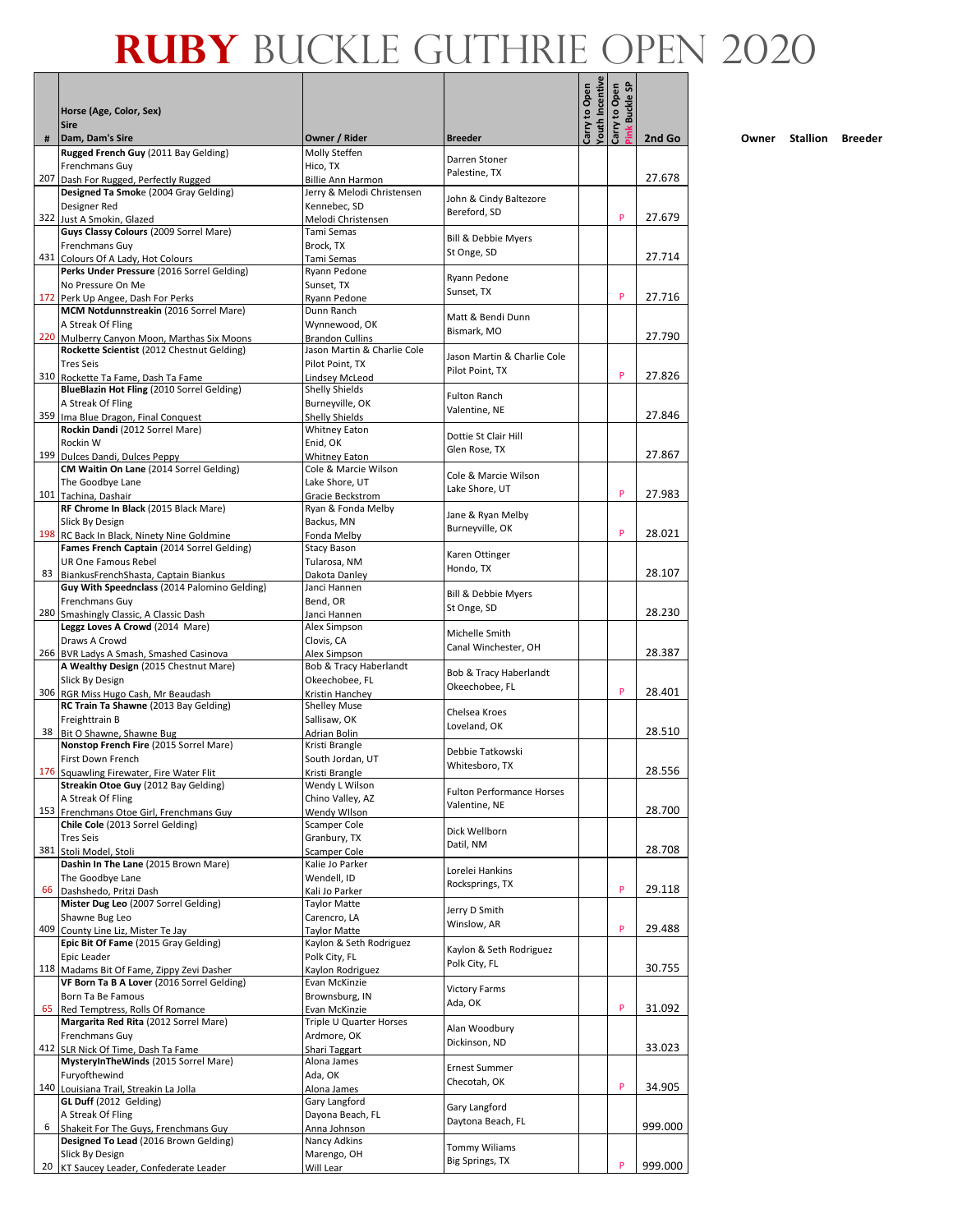|     |                                                                   |                                                  |                                  | Youth Incentive | <b>Buckle SP</b> |         |
|-----|-------------------------------------------------------------------|--------------------------------------------------|----------------------------------|-----------------|------------------|---------|
|     | Horse (Age, Color, Sex)<br><b>Sire</b>                            |                                                  |                                  | Carry to Open   | Carry to Open    |         |
| #   | Dam, Dam's Sire                                                   | Owner / Rider                                    | <b>Breeder</b>                   |                 |                  | 2nd Go  |
|     | La Epica (2015 Sorrel Mare)<br>Epic Leader                        | Katie Weaver<br>Krum, TX                         | Holly Serensky-Lupo              |                 |                  |         |
| 33  | Dashing Valismy Name, Dashing Val                                 | Katie Weaver<br>Bunt Kitchens & Tara Carr        | Streetsboro, OH                  |                 |                  | 999.000 |
|     | IRA New Moon (2016 Mare)<br>Firewater Canyon                      | Muleshoe, TX                                     | Schiller Ranch LLC               |                 |                  |         |
|     | 35   R A Grand Victory, CEO                                       | Tara Carr                                        | College Station, TX              |                 | P                | 999.000 |
|     | A Full Moon Fling (2015 Bay Roan Mare)<br>A Streak Of Fling       | Chelsie Leggett<br>Huntsville, TX                | M3 Performance Horses LLC        |                 |                  |         |
| 36  | Charge A Moon, Bully Bullion                                      | Jodee Miller                                     | Uvalde, TX                       |                 |                  | 999.000 |
|     | Simply Slick (2015 Brown Gelding)<br>Slick By Design              | Jason Eagle<br>Ward, AR                          | Jason Eagle                      |                 |                  |         |
| 40  | Simplyadashtafame, Dash Ta Fame                                   | Jason Eagle                                      | Ward, AR                         |                 | P                | 999.000 |
|     | French Open (2008 Bay Gelding)<br>Frenchmans Guy                  | Amberley Snyder<br>Tremonton, UT                 | Lance Robinson & Max<br>Anderson |                 |                  |         |
| 41  | Miss Eye Paint, Mr Eye Opener                                     | Amberley Snyder                                  | Spanish Fork, UT                 |                 |                  | 999.000 |
|     | Ivory Cartel (2009 Bay Gelding)<br>Ivory James                    | Shed Horn Ranch<br>Whitehall, MT                 | TI Cattle Company                |                 |                  |         |
| 46  | Leave No Illusion, Tres Seis                                      | Bobbi Newmann                                    | Houston, TX                      |                 |                  | 999.000 |
|     | Legsgonewild (2013 Bay Mare)<br><b>Tres Seis</b>                  | Leslie Newman<br>Corsicana, TX                   | <b>Bielau Oaks</b>               |                 |                  |         |
| 48  | Stoli Bugs Me, Stoli                                              | Ivy Saebens                                      | Welmar, TX                       |                 | P                | 999.000 |
|     | Dashing Manny (2006 Palomino Gelding)<br>PC Redwood Manny         | Paul Freed<br>Wellsville, UT                     | Lance Robinson                   |                 |                  |         |
| 54  | Evening Traffic, Dash Thru Traffic                                | Kailey Mitton                                    | Spanish Fork, UT                 |                 | P                | 999.000 |
|     | Native Jetolena (2015 Sorrel Mare)<br>Blazin Jetolena             | Terry McCormmach<br>Walla Walla, WA              | <b>Busby Quarterhorse LLC</b>    |                 |                  |         |
|     | 65 Suzies Native Bug, Shawne Bug                                  | Kim Smith                                        | Millsap, TX                      |                 |                  | 999.000 |
|     | Rollin Winner (2014 Sorrel Gelding)<br><b>Winners Version</b>     | Noretta Stritzke<br>Tremonton, UT                | A & C Racing & Roping            |                 |                  |         |
| 85  | Rollin, Brookstone Bay                                            | Craig Stritzke                                   | Roosevelt, UT                    |                 | P                | 999.000 |
|     | Honkytonkbadonkedonk (2015 Bay Mare)<br>The Goodbye Lane          | Brad & Karly Knight<br>Roosevelt, UT             | Dawon Seeley                     |                 |                  |         |
|     | 95 PH Jazzy Judy, Tuff Buddy Cash                                 | Edria Day                                        | Spanish Fork, UT                 |                 | P                | 999.000 |
|     | Streak N Goodbye (2015 Chestnut Gelding)<br>The Goodbye Lane      | Dr. Zachary Bruggen<br>Ward, AR                  | Rubylee Walker                   |                 |                  |         |
| 104 | Streak N Wink, Sterakin Jewel                                     | Jason Eagle                                      | Pingree, ID                      |                 | P                | 999.000 |
|     | Nickys Private Jet (2010 Sorrel Mare)<br>As Good As Nick Gets     | Gracey Lee Jarosek<br>Bastrop, TX                | Johnie Goodman                   |                 |                  |         |
| 109 | <b>Bustersjet, Jet String</b>                                     | Gracey Lee Jarosek                               | Waelder, TX                      |                 | P                | 999.000 |
|     | Guns Fancy Fling (2010 Bay Roan Mare)<br>A Streak Of Fling        | Heather Leeper<br>Wilmore, KS                    | Cathi Carroll                    |                 |                  |         |
|     | 112 Guns Fancy Chex, No Chex To Cash                              | Heather Leeper                                   | Edmond, OK                       |                 |                  | 999.000 |
|     | VF A Live Design (2005 Bay Gelding)<br>Designer Red               | Bryana Lehrmann<br>Lexington, TX                 | Danny Ray                        |                 |                  |         |
|     | 116 Live Rebel, Parrs Alive                                       | Bryana Lehrman                                   | Ada, OK                          |                 | P                | 999.000 |
|     | Famous TinCadillac (2011 Mare)<br><b>Eddie Stinson</b>            | David & Elaine Sloan<br>Jermyn, TX               | <b>Victory Farms</b>             |                 |                  |         |
|     | 117 Ms Cadillac Anny, Dr Nick Bar                                 | Caila Seal                                       | Ada, OK                          |                 |                  | 999.000 |
|     | Free Rockin Spirit (2013 Sorrel Mare)<br>Rockin W                 | Hailey East<br>Linn, TX                          | Mr & Mrs Louis Waters            |                 |                  |         |
| 147 | Col C Free Spirit, Colonel Clout                                  | Hailey East                                      | Utopia, TX                       |                 |                  | 999.000 |
|     | Aztecsdontwearsocks (2013 Bay Mare)<br><b>BHR Frenchies Socks</b> | Camron P Fambro<br>Stephenville, TX              | Camron Fambro                    |                 |                  |         |
|     | 167 Vaqueros Aztec, Drifts Vaquero                                | Jane Fambro                                      | Stephenville, TX                 |                 | P                | 999.000 |
|     | VQ Check This Jet (2013 Sorrel Mare)<br>Blazin Jetolena           | Brenda McMahan<br>Divide, CO                     | Jeffrey A Varner                 |                 |                  |         |
|     | 170 Check It To Me, Project Cash                                  | Brenda McMahan                                   | Sedalia, CO                      |                 |                  | 999.000 |
|     | VC Strawberry Streak (2015 Blue Roan Mare)<br>A Streak Of Fling   | Doak Farms<br>Dona Ana, NM                       | Vernon & Elaine Copsey           |                 |                  |         |
|     | 174 Visionette, Visionarian                                       | Kaylin Doak                                      | Brewster, NE                     |                 |                  | 999.000 |
|     | Nick O Drama (2008 Gelding)<br>As Good As Nick Gets               | Josh Andrews<br>Greensbrer, AR                   |                                  |                 |                  |         |
| 175 | Dama For Ya Moma, Martha Le Mours                                 | Josh Andrews                                     |                                  |                 | P                | 999.000 |
|     | My Flings On Fire (2014 Bay Gelding)<br>A Streak Of Fling         | <b>Check L Performance Horses</b><br>Wilmore, KS | Charla Wooten                    |                 |                  |         |
| 179 | My Frosted Firewater, No Fade Wranglers                           | Heather Leeper                                   | Willis, TX                       |                 |                  | 999.000 |
|     | Guys Ebony N Ivory (2015 Buckskin Mare)<br>Ivory James            | <b>NFP Performance Horses</b><br>Spring, TX      | Myers Performance Horses         |                 |                  |         |
|     | 184 Guys Cash For Perks, Frenchmans Guy                           | Tasha Welsh                                      | St Onge, SD                      |                 |                  | 999.000 |
|     | The Duke of Ivory (2013 Bay Gelding)<br>Ivory James               | Brooke Taylor<br>Hockley TX                      | <b>Bobby Cox</b>                 |                 |                  |         |
|     | 185 Miss Royal Baby Doll, Royal Quick Dash                        | <b>Brooke Taylor</b>                             | Fort Worth, TX                   |                 |                  | 999.000 |
|     | Harvey P Wald (2014 Bay Roan Gelding)<br>French Streaktovegas     | Heather Bauman<br>Piedmont, SD                   | Debbie & Heather Bauman          |                 |                  |         |
|     | 186 Joni Jacolynn, The Little Colonel                             | Heather Bauman                                   | Piedmont, SD                     |                 |                  | 999.000 |
|     | Traffic Rocks (2015 Brown Gelding)<br><b>Traffic Guy</b>          | James Hough<br>Stephenville, TX                  | Tammy Fischer                    |                 |                  |         |
|     | 191 MP Rosie Rockinhorse, Mp Rock The Creek                       | Nisa Berry                                       | Ledbetter, TX                    |                 | P                | 999.000 |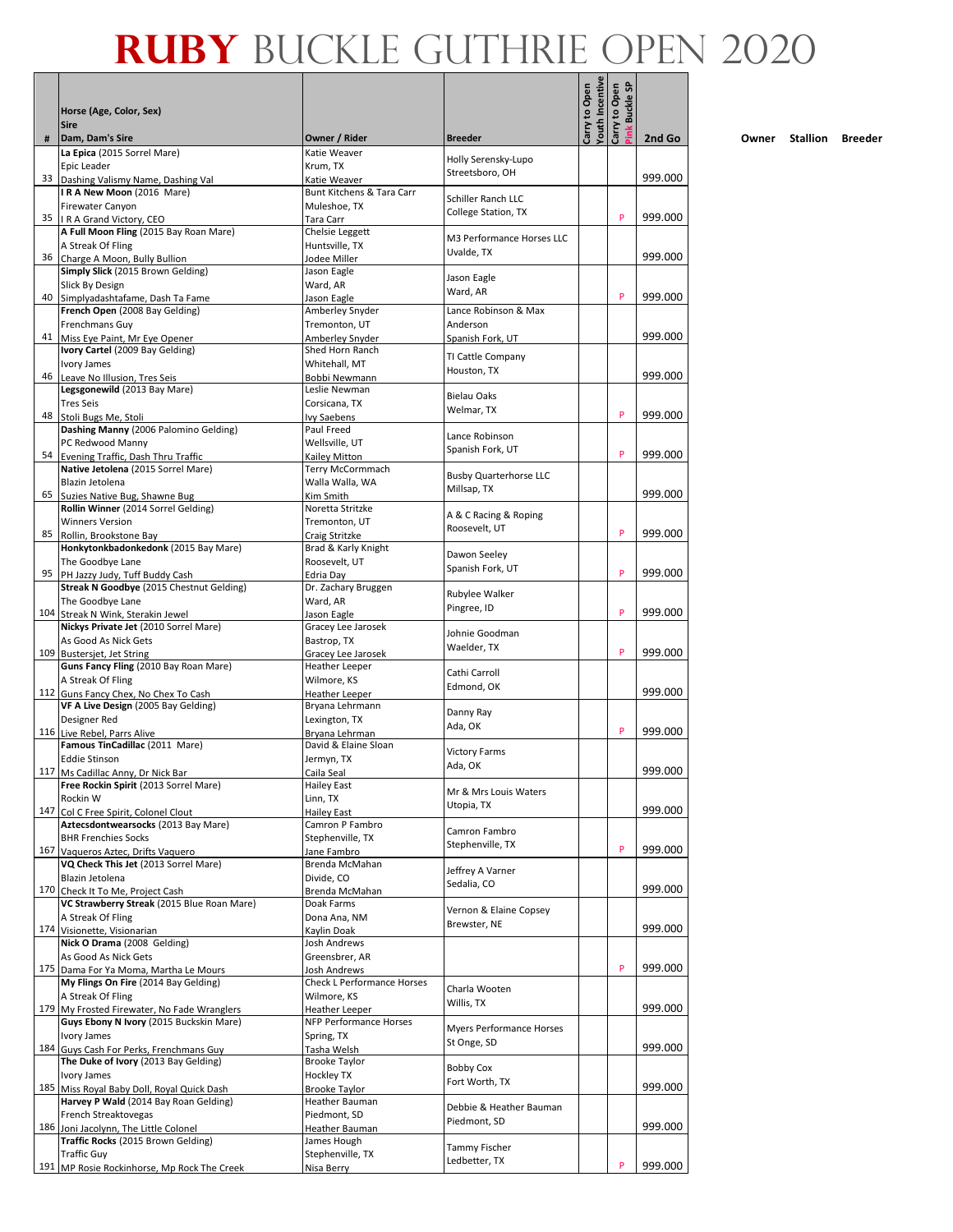|     | Horse (Age, Color, Sex)<br><b>Sire</b>                                         |                                          |                                              | Carry to Open<br>Youth Incentive | <b>G</b><br>Carry to Open<br>Buckle: |         |
|-----|--------------------------------------------------------------------------------|------------------------------------------|----------------------------------------------|----------------------------------|--------------------------------------|---------|
| #   | Dam, Dam's Sire<br>FameOnTheHorizon (2011 Sorrel Gelding)                      | Owner / Rider<br>Lacey Scott             | <b>Breeder</b>                               |                                  |                                      | 2nd Go  |
|     | Frenchmans Guy                                                                 | Prospect, TN                             | <b>Busby Quarterhorse LLC</b>                |                                  |                                      |         |
|     | 209 Rebs Little Fame, Dash Ta Fame                                             | Lacev Scott                              | Millsap, TX                                  |                                  |                                      | 999.000 |
|     | M R Vegas Fame (2016 Bay Mare)                                                 | M R Performance Horses                   | Jayme Robison                                |                                  |                                      |         |
|     | French Streaktovegas<br>222 JL Sweet Fame, Dash Ta Fame                        | Bellville, TX<br>Jodee Miller            | Bellville, TX                                |                                  |                                      | 999.000 |
|     | Guys Merridoc Girl (2011 Sorrel Mare)                                          | Camron P Fambro                          |                                              |                                  |                                      |         |
|     | Frenchmans Guy                                                                 | Stephenville, TX                         | Troy & Jamie Ashford<br>Lott, TX             |                                  |                                      |         |
|     | 229 JB Docs Lil Tootsie, Herridoc                                              | Jane Fambro                              |                                              |                                  |                                      | 999.000 |
|     | Streaken Cat (2012 Bay Roan Gelding)                                           | David Kimble & Falena Hunter             | Sm & Billie Floyd                            |                                  |                                      |         |
|     | A Streak Of Fling                                                              | Cortez, CO                               | Cortez, CO                                   |                                  |                                      |         |
| 239 | Stalking Cat, Future Storm                                                     | Hailey Wolfe                             |                                              |                                  |                                      | 999.000 |
|     | Blazin High Velocity (2008 Brown Mare)<br>Blazin Jetolena                      | Tara Rafftery<br>Stanchfield, MN         | Jessica Hardy                                |                                  |                                      |         |
|     | 276 Jet Serenade, Theodore Joseph                                              | <b>Emily Rafftery</b>                    | Cedar City, UT                               |                                  | P                                    | 999.000 |
|     | Marry Me Fame (2013 Sorrel Mare)                                               | Joyce Hanes                              | Crystal Shumate                              |                                  |                                      |         |
|     | <b>BHR Frenchies Socks</b>                                                     | Lancaster, OH                            | Micanopy, FL                                 |                                  | P                                    | 999.000 |
|     | 282 Fame Aint Free, Dash Ta Fame<br>Yo Rocco (2012 Sorrel Gelding)             | Joyce Hanes<br>Lad Herbst                |                                              |                                  |                                      |         |
|     | JL Sirocco                                                                     | Stephenville, TX                         | Gary Lynn Olson                              |                                  |                                      |         |
|     | 293 Badger Be Good, Camiseta Badger                                            | Jane Fambro                              | Great Falls, MT                              |                                  | P                                    | 999.000 |
|     | Boons French Streak (2013 Red Roan Mare)                                       | Josh & Krista Graff                      | David & Jody Smith                           |                                  |                                      |         |
|     | French Streaktovegas<br>297 AR Lady In Red, Colonel Doc Bar Chex               | Olive, MT<br>Krista Graff                | Miles City, MT                               |                                  |                                      | 999.000 |
|     | Freckles Frenchmans (2000 Bay Gelding)                                         | Jeye Johnson                             |                                              |                                  |                                      |         |
|     | Frenchmans Guy                                                                 | Lipan, TX                                | <b>Brett &amp; Paula Blasius</b><br>Wall, SD |                                  |                                      |         |
|     | 298 Crystal Freckless Sue, Freckles Gigolo                                     | Jeye Johnson                             |                                              |                                  |                                      | 999.000 |
|     | Traffics Moneymaker (2014 Perlino Gelding)<br><b>Traffic Guy</b>               | Vickie Carter<br>Aguila, AZ              | Ronnie L Bernard Jr                          |                                  |                                      |         |
|     | 308 Rose Blue Valentine, Leterip Hancock                                       | Vickie Carter                            | Galesville, TX                               |                                  | P                                    | 999.000 |
|     | Bay Area Barbara (2012 Palomino Mare)                                          | Delfarms LLC                             | Amy Williams                                 |                                  |                                      |         |
|     | As Good As Nick Gets                                                           | Bush, LA                                 | Sandra, TX                                   |                                  | P                                    | 999.000 |
|     | 319 Six Moons Blonde, PC Frenchman<br>Famous Goodbye Lane (2013 Brown Gelding) | Cambrie Delaune<br>Kris & Kyle Gadbois   |                                              |                                  |                                      |         |
|     | The Goodbye Lane                                                               | Escondido, CA                            | Rubylee Walker<br>Pingree, ID                |                                  |                                      |         |
|     | 320 VJ Ta Fame, Darkelly                                                       | Kris Gadbois                             |                                              |                                  | P                                    | 999.000 |
|     | Streak Ta Fame N Royalty (2014 Bay Stallion)<br>A Streak Of Fling              | Bruce & Linda Stenerson<br>Escondido, CA | Linda Stenerson                              |                                  |                                      |         |
|     | 337 As Dash Ta Fame, Dash Ta Fame                                              | Michele McLeod                           | Escondido, CA                                |                                  |                                      | 999.000 |
|     | MTS Punch (2012 Brown Gelding)                                                 | <b>Michael Samples</b>                   | <b>Michael Samples</b>                       |                                  |                                      |         |
|     | Ivory James                                                                    | Abilene, KS                              | Abilene, KS                                  |                                  |                                      | 999.000 |
|     | 351 Addietakesall, Takin On The Cash<br>MT Good Mojo (2014 Bay Gelding)        | <b>Micah Samples</b><br>Maria Taylor     |                                              |                                  |                                      |         |
|     | JL Sirocco                                                                     | Saco, MT                                 | Maria Taylor                                 |                                  |                                      |         |
|     | 356 Bad Page, Bad Wrangler                                                     | Jana Perry                               | Saco, MT                                     |                                  |                                      | 999.000 |
|     | Smooth Finances (2013 Buckskin Mare)                                           | Nikki Cain<br>Whitesboro, TX             | Nikki Cain                                   |                                  |                                      |         |
|     | A Smooth Guy<br>360 Financial Flood, Financially                               | Nikki Cain                               | Whitesboro, TX                               |                                  | P                                    | 999.000 |
|     | Guys Luv Ta Fame (2013 Palomino Mare)                                          | Kris & Kyle Gadbois                      | JKS Ranch Cattle/Equipment                   |                                  |                                      |         |
|     | Frenchmans Guy                                                                 | Escondido, CA                            | LLC                                          |                                  |                                      |         |
| 378 | Livin On Luv, Dash Ta Fame<br>VF Leo Stinson (2015 Grullo Gelding)             | Kris Gadbois<br>Delfarms LLC             | Fairfield, TX                                |                                  |                                      | 999.000 |
|     | <b>Eddie Stinson</b>                                                           | Bush, LA                                 | <b>Victory Farms</b>                         |                                  |                                      |         |
|     | 380 Licorice Leotard, Coup De Kas                                              | Cambrie Delaune                          | Ada, OK                                      |                                  | P                                    | 999.000 |
|     | Dats A Guy Streakin (2014 Bay Roan Gelding)                                    | Sophie Nolen                             | Tery L McCormmach                            |                                  |                                      |         |
|     | A Streak Of Fling<br>383 Frenchmans Maiden, Dats A Frenchman                   | Tucson, AZ<br>Sophie Nolen               | Walla Walla, WA                              |                                  |                                      | 999.000 |
|     | Doin What She Needs (2014 Palomino Mare)                                       | Shawna Letcher                           |                                              |                                  |                                      |         |
|     | A Smooth Guy                                                                   | Rapid City, SD                           | Luther Lange<br>Wall, SD                     |                                  |                                      |         |
|     | 386 BL A Special Colonel, Hot Colours<br>This Guyz A Leader (2011 Gelding)     | Shawna Letcher<br>Scott & Lisa Gray      |                                              |                                  | P                                    | 999.000 |
|     | Frenchmans Guy                                                                 | Stillwater, OK                           | Bill & Debbie Myers                          |                                  |                                      |         |
| 388 | Bugs Special Cash, Special Leader                                              | Callie Gray-Creager                      | St Onge, SD                                  |                                  |                                      | 999.000 |
|     | VF Miracles Happen (2015 Sorrel Mare)                                          | Mia McClory                              | <b>Victory Farms</b>                         |                                  |                                      |         |
|     | <b>Eddie Stinson</b><br>392 Lika Miracle, Dean Miracle                         | Lincolnton, NC<br>Mia McClory            | Ada, OK                                      |                                  |                                      | 999.000 |
|     | Wheres My Soxx (2013 Sorrel Mare)                                              | Ashley Harvey                            | Amanda Kay                                   |                                  |                                      |         |
|     | <b>BHR Frenchies Socks</b>                                                     | Decatur, TX                              | Joaquin, TX                                  |                                  |                                      |         |
|     | 396 Picabo Gold, Dash Ta Fame<br>Packin Smooth Guy (2014 Palomino Gelding)     | Ashley Harvey                            |                                              |                                  | P                                    | 999.000 |
|     | A Smooth Guy                                                                   | Art Gutterson<br>Greeley, CO             | Hope Martin                                  |                                  |                                      |         |
|     | 401 Packin Honor Jet, Packin Sixes                                             | Storme Camarillo                         | Huntsville, TX                               |                                  | P                                    | 999.000 |
|     | Design To Be Famous (2011 Palomino Mare)                                       | Michelle Blanchet                        | Kenneth Campbell                             |                                  |                                      |         |
| 433 | Born Ta Be Famous                                                              | Rosedale, LA                             | Sweetwater, TN                               |                                  | P                                    | 999.000 |
|     | Designer Hanka, Designer Red<br>Meri Me Eddie (2015 Sorrel Gelding)            | Michelle Blancet<br>Kris & Kyle Gadbois  |                                              |                                  |                                      |         |
|     | <b>Eddie Stinson</b>                                                           | Escondido, CA                            | Danny K Carrol                               |                                  |                                      |         |
|     | 435 BetterThanChocolate, Merridoc                                              | Kris Gadbois                             | Raymore, MO                                  |                                  |                                      | 999.000 |